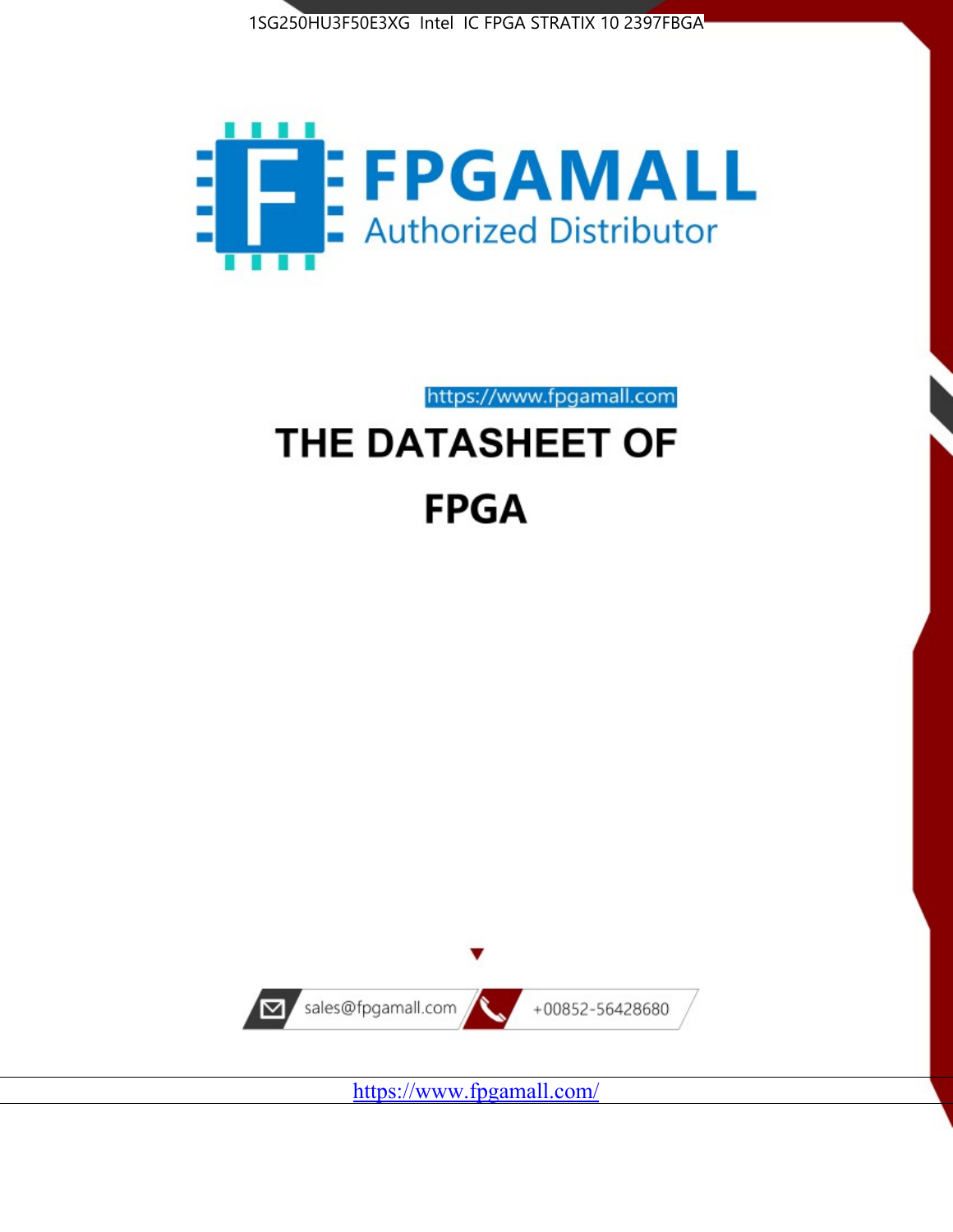

# **Intel® Stratix® 10 GX/SX Device Overview**



**S10-OVERVIEW | 2020.04.30** Latest document on the web: **[PDF](https://www.intel.com/content/dam/www/programmable/us/en/pdfs/literature/hb/stratix-10/s10-overview.pdf)** | **[HTML](https://www.intel.com/content/www/us/en/programmable/documentation/joc1442261161666.html)**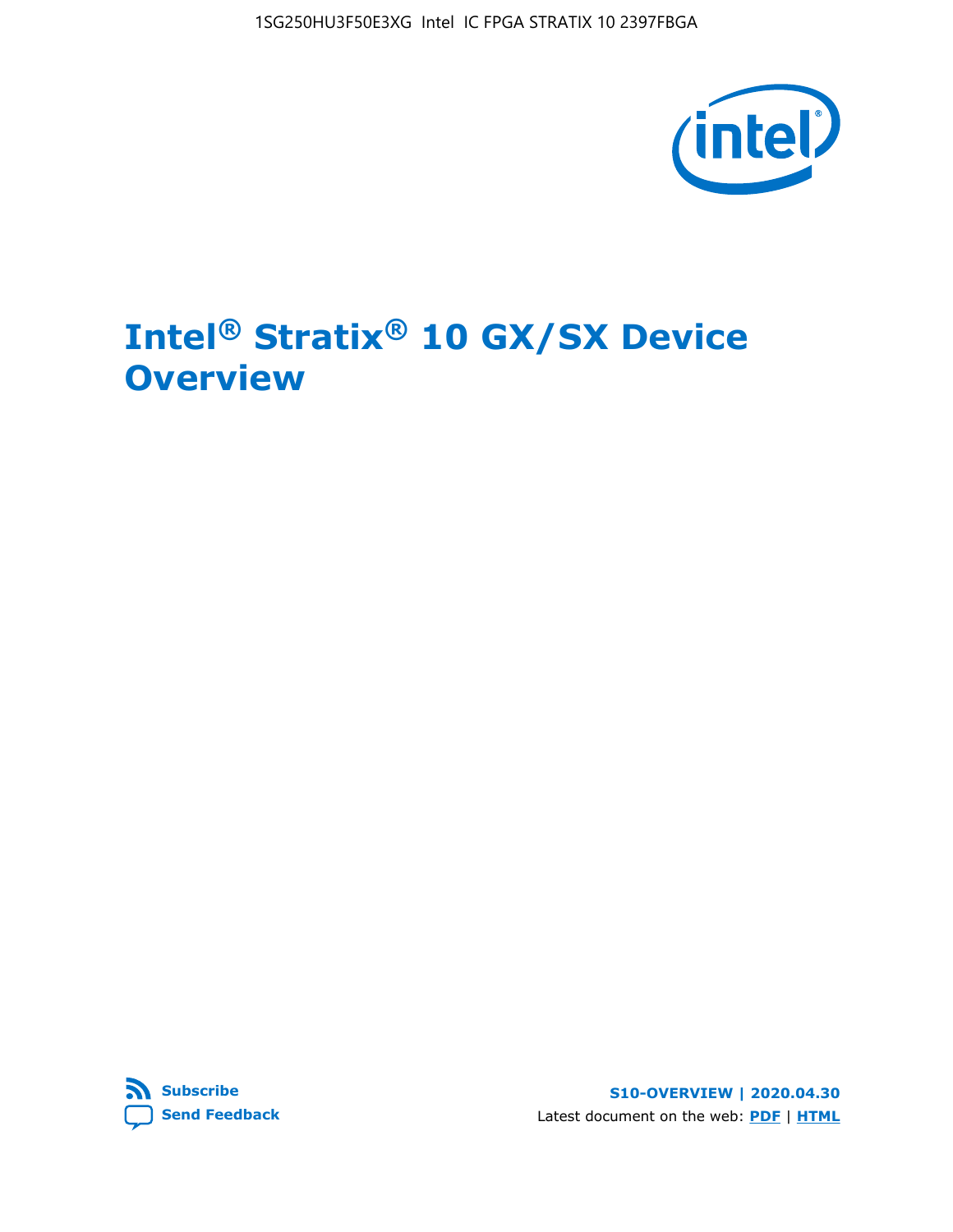

*Contents*

# **Contents**

| 1.26. Document Revision History for the Intel Stratix 10 GX/SX Device Overview36 |  |
|----------------------------------------------------------------------------------|--|

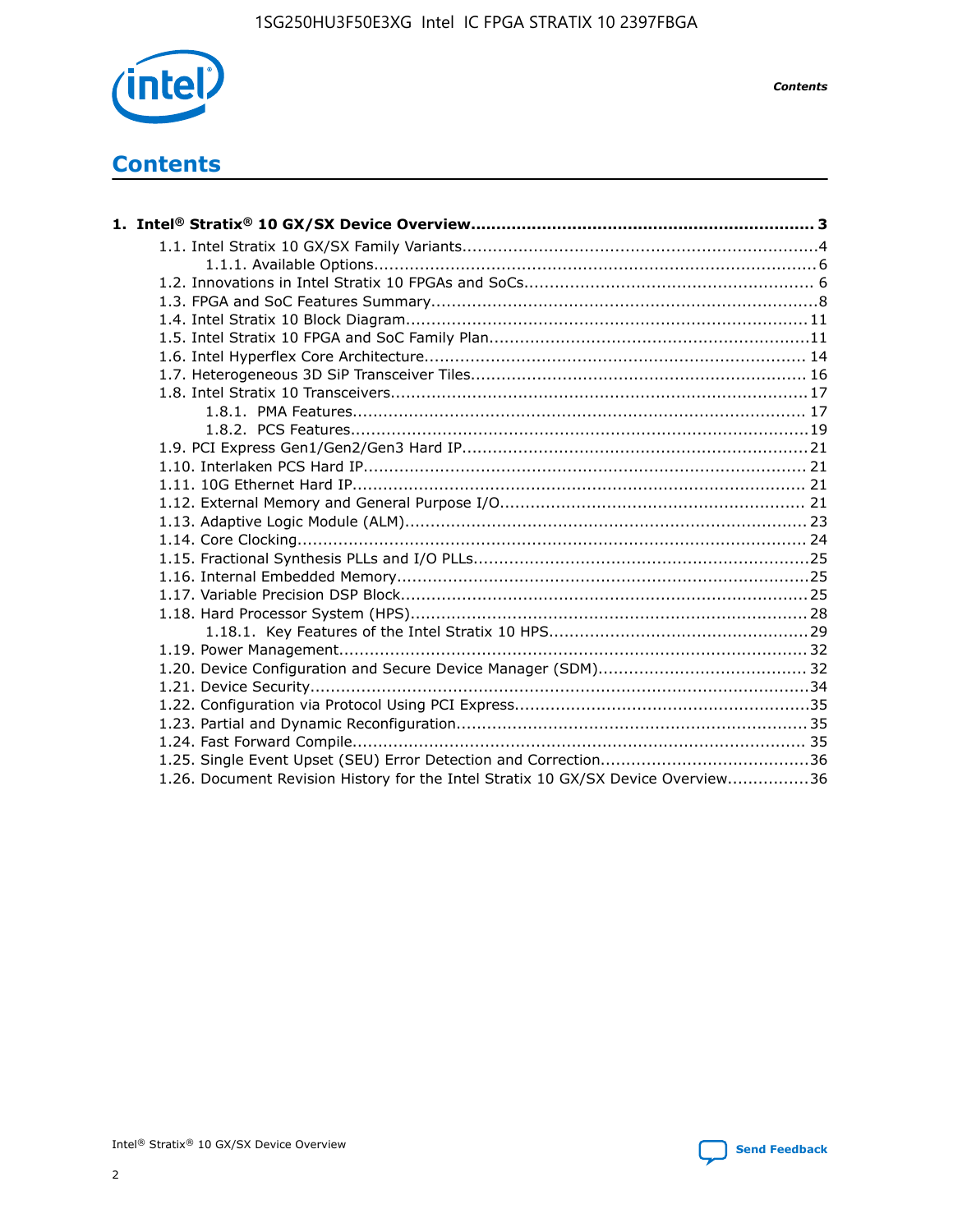**S10-OVERVIEW | 2020.04.30**

**[Send Feedback](mailto:FPGAtechdocfeedback@intel.com?subject=Feedback%20on%20Intel%20Stratix%2010%20GX/SX%20Device%20Overview%20(S10-OVERVIEW%202020.04.30)&body=We%20appreciate%20your%20feedback.%20In%20your%20comments,%20also%20specify%20the%20page%20number%20or%20paragraph.%20Thank%20you.)**



# **1. Intel® Stratix® 10 GX/SX Device Overview**

Intel's 14 nm Intel® Stratix® 10 GX FPGAs and SX SoCs deliver 2X the core performance and up to 70% lower power over previous generation high-performance FPGAs.

Featuring several groundbreaking innovations, including the all new Intel Hyperflex™ core architecture, this device family enables you to meet the demand for everincreasing bandwidth and processing performance in your most advanced applications, while meeting your power budget.

With an embedded hard processor system (HPS) based on a quad-core 64 bit Arm\* Cortex\*-A53, the Intel Stratix 10 SoC devices deliver power efficient, application-class processing and allow designers to extend hardware virtualization into the FPGA fabric. Intel Stratix 10 SoC devices demonstrate Intel's commitment to high-performance SoCs and extend Intel's leadership in programmable devices featuring an Arm-based processor system.

Important innovations in Intel Stratix 10 FPGAs and SoCs include:

- All new Intel Hyperflex core architecture delivering 2X the core performance compared to previous generation high-performance FPGAs
- Intel 14 nm tri-gate (FinFET) technology
- Heterogeneous 3D System-in-Package (SiP) technology
- Core fabric with up to 10.2 million logic elements (LEs)
- Up to 96 full duplex transceiver channels on heterogeneous 3D SiP transceiver tiles
- Transceiver data rates up to 28.3 Gbps chip-to-chip/module and backplane performance
- M20K (20 Kb) internal SRAM memory blocks
- Fractional synthesis and ultra-low jitter LC tank based transmit phase locked loops (PLLs)
- Hard PCI Express<sup>®</sup> Gen3 x16 intellectual property (IP) blocks
- Hard 10GBASE-KR/40GBASE-KR4 Forward Error Correction (FEC) in every transceiver channel
- Hard memory controllers and PHY supporting DDR4 rates up to 2666 Mbps per pin
- Hard fixed-point and IEEE 754 compliant hard floating-point variable precision digital signal processing (DSP) blocks with up to 10 TFLOP compute performance with a power efficiency of 80 GFLOP per Watt
- Quad-core 64 bit Arm Cortex-A53 embedded processor running up to 1.5 GHz in SoC family variants
- Programmable clock tree synthesis for flexible, low power, low skew clock trees

Intel Corporation. All rights reserved. Agilex, Altera, Arria, Cyclone, Enpirion, Intel, the Intel logo, MAX, Nios, Quartus and Stratix words and logos are trademarks of Intel Corporation or its subsidiaries in the U.S. and/or other countries. Intel warrants performance of its FPGA and semiconductor products to current specifications in accordance with Intel's standard warranty, but reserves the right to make changes to any products and services at any time without notice. Intel assumes no responsibility or liability arising out of the application or use of any information, product, or service described herein except as expressly agreed to in writing by Intel. Intel customers are advised to obtain the latest version of device specifications before relying on any published information and before placing orders for products or services. \*Other names and brands may be claimed as the property of others.

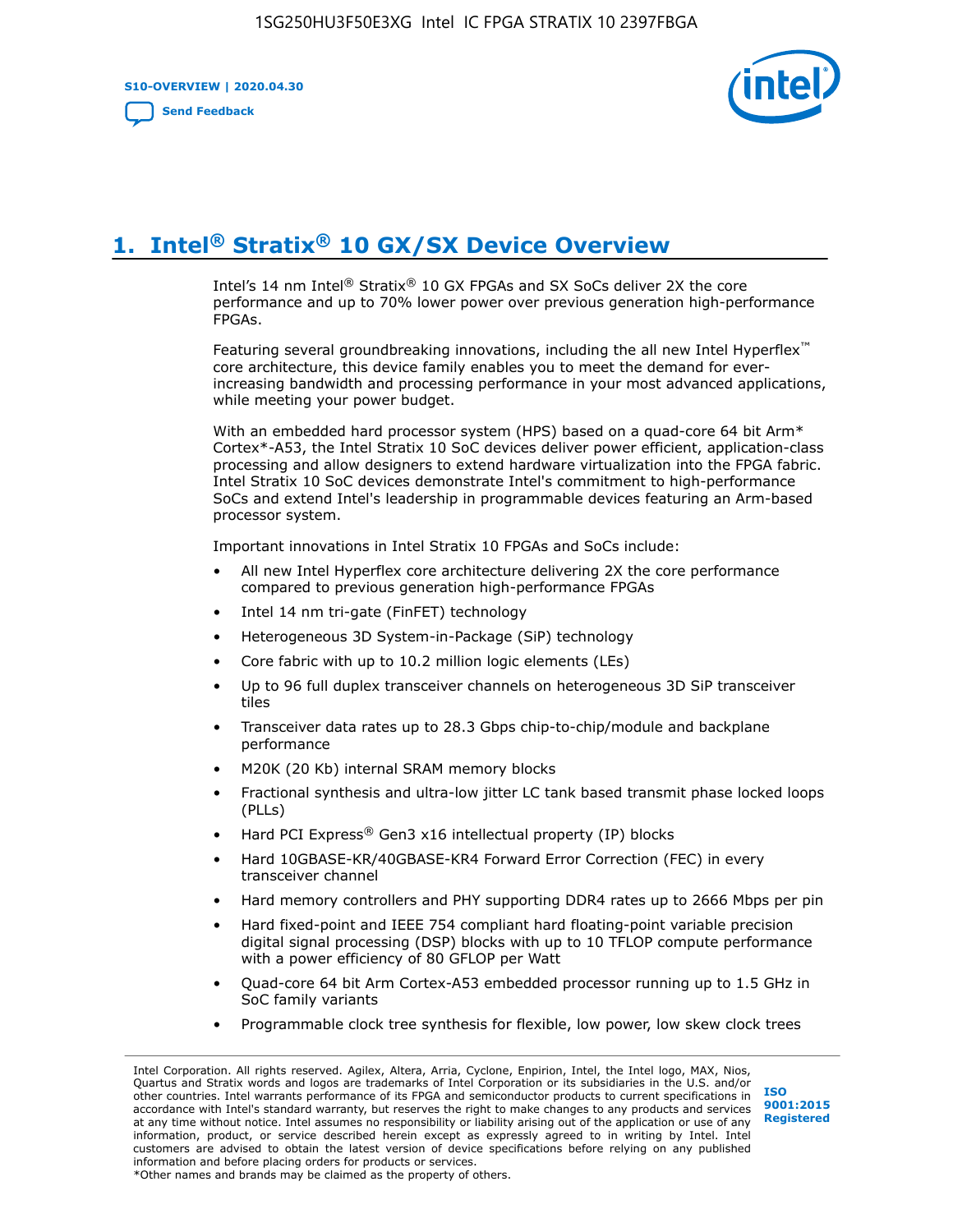

- Dedicated secure device manager (SDM) for:
	- Enhanced device configuration and security
	- AES-256, SHA-256/384 and ECDSA-256/384 encrypt/decrypt accelerators and authentication
	- Multi-factor authentication
	- Physically Unclonable Function (PUF) service and software programmable device configuration capability
- Comprehensive set of advanced power saving features delivering up to 70% lower power compared to previous generation high-performance FPGAs
- Non-destructive register state readback and writeback, to support ASIC prototyping and other applications

With these capabilities, Intel Stratix 10 FPGAs and SoCs are ideally suited for the most demanding applications in diverse markets such as:

- **Compute and Storage**—for custom servers, cloud computing and datacenter acceleration
- **Networking**—for Terabit, 400G and multi-100G bridging, aggregation, packet processing and traffic management
- **Optical Transport Networks**—for OTU4, 2xOTU4, 4xOTU4
- **Broadcast**—for high-end studio distribution, head end encoding/decoding, edge quadrature amplitude modulation (QAM)
- **Military**—for radar, electronic warfare, and secure communications
- **Medical**—for diagnostic scanners and diagnostic imaging
- **Test and Measurement**—for protocol and application testers
- **Wireless**—for next-generation 5G networks
- **ASIC Prototyping**—for designs that require the largest FPGA fabric with the highest I/O count

# **1.1. Intel Stratix 10 GX/SX Family Variants**

Intel Stratix 10 devices are available in FPGA (GX) and SoC (SX) variants.

- **Intel Stratix 10 GX** devices deliver up to 1 GHz core fabric performance and contain up to 10.2 million LEs in the fabric. They also feature up to 96 general purpose transceivers on separate transceiver tiles, and 2666 Mbps DDR4 external memory interface performance. The transceivers are capable of up to 28.3 Gbps short reach and across the backplane. These devices are optimized for FPGA applications that require the highest transceiver bandwidth and core fabric performance, with the power efficiency of Intel's 14 nm tri-gate process technology.
- **Intel Stratix 10 SX** devices have a feature set that is identical to Intel Stratix 10 GX devices, with the addition of an embedded quad-core 64 bit Arm Cortex A53 hard processor system.

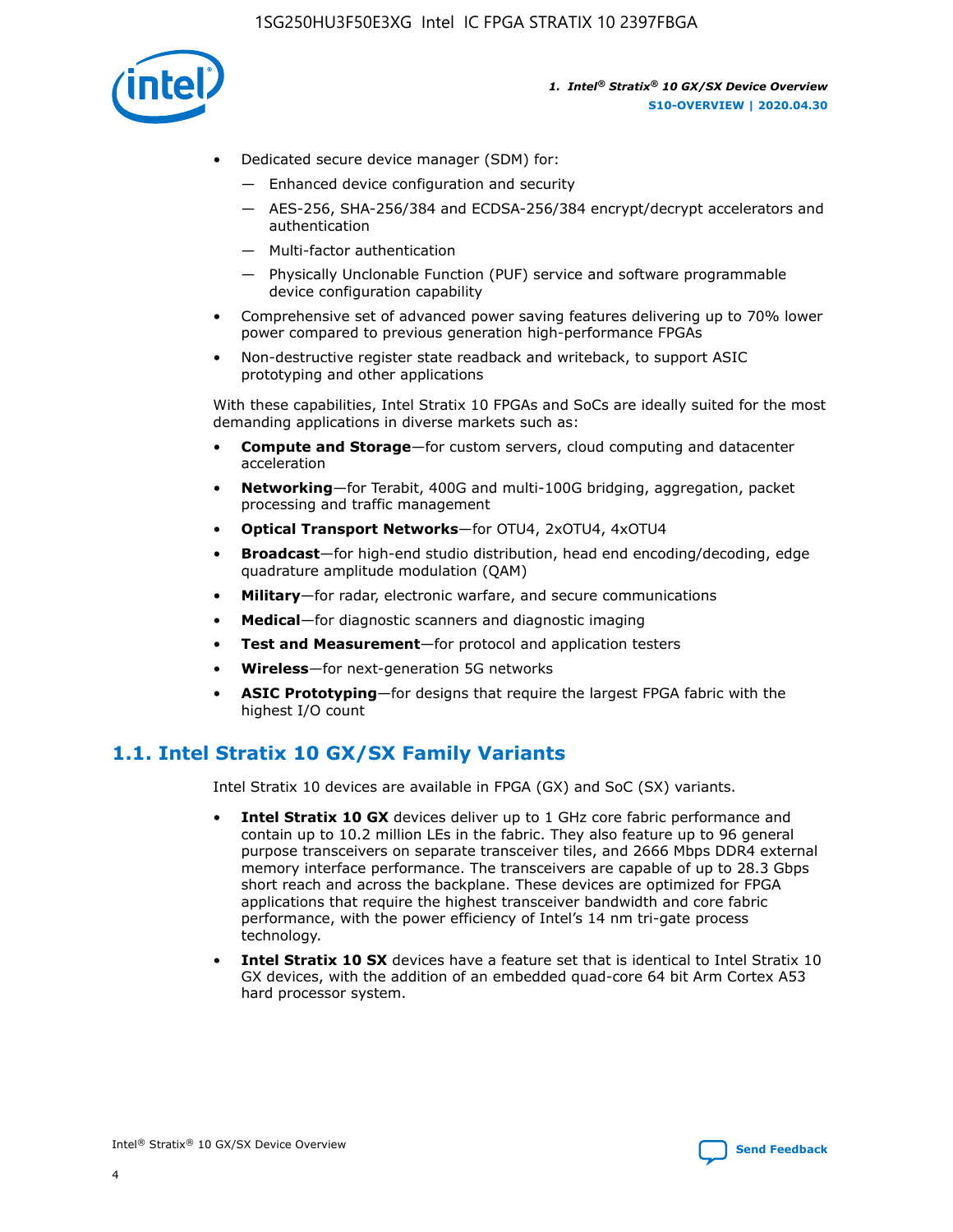

Common to all Intel Stratix 10 family variants is a high-performance fabric based on the new Intel Hyperflex core architecture that includes additional Hyper-Registers throughout the interconnect routing and at the inputs of all functional blocks. The core fabric also contains an enhanced logic array utilizing Intel's adaptive logic module (ALM) and a rich set of high performance building blocks including:

- M20K (20 Kb) embedded memory blocks
- Variable precision DSP blocks with hard IEEE 754 compliant floating-point units
- Fractional synthesis and integer PLLs
- Hard memory controllers and PHY for external memory interfaces
- General purpose IO cells

To clock these building blocks, Intel Stratix 10 devices use programmable clock tree synthesis, which uses dedicated clock tree routing to synthesize only those branches of the clock trees required for the application. All devices support in-system, finegrained partial reconfiguration of the logic array, allowing logic to be added and subtracted from the system while it is operating.

All family variants also contain high speed serial transceivers, containing both the physical medium attachment (PMA) and the physical coding sublayer (PCS), which can be used to implement a variety of industry standard and proprietary protocols. In addition to the hard PCS, Intel Stratix 10 devices contain multiple instantiations of PCI Express hard IP that supports Gen1/Gen2/Gen3 rates in x1/x2/x4/x8/x16 lane configurations, and hard 10GBASE-KR/40GBASE-KR4 FEC for every transceiver. The hard PCS, FEC, and PCI Express IP free up valuable core logic resources, save power, and increase your productivity.

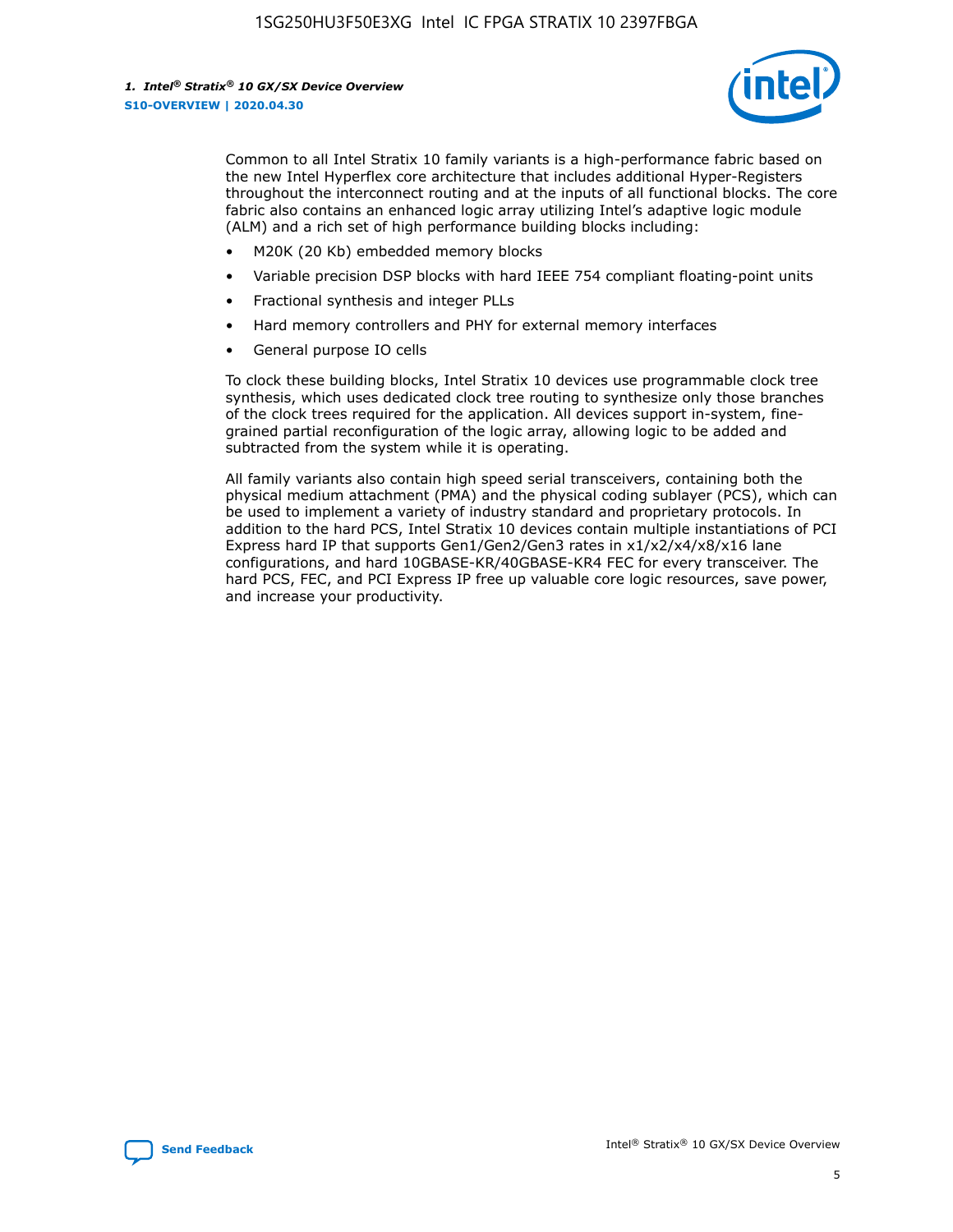

# **1.1.1. Available Options**

#### **Figure 1. Sample Ordering Code and Available Options for Intel Stratix 10 Devices**



# **Related Information**

[My Intel Support](https://www.intel.com/content/www/us/en/programmable/my-intel/mal-home.html)

# **1.2. Innovations in Intel Stratix 10 FPGAs and SoCs**

Intel Stratix 10 FPGAs and SoCs deliver many significant improvements over the previous generation high-performance Stratix V FPGAs.

#### **Table 1. Key Features of Intel Stratix 10 Devices Compared to Stratix V Devices**

| <b>Feature</b>            | <b>Stratix V FPGAs</b>                                           | <b>Intel Stratix 10 FPGAs and SoCs</b>                                        |  |
|---------------------------|------------------------------------------------------------------|-------------------------------------------------------------------------------|--|
| <b>Process technology</b> | 28 nm TSMC (planar<br>transistor)                                | 14 nm Intel tri-gate (FinFET)                                                 |  |
| Hard processor core       | None                                                             | Quad-core 64 bit Arm Cortex-A53<br>(SoC only)                                 |  |
| Core architecture         | Conventional core architecture<br>with conventional interconnect | Intel Hyperflex core architecture with<br>Hyper-Registers in the interconnect |  |
|                           |                                                                  | continued                                                                     |  |

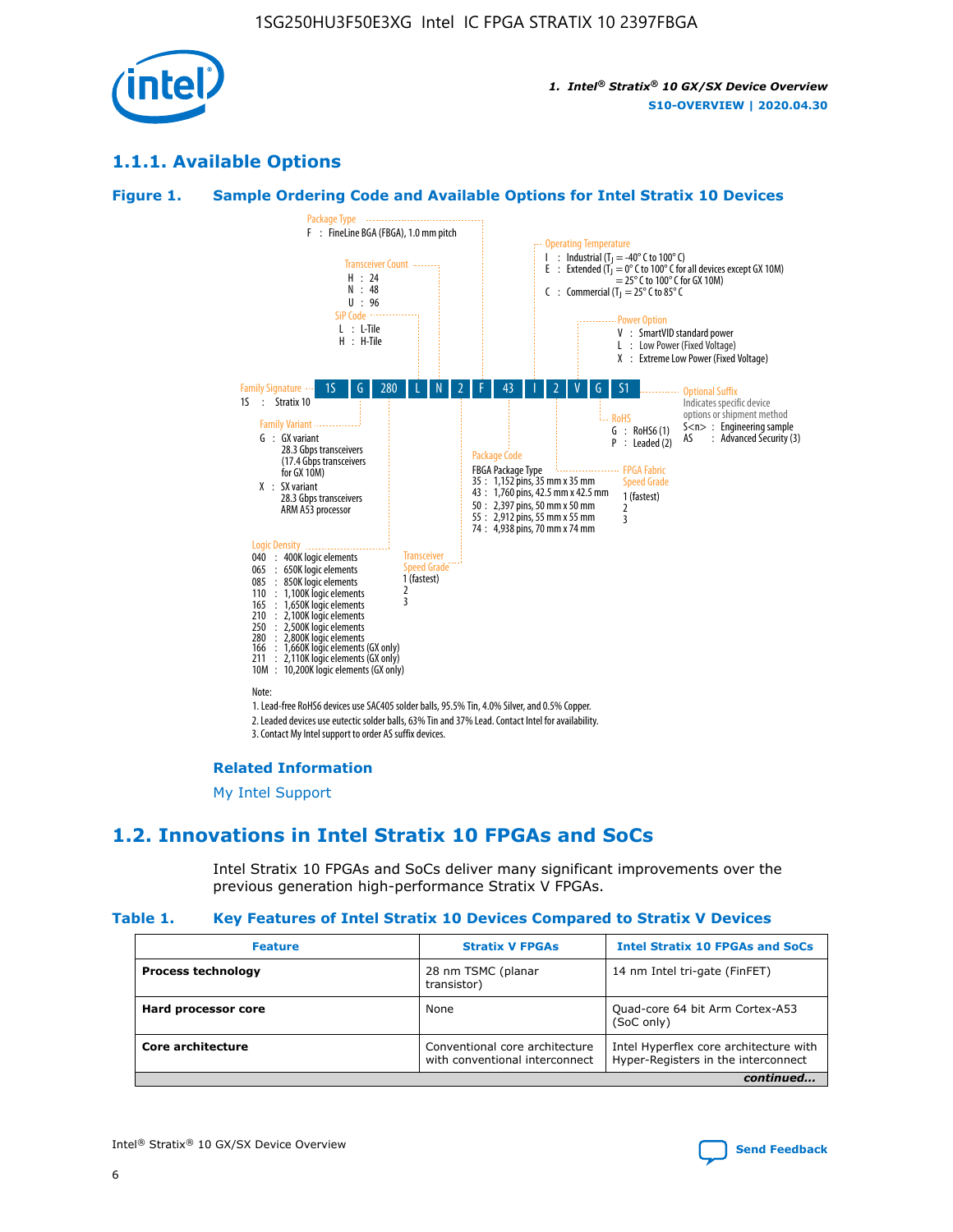

| <b>Feature</b>                                   | <b>Stratix V FPGAs</b>                                                              | <b>Intel Stratix 10 FPGAs and SoCs</b>                                                                                                       |
|--------------------------------------------------|-------------------------------------------------------------------------------------|----------------------------------------------------------------------------------------------------------------------------------------------|
| <b>Core performance</b>                          | 500 MHz                                                                             | 1 GHz                                                                                                                                        |
| <b>Power dissipation</b>                         | 1x                                                                                  | As low as $0.3x$                                                                                                                             |
| Logic density                                    | <b>952 KLE</b>                                                                      | 10,200 KLE                                                                                                                                   |
| <b>Embedded memory (M20K)</b>                    | 52 Mbits                                                                            | 253 Mbits                                                                                                                                    |
| 18x19 multipliers                                | 3,926                                                                               | 11,520                                                                                                                                       |
|                                                  | Note: Multiplier is 18x18 in<br>Stratix V devices.                                  | Note: Multiplier is 18x19 in Intel<br>Stratix 10 devices.                                                                                    |
| <b>Floating point DSP capability</b>             | Up to 1 TFLOP, requires soft<br>floating point adder and<br>multiplier              | Up to 10 TFLOP, hard IEEE 754<br>compliant single precision floating<br>point adder and multiplier                                           |
| <b>Maximum transceivers</b>                      | 66                                                                                  | 96                                                                                                                                           |
| Maximum transceiver data rate (chip-to-<br>chip) | 28.05 Gbps                                                                          | 26.6 Gbps L-Tile<br>28.3 Gbps H-Tile                                                                                                         |
| Maximum transceiver data rate (backplane)        | 12.5 Gbps                                                                           | 12.5 Gbps L-Tile<br>28.3 Gbps H-Tile                                                                                                         |
| <b>Hard memory controller</b>                    | None                                                                                | DDR4 @ 1333 MHz/2666 Mbps<br>DDR3 @ 1067 MHz/2133 Mbps                                                                                       |
| <b>Hard protocol IP</b>                          | PCIe* Gen3 x8 (up to 4<br>instances)                                                | PCIe Gen3 x16 (up to 4 instances)<br>SR-IOV (4 physical functions / 2k<br>virtual functions) on H-Tile devices<br>10GBASE-KR/40GBASE-KR4 FEC |
| <b>Core clocking and PLLs</b>                    | Global, quadrant and regional<br>clocks supported by fractional-<br>synthesis fPLLs | Programmable clock tree synthesis<br>supported by fractional synthesis<br>fPLLs and integer IO PLLs                                          |
| Register state readback and writeback            | Not available                                                                       | Non-destructive register state<br>readback and writeback for ASIC<br>prototyping and other applications                                      |

These innovations result in the following improvements:

- **Improved Core Logic Performance**: The Intel Hyperflex core architecture combined with 14 nm Intel tri-gate technology allows Intel Stratix 10 devices to achieve 2X the core performance compared to the previous generation
- **Lower Power**: Intel Stratix 10 devices use up to 70% lower power compared to the previous generation, enabled by 14 nm Intel tri-gate technology, the Intel Hyperflex core architecture, and optional power saving features built into the architecture
- **Higher Density**: Intel Stratix 10 devices offer three times the level of integration, with up to 10.2 million logic elements (LEs), over 253 Mbits of embedded memory blocks (M20K), and 11,520 18x19 multipliers
- **Embedded Processing**: Intel Stratix 10 SoCs feature a Quad-Core 64 bit Arm Cortex-A53 processor optimized for power efficiency and software compatible with previous generation Arria® and Cyclone® SoC devices
- **Improved Transceiver Performance**: With up to 96 transceiver channels implemented in heterogeneous 3D SiP transceiver tiles, Intel Stratix 10 GX and SX devices support data rates up to 28.3 Gbps chip-to-chip and 28.3 Gbps across the backplane with signal conditioning circuits capable of equalizing over 30 dB of system loss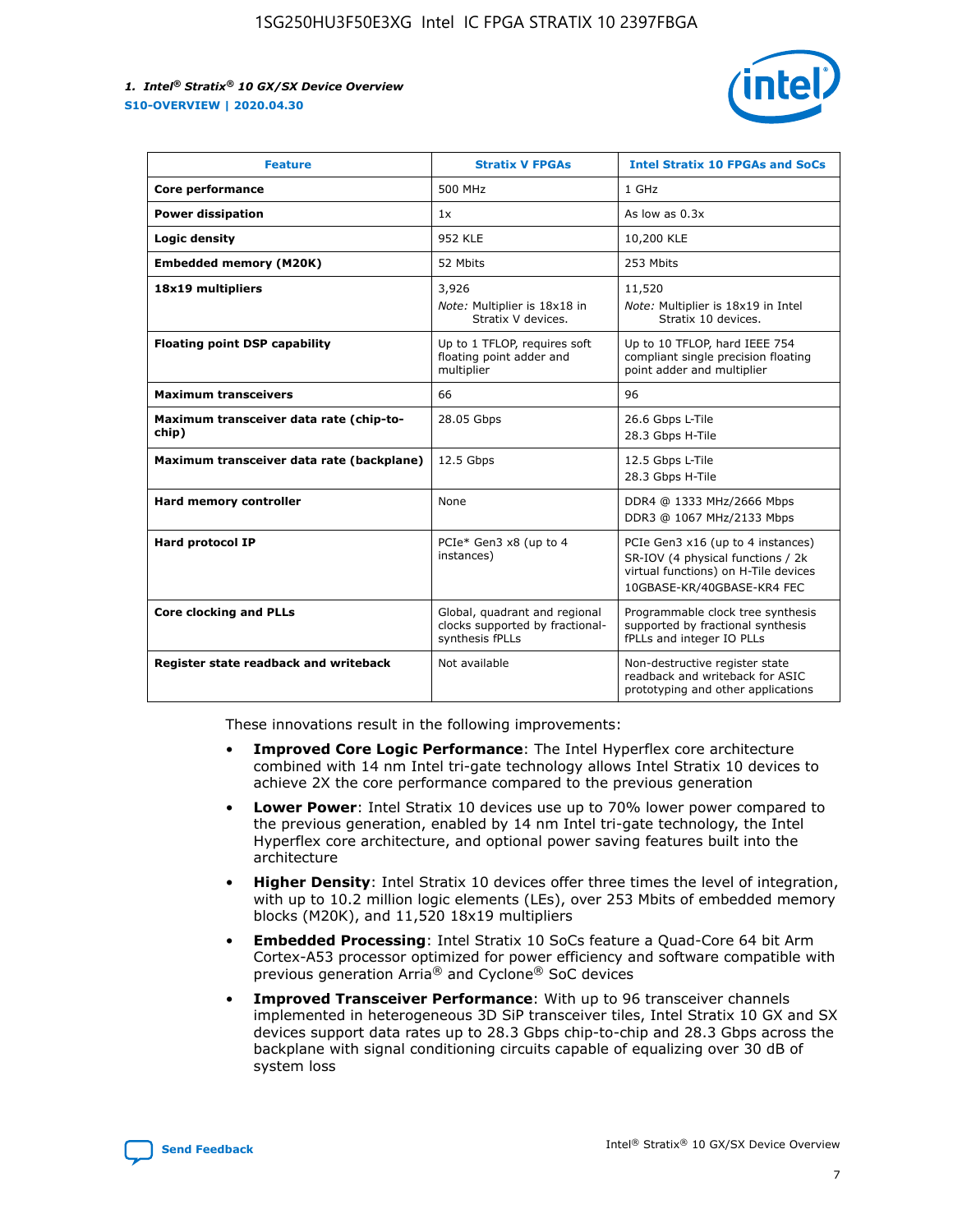

- **Improved DSP Performance**: The variable precision DSP block in Intel Stratix 10 devices features hard fixed and floating point capability, with up to 10 TFLOP IEEE754 single-precision floating point performance
- **Additional Hard IP**: Intel Stratix 10 devices include many more hard IP blocks than previous generation devices, with a hard memory controller included in each bank of 48 general purpose IOs, a hard PCIe Gen3 x16 full protocol stack in each transceiver tile, and a hard 10GBASE-KR/40GBASE-KR4 FEC in every transceiver channel
- **Enhanced Core Clocking**: Intel Stratix 10 devices feature programmable clock tree synthesis; clock trees are only synthesized where needed, increasing the flexibility and reducing the power dissipation of the clocking solution
- **Additional Core PLLs**: The core fabric in Intel Stratix 10 devices is supported by both integer IO PLLs and fractional synthesis fPLLs, resulting in a greater total number of PLLs available than the previous generation

# **1.3. FPGA and SoC Features Summary**

#### **Table 2. Intel Stratix 10 FPGA and SoC Common Device Features**

| Technology<br>14 nm Intel tri-gate (FinFET) process technology<br>$\bullet$<br>SmartVID controlled core voltage, standard power devices<br>٠<br>0.85-V fixed core voltage, low static power devices available<br>٠<br>Up to 96 total transceivers available<br>Low power serial<br>٠<br>transceivers<br>Backplane support up to 28.3 Gbps for Intel Stratix 10 GX/SX devices<br>$\bullet$<br>Extended range down to 125 Mbps with oversampling<br>$\bullet$<br>• ATX transmit PLLs with user-configurable fractional synthesis capability<br>• XFP, SFP+, QSFP/QSFP28, CFP/CFP2/CFP4 optical module support<br>• Adaptive linear and decision feedback equalization<br>Transmit pre-emphasis and de-emphasis<br>Dynamic partial reconfiguration of individual transceiver channels<br>٠<br>On-chip instrumentation (Eye Viewer non-intrusive data eye monitoring)<br>$\bullet$<br>General purpose I/Os<br>Up to 2,304 total GPIO available<br>$\bullet$<br>1.6 Gbps LVDS-every pair can be configured as an input or output<br>$\bullet$<br>1333 MHz/2666 Mbps DDR4 external memory interface<br>1067 MHz/2133 Mbps DDR3 external memory interface<br>$\bullet$ 1.2 V to 3.3 V <sup>(1)</sup> single-ended LVCMOS/LVTTL interfacing | <b>Feature</b> | <b>Description</b>                                                                                                                                              |
|-------------------------------------------------------------------------------------------------------------------------------------------------------------------------------------------------------------------------------------------------------------------------------------------------------------------------------------------------------------------------------------------------------------------------------------------------------------------------------------------------------------------------------------------------------------------------------------------------------------------------------------------------------------------------------------------------------------------------------------------------------------------------------------------------------------------------------------------------------------------------------------------------------------------------------------------------------------------------------------------------------------------------------------------------------------------------------------------------------------------------------------------------------------------------------------------------------------------------------------|----------------|-----------------------------------------------------------------------------------------------------------------------------------------------------------------|
|                                                                                                                                                                                                                                                                                                                                                                                                                                                                                                                                                                                                                                                                                                                                                                                                                                                                                                                                                                                                                                                                                                                                                                                                                                     |                |                                                                                                                                                                 |
|                                                                                                                                                                                                                                                                                                                                                                                                                                                                                                                                                                                                                                                                                                                                                                                                                                                                                                                                                                                                                                                                                                                                                                                                                                     |                | Continuous operating range of 1 Gbps to 28.3 Gbps for Intel Stratix 10 GX/SX devices                                                                            |
|                                                                                                                                                                                                                                                                                                                                                                                                                                                                                                                                                                                                                                                                                                                                                                                                                                                                                                                                                                                                                                                                                                                                                                                                                                     |                | • On-chip termination (OCT)                                                                                                                                     |
| Embedded hard IP<br>port<br>controller)<br>• Multiple hard IP instantiations in each device<br>• Single Root I/O Virtualization (SR-IOV)                                                                                                                                                                                                                                                                                                                                                                                                                                                                                                                                                                                                                                                                                                                                                                                                                                                                                                                                                                                                                                                                                            |                | • PCIe Gen1/Gen2/Gen3 complete protocol stack, x1/x2/x4/x8/x16 end point and root<br>DDR4/DDR3 hard memory controller (RLDRAM3/QDR II+/QDR IV using soft memory |
| Transceiver hard IP<br>10GBASE-KR/40GBASE-KR4 Forward Error Correction (FEC)<br>$\bullet$<br>10G Ethernet PCS<br>٠<br>PCI Express PIPE interface<br>٠                                                                                                                                                                                                                                                                                                                                                                                                                                                                                                                                                                                                                                                                                                                                                                                                                                                                                                                                                                                                                                                                               |                | continued                                                                                                                                                       |

<sup>(1)</sup> Available in some configurations only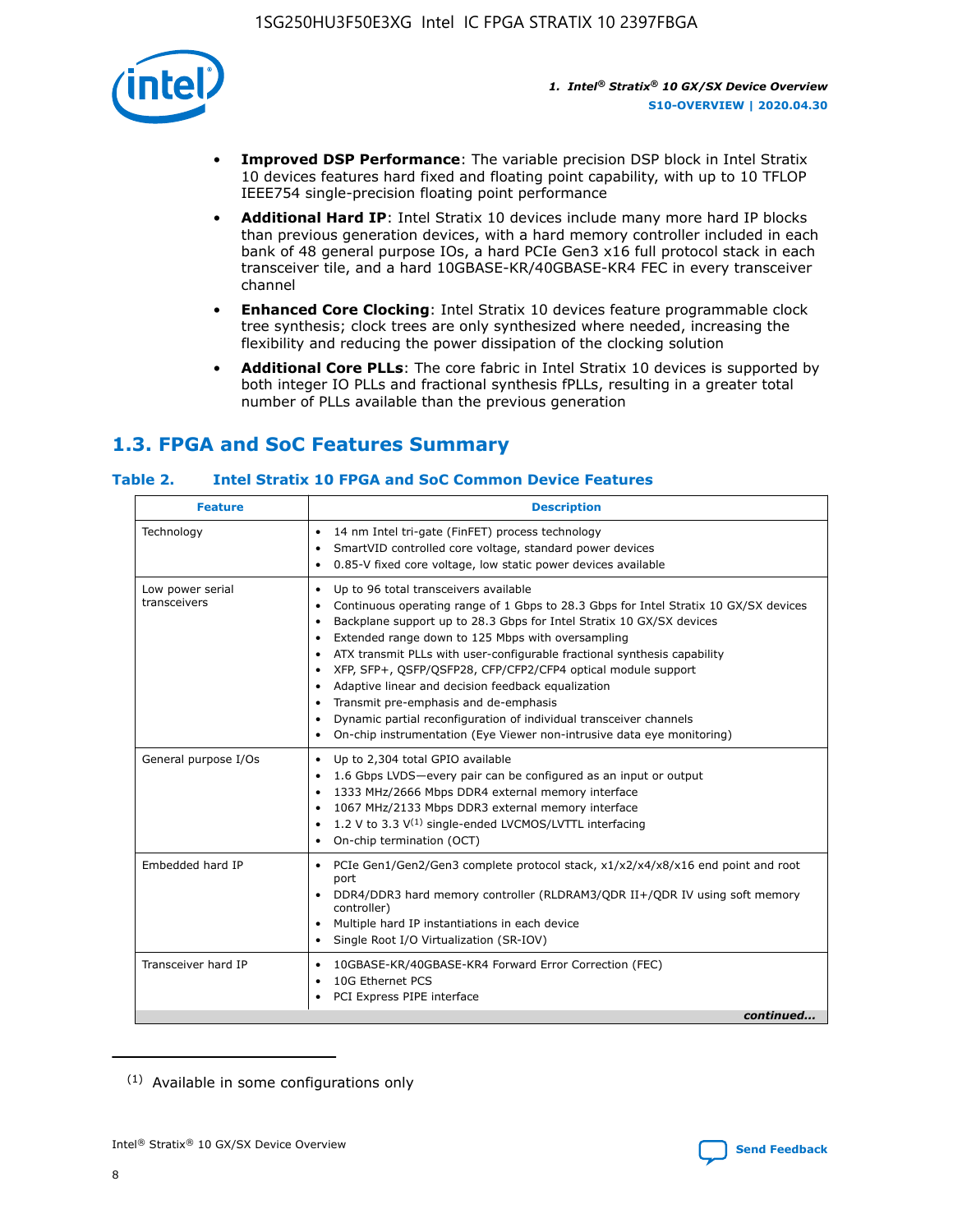

| <b>Feature</b>                   | <b>Description</b>                                                                                                                                                                                                                                                                                                                                                                                                                                                    |  |  |  |
|----------------------------------|-----------------------------------------------------------------------------------------------------------------------------------------------------------------------------------------------------------------------------------------------------------------------------------------------------------------------------------------------------------------------------------------------------------------------------------------------------------------------|--|--|--|
|                                  | Interlaken PCS<br>$\bullet$<br>Gigabit Ethernet PCS<br>$\bullet$<br>Deterministic latency support for Common Public Radio Interface (CPRI) PCS<br>$\bullet$<br>Fast lock-time support for Gigabit Passive Optical Networking (GPON) PCS<br>$\bullet$<br>8B/10B, 64B/66B, 64B/67B encoders and decoders<br>Custom mode support for proprietary protocols                                                                                                               |  |  |  |
| Power management                 | SmartVID controlled core voltage, standard power devices<br>$\bullet$<br>0.85-V fixed core voltage, low static power devices available<br>$\bullet$<br>Intel Quartus <sup>®</sup> Prime Pro Edition integrated power analysis<br>$\bullet$                                                                                                                                                                                                                            |  |  |  |
| High performance core fabric     | Intel Hyperflex core architecture with Hyper-Registers throughout the interconnect<br>routing and at the inputs of all functional blocks<br>Enhanced adaptive logic module (ALM)<br>$\bullet$<br>Improved multi-track routing architecture reduces congestion and improves compile<br>times<br>Hierarchical core clocking architecture with programmable clock tree synthesis<br>$\bullet$<br>Fine-grained partial reconfiguration                                    |  |  |  |
| Internal memory blocks           | M20K-20 Kb with hard ECC support<br>$\bullet$<br>MLAB-640 bit distributed LUTRAM<br>$\bullet$                                                                                                                                                                                                                                                                                                                                                                         |  |  |  |
| Variable precision DSP<br>blocks | IEEE 754-compliant hard single-precision floating point capability<br>$\bullet$<br>Supports signal processing with precision ranging from 18x19 up to 54x54<br>$\bullet$<br>Native 27x27 and 18x19 multiply modes<br>$\bullet$<br>64 bit accumulator and cascade for systolic FIRs<br>Internal coefficient memory banks<br>Pre-adder/subtractor improves efficiency<br>$\bullet$<br>Additional pipeline register increases performance and reduces power<br>$\bullet$ |  |  |  |
| Phase locked loops (PLL)         | Fractional synthesis PLLs (fPLL) support both fractional and integer modes<br>$\bullet$<br>Fractional mode with third-order delta-sigma modulation<br>Precision frequency synthesis<br>$\bullet$<br>Integer PLLs adjacent to general purpose I/Os, support external memory, and LVDS<br>$\bullet$<br>interfaces, clock delay compensation, zero delay buffering                                                                                                       |  |  |  |
| Core clock networks              | 1 GHz fabric clocking<br>$\bullet$<br>667 MHz external memory interface clocking, supports 2666 Mbps DDR4 interface<br>٠<br>800 MHz LVDS interface clocking, supports 1600 Mbps LVDS interface<br>$\bullet$<br>Programmable clock tree synthesis, backwards compatible with global, regional and<br>$\bullet$<br>peripheral clock networks<br>Clocks only synthesized where needed, to minimize dynamic power<br>continued                                            |  |  |  |

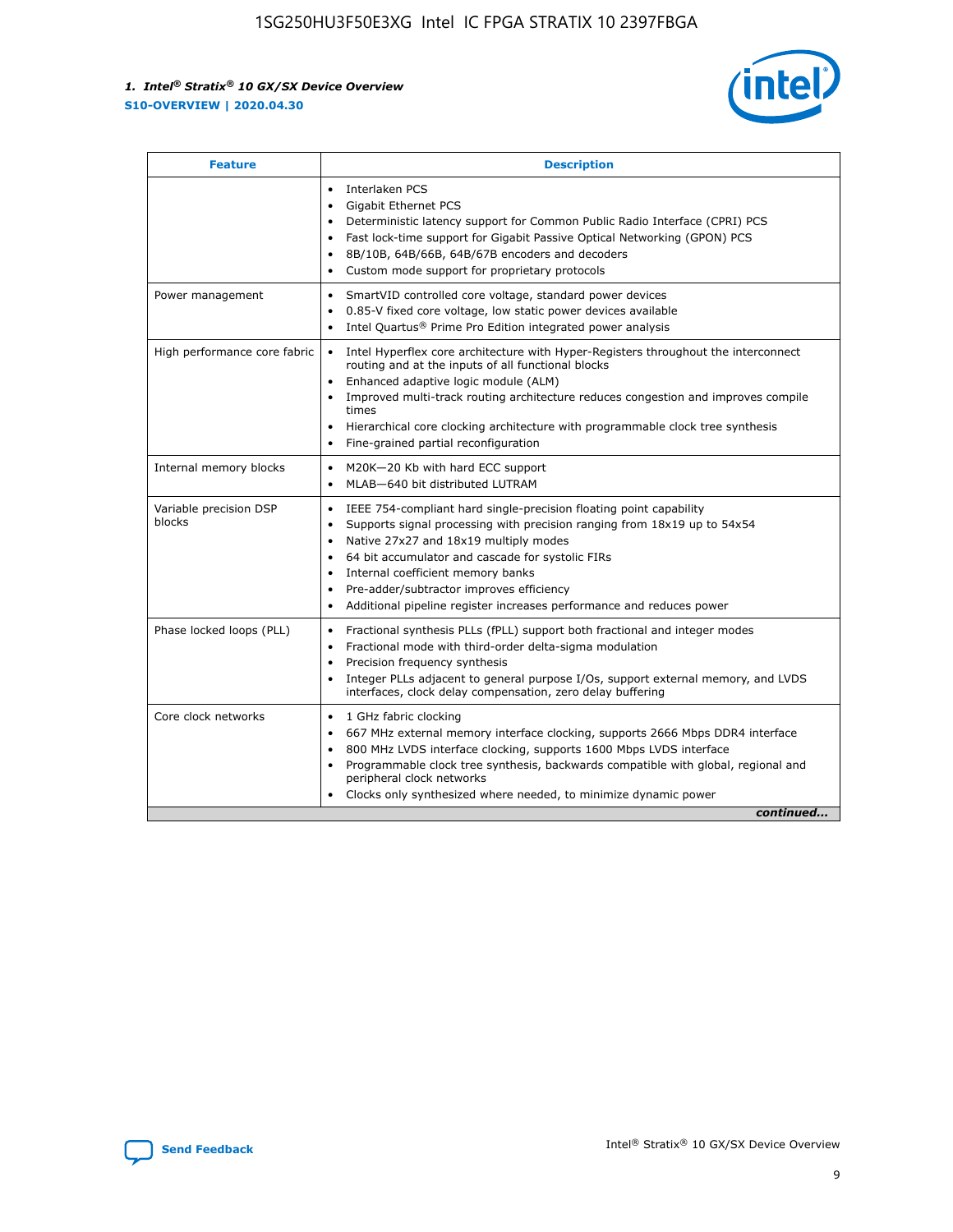

| <b>Feature</b>     | <b>Description</b>                                                                                                                                                                                                                                                                                                                                                                                                                                                                                                    |
|--------------------|-----------------------------------------------------------------------------------------------------------------------------------------------------------------------------------------------------------------------------------------------------------------------------------------------------------------------------------------------------------------------------------------------------------------------------------------------------------------------------------------------------------------------|
| Configuration      | Dedicated Secure Device Manager<br>٠<br>Software programmable device configuration<br>٠<br>Serial and parallel flash interface<br>٠<br>Configuration via protocol (CvP) using PCI Express Gen1/Gen2/Gen3<br>Fine-grained partial reconfiguration of core fabric<br>Dynamic reconfiguration of transceivers and PLLs<br>٠<br>Comprehensive set of security features including AES-256, SHA-256/384, and<br>ECDSA-256/384 accelerators, and multi-factor authentication<br>Physically Unclonable Function (PUF) service |
| Packaging          | Intel Embedded Multi-die Interconnect Bridge (EMIB) packaging technology<br>٠<br>Multiple devices with identical package footprints allows seamless migration across<br>٠<br>different device densities<br>1.0 mm ball-pitch FBGA packaging<br>٠<br>Lead and lead-free package options                                                                                                                                                                                                                                |
| Software and tools | Intel Quartus Prime Pro Edition design suite with new compiler and Hyper-Aware design<br>flow<br>Fast Forward compiler to allow Intel Hyperflex architecture performance exploration<br>٠<br>Transceiver toolkit<br>Platform designer integration tool<br>DSP Builder advanced blockset<br>OpenCL <sup>™</sup> support<br>SoC Embedded Design Suite (EDS)                                                                                                                                                             |

#### **Table 3. Intel Stratix 10 SoC Specific Device Features**

| <b>SoC Subsystem</b>                   | <b>Feature</b>                                  | <b>Description</b>                                                                                                                                                                                                                                                 |
|----------------------------------------|-------------------------------------------------|--------------------------------------------------------------------------------------------------------------------------------------------------------------------------------------------------------------------------------------------------------------------|
| <b>Hard Processor</b><br><b>System</b> | Multi-processor unit (MPU) core                 | Quad-core Arm Cortex-A53 MPCore processor with Arm<br>$\bullet$<br>CoreSight* debug and trace technology<br>Scalar floating-point unit supporting single and double<br>$\bullet$<br>precision<br>Arm Neon* media processing engine for each processor<br>$\bullet$ |
|                                        | <b>System Controllers</b>                       | System Memory Management Unit (SMMU)<br>$\bullet$<br>Cache Coherency Unit (CCU)<br>$\bullet$                                                                                                                                                                       |
|                                        | Layer 1 Cache                                   | 32 KB L1 instruction cache with parity<br>٠<br>32 KB L1 data cache with ECC<br>$\bullet$                                                                                                                                                                           |
|                                        | Layer 2 Cache                                   | 1 MB Shared L2 Cache with ECC<br>$\bullet$                                                                                                                                                                                                                         |
|                                        | On-Chip Memory                                  | 256 KB On-Chip RAM<br>$\bullet$                                                                                                                                                                                                                                    |
|                                        | Direct memory access (DMA) controller           | • 8-Channel DMA                                                                                                                                                                                                                                                    |
|                                        | Ethernet media access controller<br>(EMAC)      | Three 10/100/1000 EMAC with integrated DMA<br>$\bullet$                                                                                                                                                                                                            |
|                                        | USB On-The-Go controller (OTG)                  | 2 USB OTG with integrated DMA<br>$\bullet$                                                                                                                                                                                                                         |
|                                        | <b>UART</b> controller                          | 2 UART 16550 compatible<br>$\bullet$                                                                                                                                                                                                                               |
|                                        | Serial Peripheral Interface (SPI)<br>controller | $\bullet$ 4 SPI                                                                                                                                                                                                                                                    |
|                                        | $I2C$ controller                                | 5 <sup>2</sup> C controllers<br>$\bullet$                                                                                                                                                                                                                          |
|                                        | SD/SDIO/MMC controller                          | 1 eMMC version 4.5 with DMA and CE-ATA support<br>$\bullet$<br>SD, including eSD, version 3.0<br>٠<br>SDIO, including eSDIO, version 3.0<br>CE-ATA - version 1.1<br>continued                                                                                      |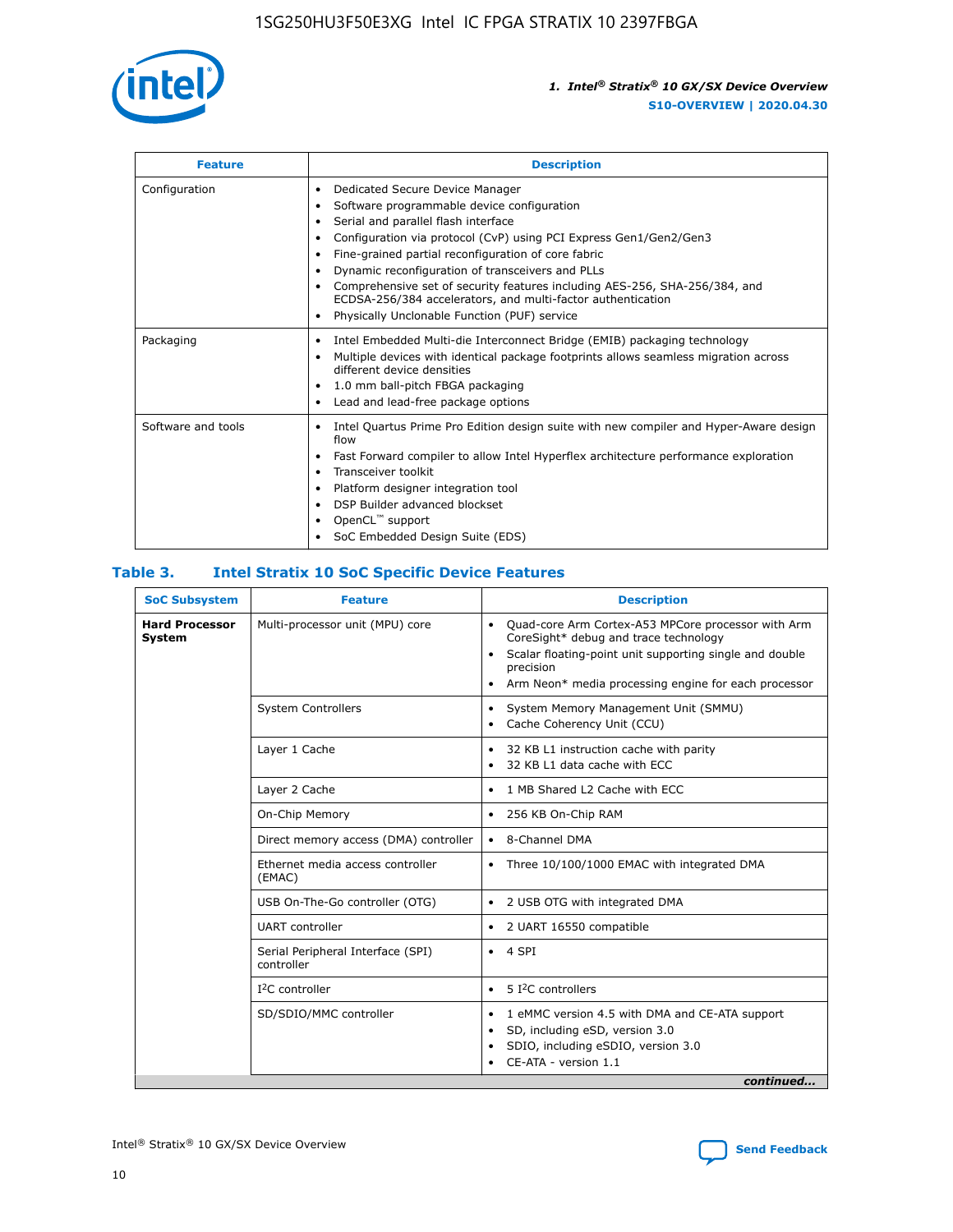

| <b>SoC Subsystem</b>                   | <b>Feature</b>             | <b>Description</b>                                                                                    |  |  |
|----------------------------------------|----------------------------|-------------------------------------------------------------------------------------------------------|--|--|
|                                        | NAND flash controller      | 1 ONFI 1.0, 8- and 16-bit support<br>$\bullet$                                                        |  |  |
|                                        | General-purpose I/O (GPIO) | Maximum of 48 software programmable GPIO<br>$\bullet$                                                 |  |  |
|                                        | Timers                     | 4 general-purpose timers<br>4 watchdog timers<br>٠                                                    |  |  |
| <b>Secure Device</b><br>Manager        | Security                   | Secure boot<br>$\bullet$<br>Advanced Encryption Standard (AES) and authentication<br>٠<br>(SHA/ECDSA) |  |  |
| External<br>Memory<br><b>Interface</b> | External Memory Interface  | Hard Memory Controller with DDR4 and DDR3<br>$\bullet$                                                |  |  |

# **1.4. Intel Stratix 10 Block Diagram**

#### **Figure 2. Intel Stratix 10 FPGA and SoC Architecture Block Diagram**



HPS: Quad ARM Cortex-A53 Hard Processor System SDM: Secure Device Manager

# **1.5. Intel Stratix 10 FPGA and SoC Family Plan**

<sup>(2)</sup> The number of 27x27 multipliers is one-half the number of 18x19 multipliers.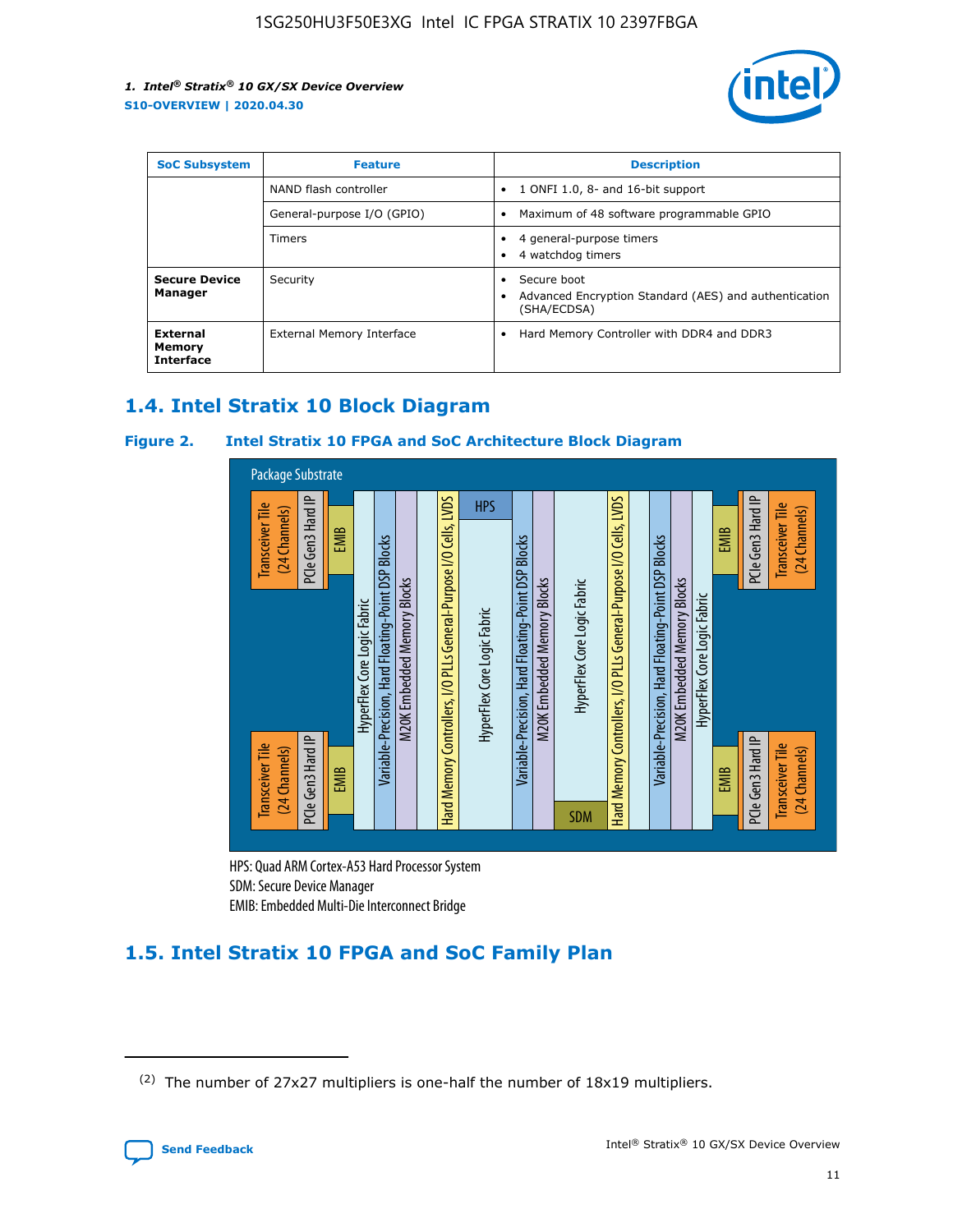

#### **Table 4. Intel Stratix 10 GX/SX FPGA and SoC Family Plan—FPGA Core (part 1)**

| <b>Intel Stratix 10</b><br><b>GX/SX Device</b><br><b>Name</b> | <b>Logic Elements</b><br>(KLE) | <b>M20K Blocks</b> | <b>M20K Mbits</b> | <b>MLAB Counts</b> | <b>MLAB Mbits</b> | 18x19 Multi-<br>pliers <sup>(2)</sup> |
|---------------------------------------------------------------|--------------------------------|--------------------|-------------------|--------------------|-------------------|---------------------------------------|
| GX 400/<br>SX 400                                             | 378                            | 1,537              | 30                | 3,276              | $\overline{2}$    | 1,296                                 |
| GX 650/<br>SX 650                                             | 612                            | 2,489              | 49                | 5,364              | 3                 | 2,304                                 |
| GX 850/<br>SX 850                                             | 841                            | 3,477              | 68                | 7,124              | $\overline{4}$    | 4,032                                 |
| GX 1100/<br>SX 1100                                           | 1,325                          | 5,461              | 107               | 11,556             | $\overline{7}$    | 5,184                                 |
| GX 1650/<br>SX 1650                                           | 1,624                          | 5,851              | 114               | 13,764             | 8                 | 6,290                                 |
| GX 2100/<br>SX 2100                                           | 2,005                          | 6,501              | 127               | 17,316             | 11                | 7,488                                 |
| GX 2500/<br>SX 2500                                           | 2,422                          | 9,963              | 195               | 20,529             | 13                | 10,022                                |
| GX 2800/<br>SX 2800                                           | 2,753                          | 11,721             | 229               | 23,796             | 15                | 11,520                                |
| GX 1660                                                       | 1,679                          | 6,162              | 120               | 14,230             | 9                 | 6,652                                 |
| GX 2110                                                       | 2,073                          | 6,847              | 134               | 17,856             | 11                | 7,920                                 |
| <b>GX 10M</b>                                                 | 10,200                         | 12,950             | 253               | 87,984             | 55                | 6,912                                 |

#### **Table 5. Intel Stratix 10 GX/SX FPGA and SoC Family Plan—Interconnects, PLLs and Hard IP (part 2)**

| <b>Intel Stratix 10</b>            |                      | <b>PLLs</b><br><b>Interconnects</b> |              |          | <b>Hard IP</b>                       |  |
|------------------------------------|----------------------|-------------------------------------|--------------|----------|--------------------------------------|--|
| <b>GX/SX Device</b><br><b>Name</b> | <b>Maximum GPIOs</b> | <b>Maximum XCVR</b>                 | <b>fPLLs</b> | I/O PLLs | <b>PCIe Hard IP</b><br><b>Blocks</b> |  |
| GX 400/<br>SX 400                  | 374                  | 24                                  | 8            | 8        | $\mathbf{1}$                         |  |
| GX 650/<br>SX 650                  | 392                  | 24                                  | 8            | 8        | $\mathbf{1}$                         |  |
| GX 850/<br>SX 850                  | 688                  | 48                                  | 16           | 16       | 2                                    |  |
| GX 1100/<br>SX 1100                | 688                  | 48                                  | 16           | 16       | 2                                    |  |
| GX 1650/<br>SX 1650                | 704                  | 96                                  | 32           | 24       | $\overline{4}$                       |  |
| GX 2100/<br>SX 2100                | 704                  | 96                                  | 32           | 24       | 4                                    |  |
| GX 2500/<br>SX 2500                | 1,160                | 96                                  | 32           | 24       | $\overline{4}$                       |  |
| GX 2800/<br>SX 2800                | 1,160                | 96                                  | 32           | 24       | $\overline{4}$                       |  |
| continued                          |                      |                                     |              |          |                                      |  |

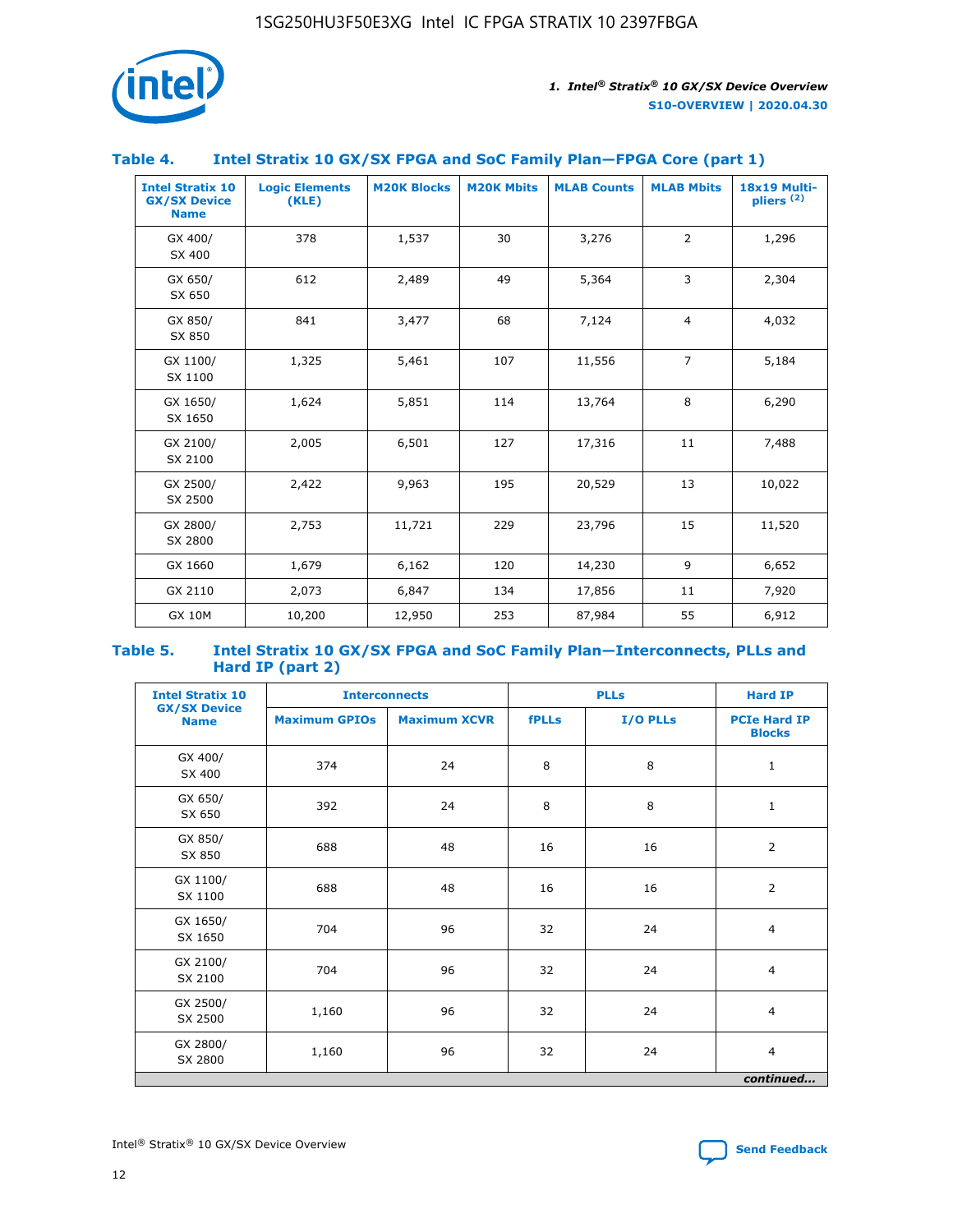

| <b>Intel Stratix 10</b>            |                      | <b>Interconnects</b> |              | <b>PLLs</b>     | <b>Hard IP</b>                       |
|------------------------------------|----------------------|----------------------|--------------|-----------------|--------------------------------------|
| <b>GX/SX Device</b><br><b>Name</b> | <b>Maximum GPIOs</b> | <b>Maximum XCVR</b>  | <b>fPLLs</b> | <b>I/O PLLs</b> | <b>PCIe Hard IP</b><br><b>Blocks</b> |
| GX 1660                            | 688                  | 48                   | 16           | 16              |                                      |
| GX 2110                            | 688                  | 48                   | 16           | 16              |                                      |
| <b>GX 10M</b>                      | 2,304                | 48                   | 24           | 48              | 4                                    |

#### **Table 6. Intel Stratix 10 GX/SX FPGA and SoC Family Package Plan**

Cell legend: General Purpose I/Os, High-Voltage I/Os, LVDS Pairs, Transceivers (3) (4) (5) (6) (7) (8)

| <b>Intel Stratix 10</b><br><b>GX/SX Device</b><br><b>Name</b> | F1152<br><b>HF35</b><br>$(35x35 \text{ mm}^2)$ | F1760<br><b>NF43</b><br>(42.5x42.5<br>$mm2$ ) | F2397<br><b>UF50</b><br>$(50x50 \text{ mm}^2)$ | F2912<br><b>HF55</b><br>$(55x55$ mm <sup>2</sup> ) | F4938<br><b>NF74</b><br>$(70x74)$ mm <sup>2</sup> |
|---------------------------------------------------------------|------------------------------------------------|-----------------------------------------------|------------------------------------------------|----------------------------------------------------|---------------------------------------------------|
| GX 400/<br>SX 400                                             | 374, 56, 120, 24 <sup>(9)</sup>                | $\overline{\phantom{a}}$                      | $\overline{\phantom{a}}$                       | ۰                                                  |                                                   |
| GX 650/<br>SX 650                                             | 392, 8, 192, 24                                | $\overline{\phantom{a}}$                      | $\overline{\phantom{a}}$                       |                                                    |                                                   |
| GX 850/<br>SX 850                                             | ۰.                                             | 688, 16, 336, 48                              |                                                |                                                    |                                                   |
| GX 1100/<br>SX 1100                                           |                                                | 688, 16, 336, 48                              |                                                |                                                    |                                                   |
| GX 1650/<br>SX 1650                                           |                                                | 688, 16, 336, 48                              | 704, 32, 336, 96                               |                                                    |                                                   |
| GX 2100/<br>SX 2100                                           | -                                              | 688, 16, 336, 48                              | 704, 32, 336, 96                               | $\overline{\phantom{a}}$                           |                                                   |
| GX 2500/<br>SX 2500                                           |                                                | 688, 16, 336, 48                              | 704, 32, 336, 96                               | 1160, 8, 576, 24                                   |                                                   |
| GX 2800/                                                      | ۰                                              | 688, 16, 336, 48                              | 704, 32, 336, 96                               | 1160, 8, 576, 24                                   | $\overline{\phantom{a}}$<br>continued             |

- (3) All packages are ball grid arrays with 1.0 mm pitch.
- (4) High-Voltage I/O pins are used for 3 V and 2.5 V interfacing.
- $(5)$  Each LVDS pair can be configured as either a differential input or a differential output.
- (6) High-Voltage I/O pins and LVDS pairs are included in the General Purpose I/O count. Transceivers are counted separately.
- $(7)$  Each package column offers pin migration (common circuit board footprint) for all devices in the column.
- $(8)$  Intel Stratix 10 GX devices are pin migratable with Intel Stratix 10 SX devices in the same package.
- $(9)$  The Intel Stratix 10 SX/GX 400 device has a level shifter, and this imposes some restrictions on the number of LVDS pairs and I/O banks available (see "Intel Stratix 10 SX/GX 400 Device Level Shifter Details").

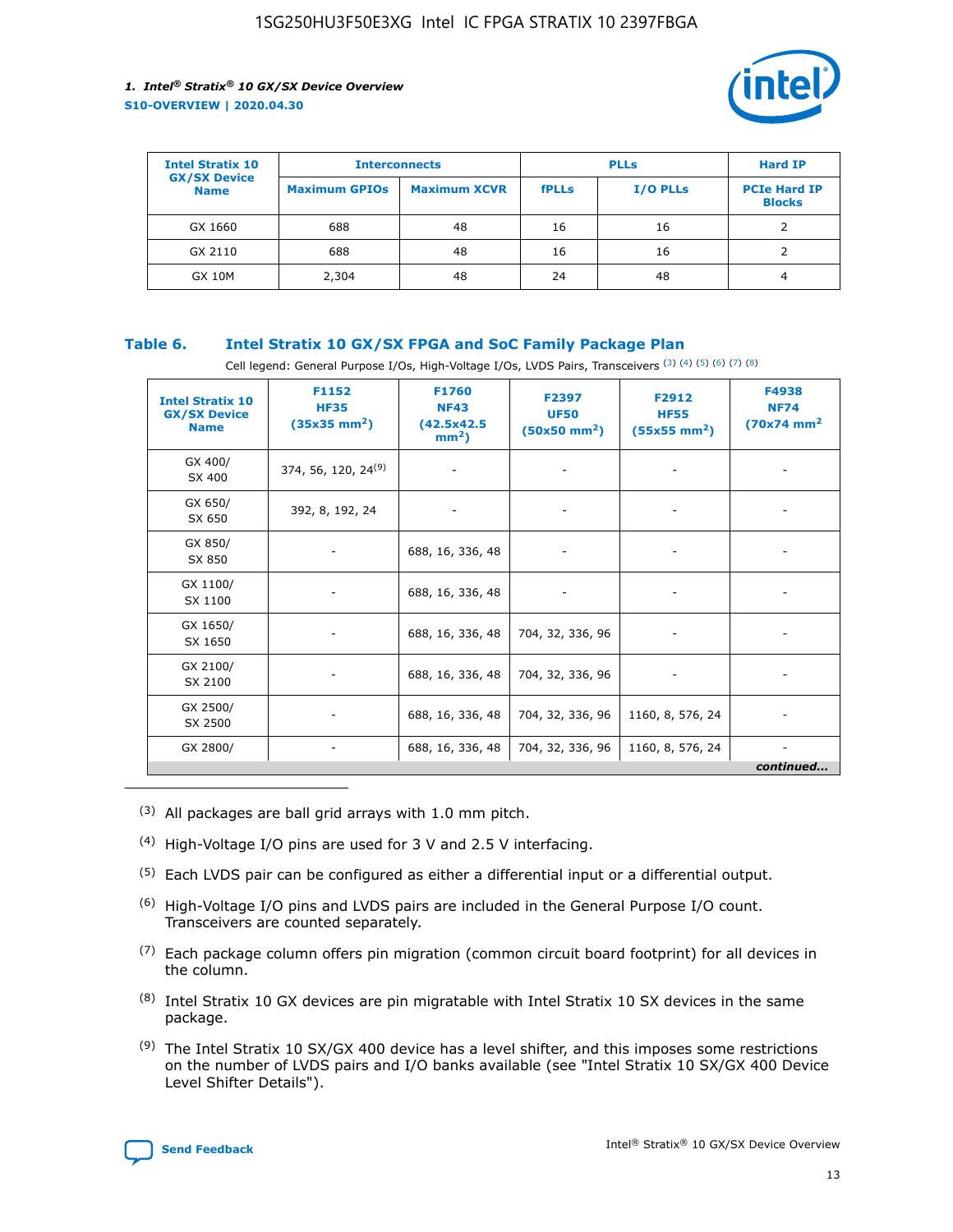

| <b>Intel Stratix 10</b><br><b>GX/SX Device</b><br><b>Name</b> | F1152<br><b>HF35</b><br>$(35x35)$ mm <sup>2</sup> ) | F1760<br><b>NF43</b><br>(42.5x42.5<br>$mm2$ ) | F2397<br><b>UF50</b><br>$(50x50 \text{ mm}^2)$ | F2912<br><b>HF55</b><br>$(55x55$ mm <sup>2</sup> ) | F4938<br><b>NF74</b><br>$(70x74)$ mm <sup>2</sup> |
|---------------------------------------------------------------|-----------------------------------------------------|-----------------------------------------------|------------------------------------------------|----------------------------------------------------|---------------------------------------------------|
| SX 2800                                                       |                                                     |                                               |                                                |                                                    |                                                   |
| GX 1660                                                       | -                                                   | 688, 16, 336, 48                              | $\overline{\phantom{a}}$                       |                                                    |                                                   |
| GX 2110                                                       |                                                     | 688, 16, 336, 48                              | $\overline{\phantom{a}}$                       |                                                    |                                                   |
| <b>GX 10M</b>                                                 | ۰                                                   |                                               |                                                |                                                    | 2304, 32, 1152,<br>48                             |





# **1.6. Intel Hyperflex Core Architecture**

Intel Stratix 10 FPGAs and SoCs are based on a core fabric featuring the new Intel Hyperflex core architecture. The Intel Hyperflex core architecture delivers 2X the clock frequency performance and up to 70% lower power compared to previous generation high-end FPGAs. Along with this performance breakthrough, the Intel Hyperflex core architecture delivers a number of advantages including:

- **Higher Throughput**—Capitalizes on 2X core clock frequency performance to obtain throughput breakthroughs
- **Improved Power Efficiency**—Uses reduced IP size, enabled by Intel Hyperflex, to consolidate designs which previously spanned multiple devices into a single device, thereby reducing power by up to 70% versus previous generation devices
- **Greater Design Functionality**—Uses faster clock frequency to reduce bus widths and reduce IP size, freeing up additional FPGA resources to add greater functionality
- **Increased Designer Productivity**—Boosts performance with less routing congestion and fewer design iterations using Hyper-Aware design tools, obtaining greater timing margin for more rapid timing closure

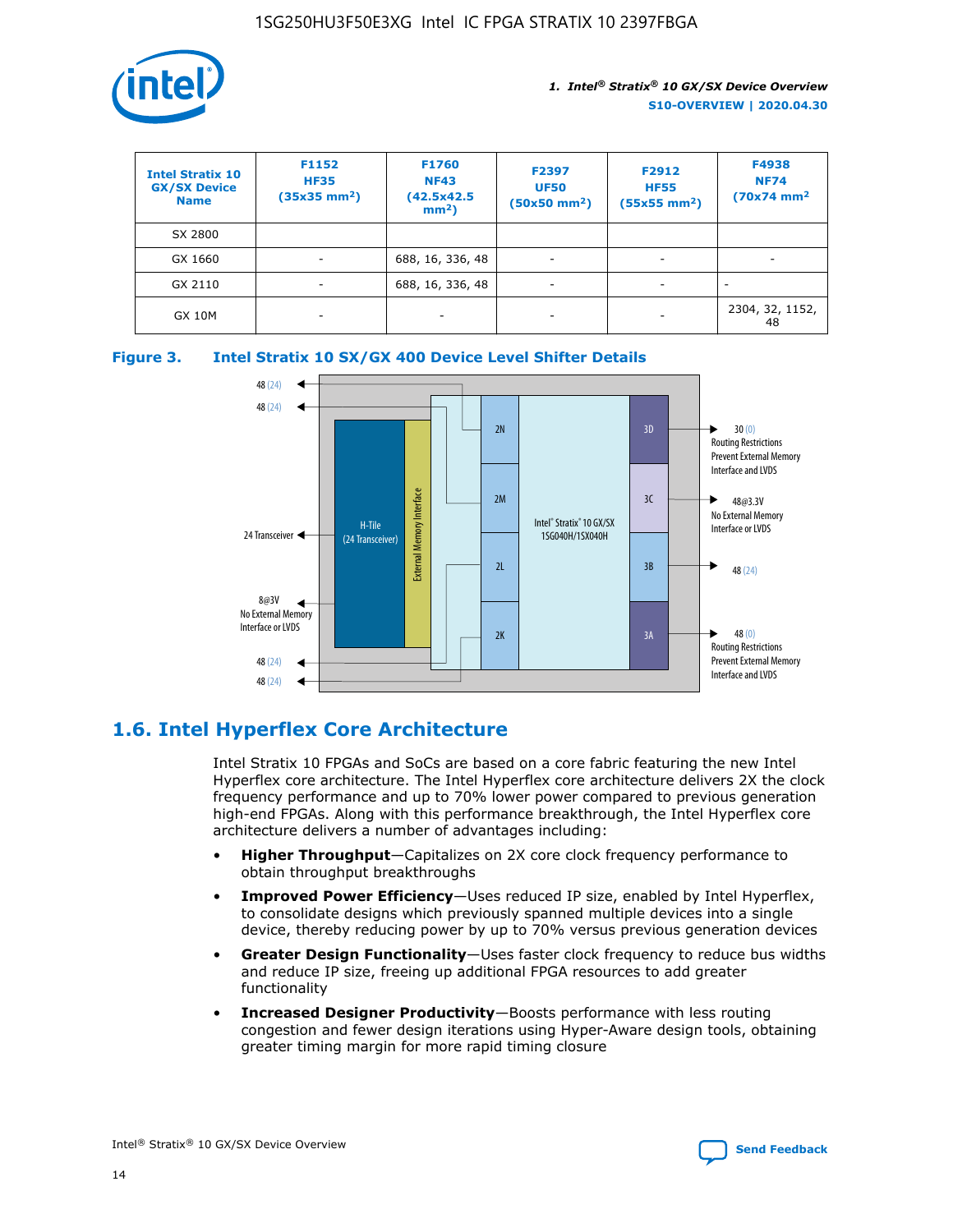

In addition to the traditional user registers found in the Adaptive Logic Modules (ALM), the Intel Hyperflex core architecture introduces additional bypassable registers everywhere throughout the fabric of the FPGA. These additional registers, called Hyper-Registers are available on every interconnect routing segment and at the inputs of all functional blocks.

#### **Figure 4. Bypassable Hyper-Register**



The Hyper-Registers enable the following key design techniques to achieve the 2X core performance increases:

- Fine grain Hyper-Retiming to eliminate critical paths
- Zero latency Hyper-Pipelining to eliminate routing delays
- Flexible Hyper-Optimization for best-in-class performance

By implementing these techniques in your design, the Hyper-Aware design tools automatically make use of the Hyper-Registers to achieve maximum core clock frequency.



#### **Figure 5. Intel Hyperflex Core Architecture**

New Hyper-Registers throughout the core fabric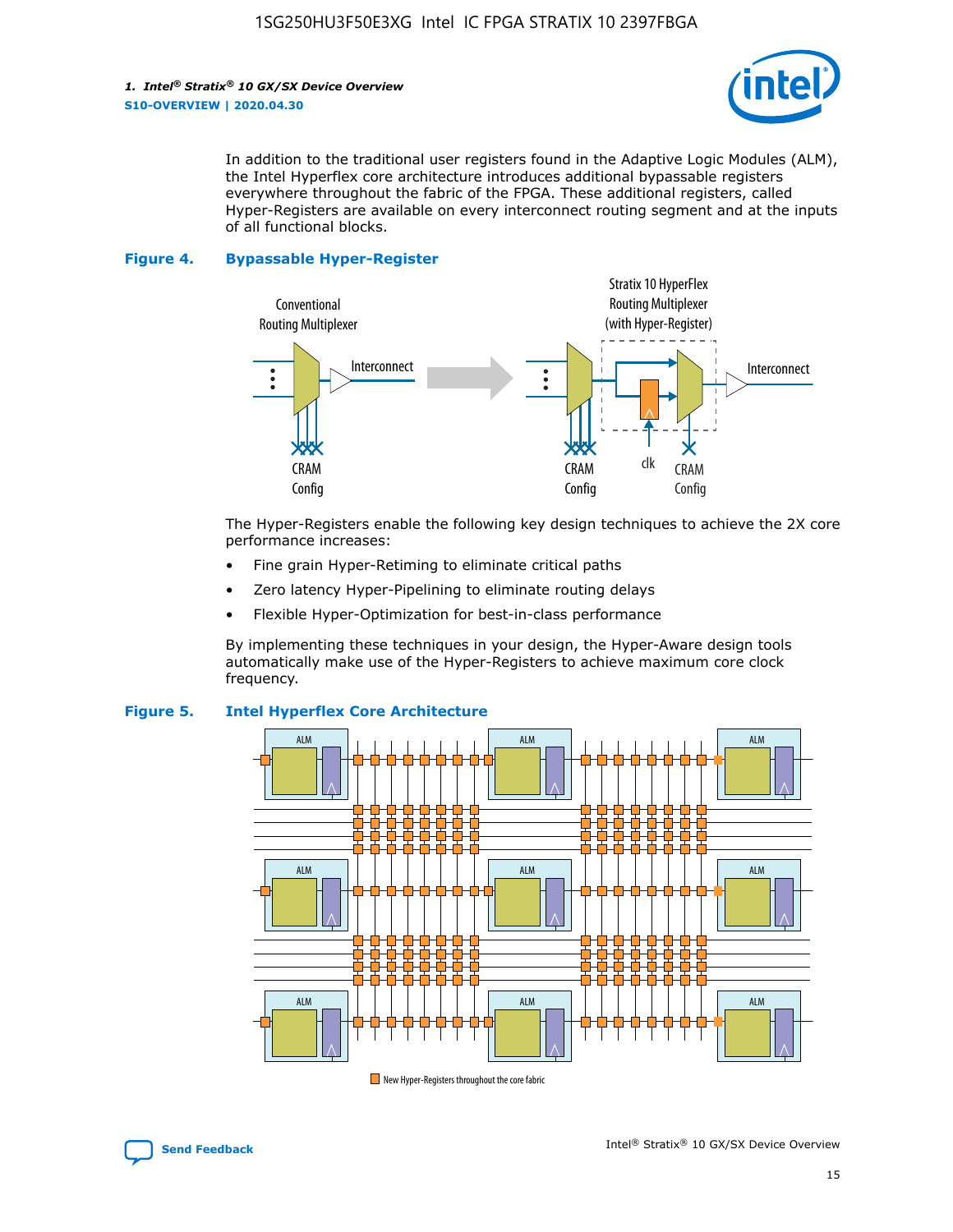

# **1.7. Heterogeneous 3D SiP Transceiver Tiles**

Intel Stratix 10 FPGAs and SoCs feature power efficient, high bandwidth, low latency transceivers. The transceivers are implemented on heterogeneous 3D System-in-Package (SiP) transceiver tiles, each containing 24 full-duplex transceiver channels. In addition to providing a high-performance transceiver solution to meet current connectivity needs, this allows for future flexibility and scalability as data rates, modulation schemes, and protocol IPs evolve.

#### **Figure 6. Monolithic Core Fabric and Heterogeneous 3D SiP Transceiver Tiles**



#### **Figure 7. Dual Core Fabric and Heterogeneous 3D SiP Transceiver Tiles (for the Intel Stratix 10 GX 10M Variant Only)**



Each transceiver tile contains:

- 24 full-duplex transceiver channels (PMA and PCS) $(10)$
- Reference clock distribution network
- Transmit PLLs
- High-speed clocking and bonding networks
- One instance of PCI Express hard IP



 $(10)$  12 full-duplex transceiver channels for the Intel Stratix 10 GX 10M variant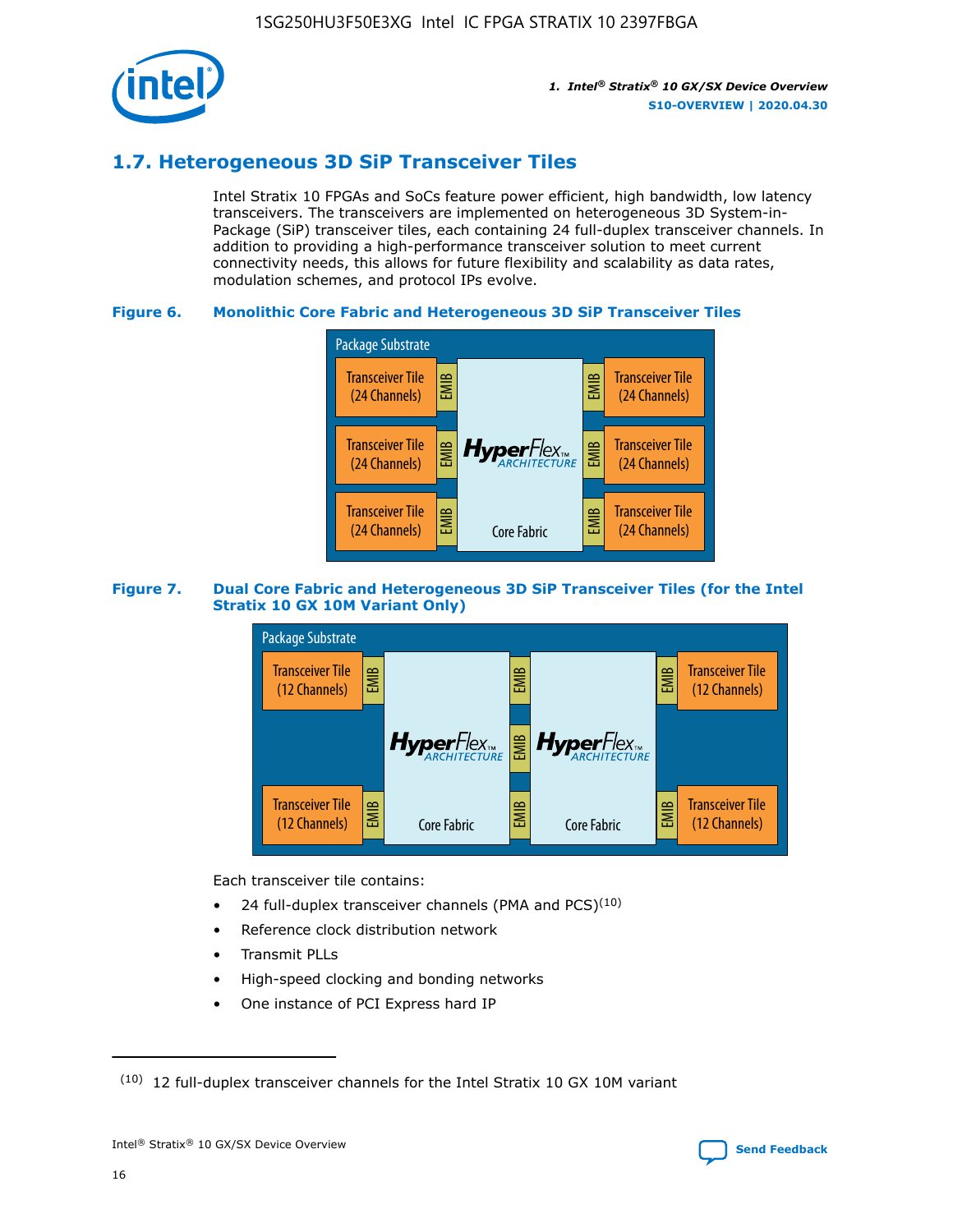



#### **Figure 8. Heterogeneous 3D SiP Transceiver Tile Architecture**

# **1.8. Intel Stratix 10 Transceivers**

Intel Stratix 10 devices offer up to 96 total full-duplex transceiver channels. These channels provide continuous data rates from 1 Gbps to 28.3 Gbps for chip-to-chip, chip-to-module, and backplane applications. In each device,two thirds of the transceivers can be configured up to the maximum data rate of 28.3 Gbps to drive 100G interfaces and C form-factor pluggable CFP2/CFP4 optical modules. For longerreach backplane driving applications, advanced adaptive equalization circuits are used to equalize over 30 dB of system loss.

All transceiver channels feature a dedicated Physical Medium Attachment (PMA) and a hardened Physical Coding Sublayer (PCS).

- The PMA provides primary interfacing capabilities to physical channels.
- The PCS typically handles encoding/decoding, word alignment, and other preprocessing functions before transferring data to the FPGA core fabric.

Within each transceiver tile, the transceivers are arranged in four banks of six PMA-PCS groups. A wide variety of bonded and non-bonded data rate configurations are possible within each bank, and within each tile, using a highly configurable clock distribution network.

#### **1.8.1. PMA Features**

PMA channels are comprised of transmitter (TX), receiver (RX), and high speed clocking resources.

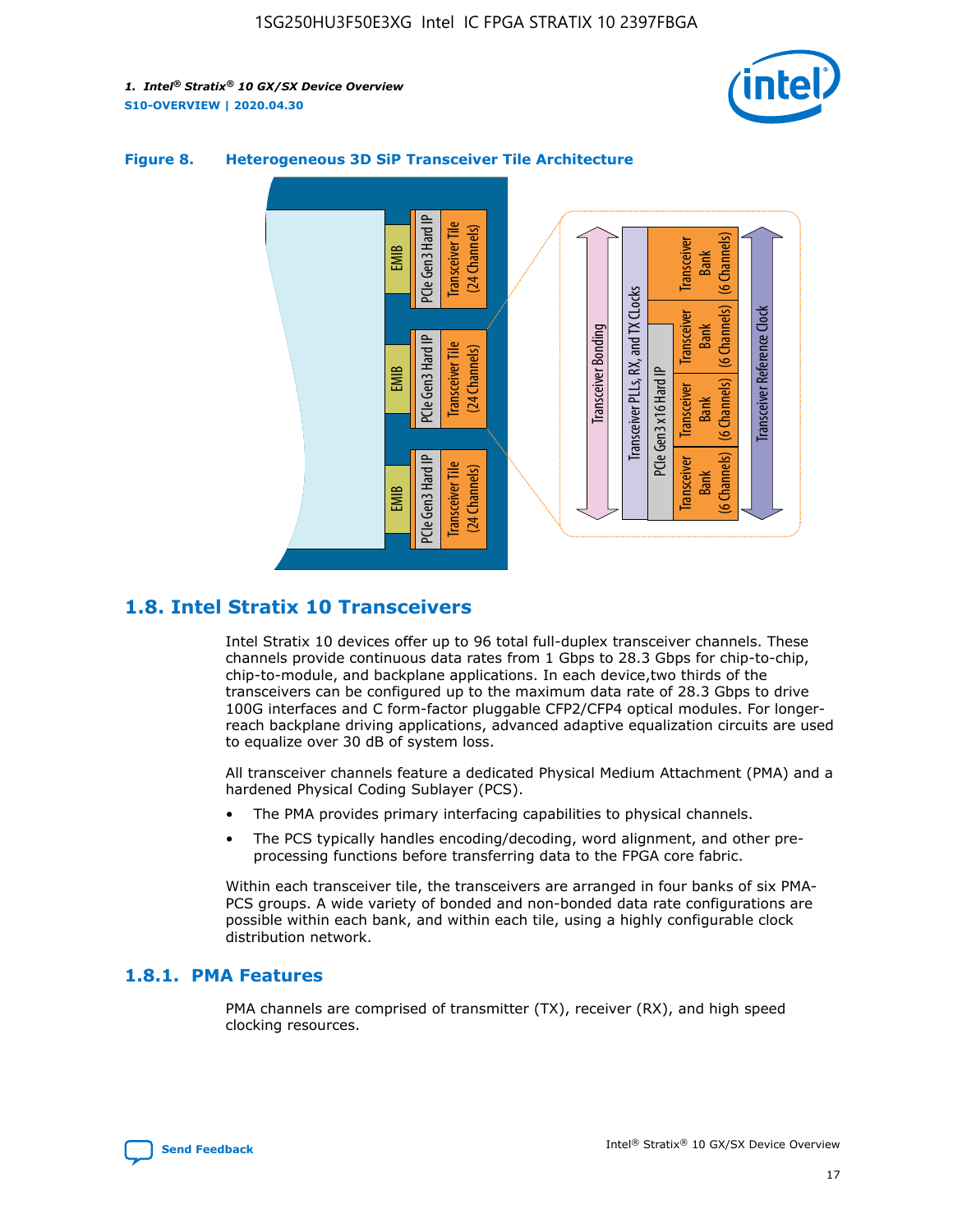

Intel Stratix 10 device features provide exceptional signal integrity at data rates up to 28.3 Gbps. Clocking options include ultra-low jitter LC tank-based (ATX) PLLs with optional fractional synthesis capability, channel PLLs operating as clock multiplier units (CMUs), and fractional synthesis PLLs (fPLLs).

- **ATX PLL**—can be configured in integer mode, or optionally, in a new fractional synthesis mode. Each ATX PLL spans the full frequency range of the supported data rate range providing a stable, flexible clock source with the lowest jitter.
- **CMU PLL**—when not being used as a transceiver, select PMA channels can be configured as channel PLLs operating as CMUs to provide an additional master clock source within the transceiver bank.
- **fPLL**—In addition, dedicated fPLLs are available with precision frequency synthesis capabilities. fPLLs can be used to synthesize multiple clock frequencies from a single reference clock source and replace multiple reference oscillators for multiprotocol and multi-rate applications.

On the receiver side, each PMA has an independent channel PLL that allows analog tracking for clock-data recovery. Each PMA also has advanced equalization circuits that compensate for transmission losses across a wide frequency spectrum.

- **Variable Gain Amplifier (VGA)**—to optimize the receiver's dynamic range
- **Continuous Time Linear Equalizer (CTLE)**—to compensate for channel losses with lowest power dissipation
- **Decision Feedback Equalizer (DFE)**—to provide additional equalization capability on backplanes even in the presence of crosstalk and reflections
- **On-Die Instrumentation (ODI)**—to provide on-chip eye monitoring capabilities (Eye Viewer). This capability helps to optimize link equalization parameters during board bring-up and supports in-system link diagnostics and equalization margin testing

#### **Figure 9. Intel Stratix 10 Receiver Block Features**



All link equalization parameters feature automatic adaptation using the new Advanced Digital Adaptive Parametric Tuning (ADAPT) circuit. This circuit is used to dynamically set DFE tap weights, adjust CTLE parameters, and optimize VGA gain and threshold voltage. Finally, optimal and consistent signal integrity is ensured by using the new

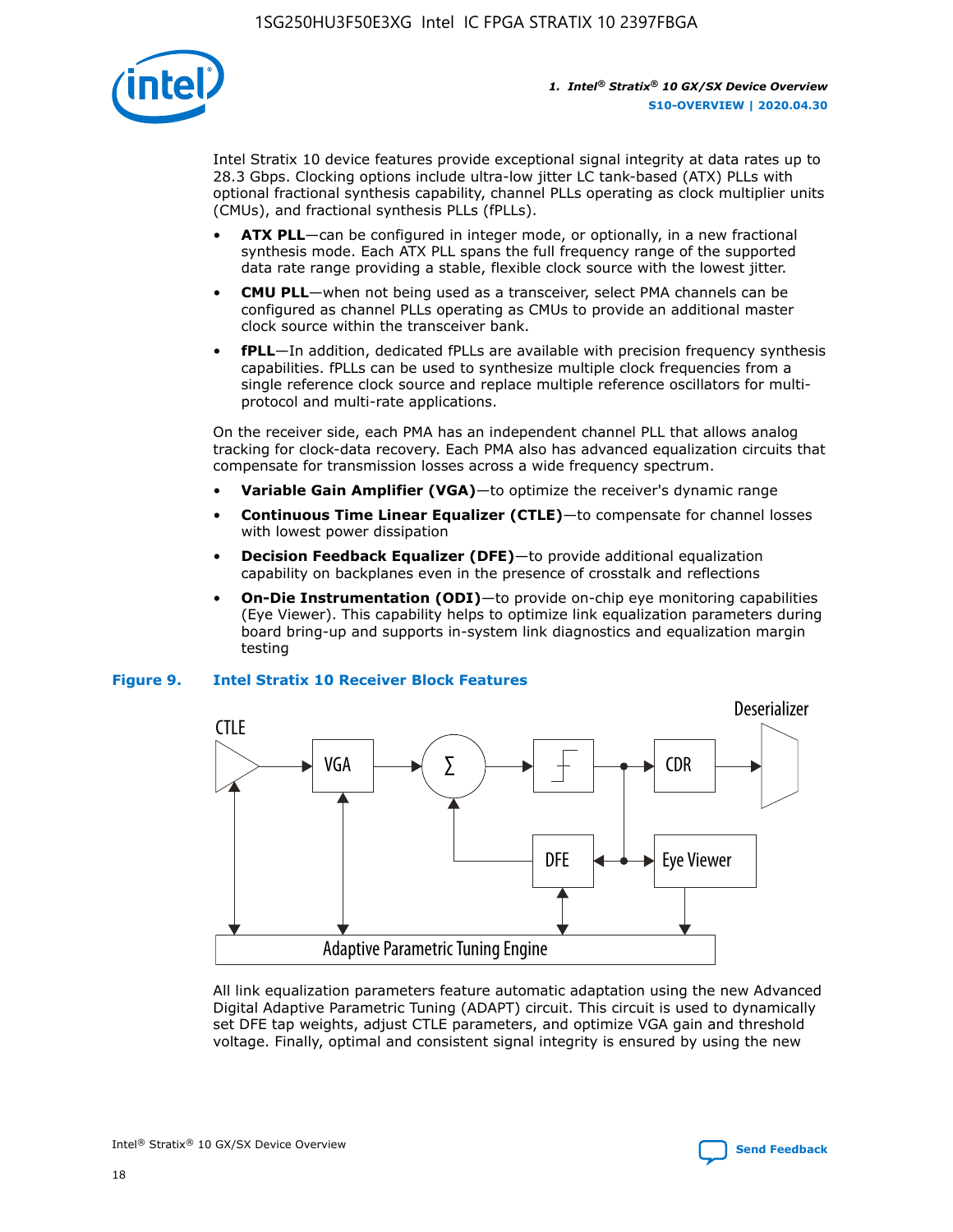

hardened Precision Signal Integrity Calibration Engine (PreSICE) to automatically calibrate all transceiver circuit blocks on power-up. This gives the most link margin and ensures robust, reliable, and error-free operation.

#### **Table 7. Transceiver PMA Features**

| <b>Feature</b>                                                       | <b>Capability</b>                                                                                                                                                                                         |
|----------------------------------------------------------------------|-----------------------------------------------------------------------------------------------------------------------------------------------------------------------------------------------------------|
| Chip-to-Chip Data Rates                                              | 1 Gbps (11) to 28.3 Gbps (Intel Stratix 10 GX/SX devices)                                                                                                                                                 |
| <b>Backplane Support</b>                                             | Drive backplanes at data rates up to 28.3 Gbps, including 10GBASE-KR compliance                                                                                                                           |
| Optical Module Support                                               | SFP+/SFP, XFP, CXP, QSFP/QSFP28, QSFPDD, CFP/CFP2/CFP4                                                                                                                                                    |
| Cable Driving Support                                                | SFP+ Direct Attach, PCI Express over cable, eSATA                                                                                                                                                         |
| <b>Transmit Pre-Emphasis</b>                                         | 5-tap transmit pre-emphasis and de-emphasis to compensate for system channel loss                                                                                                                         |
| Continuous Time Linear<br>Equalizer (CTLE)                           | Dual mode, high-gain, and high-data rate, linear receive equalization to compensate for<br>system channel loss                                                                                            |
| Decision Feedback Equalizer<br>(DFE)                                 | 15 fixed tap DFE to equalize backplane channel loss in the presence of crosstalk and noisy<br>environments                                                                                                |
| Advanced Digital Adaptive<br>Parametric Tuning (ADAPT)               | Fully digital adaptation engine to automatically adjust all link equalization parameters-<br>including CTLE, DFE, and VGA blocks-that provide optimal link margin without intervention<br>from user logic |
| Precision Signal Integrity<br>Calibration Engine (PreSICE)           | Hardened calibration controller to quickly calibrate all transceiver control parameters on<br>power-up, which provides the optimal signal integrity and jitter performance                                |
| <b>ATX Transmit PLLs</b>                                             | Low jitter ATX (inductor-capacitor) transmit PLLs with continuous tuning range to cover a<br>wide range of standard and proprietary protocols, with optional fractional frequency<br>synthesis capability |
| <b>Fractional PLLs</b>                                               | On-chip fractional frequency synthesizers to replace on-board crystal oscillators and reduce<br>system cost                                                                                               |
| Digitally Assisted Analog<br>CDR.                                    | Superior jitter tolerance with fast lock time                                                                                                                                                             |
| On-Die Instrumentation-<br>Eye Viewer and Jitter Margin<br>Tool      | Simplify board bring-up, debug, and diagnostics with non-intrusive, high-resolution eye<br>monitoring (Eye Viewer). Also inject jitter from transmitter to test link margin in system.                    |
| Dynamic Reconfiguration                                              | Allows for independent control of each transceiver channel Avalon memory-mapped<br>interface for the most transceiver flexibility.                                                                        |
| Multiple PCS-PMA and PCS-<br>Core to FPGA fabric interface<br>widths | 8, 10, 16, 20, 32, 40, or 64 bit interface widths for flexibility of deserialization width,<br>encoding, and reduced latency                                                                              |

### **1.8.2. PCS Features**

Intel Stratix 10 PMA channels interface with core logic through configurable and bypassable PCS interface layers.

The PCS contains multiple gearbox implementations to decouple the PMA and PCS interface widths. This feature provides the flexibility to implement a wide range of applications with 8, 10, 16, 20, 32, 40, or 64 bit interface width between each transceiver and the core logic.

<sup>(11)</sup> Stratix 10 transceivers can support data rates below 1 Gbps with over sampling.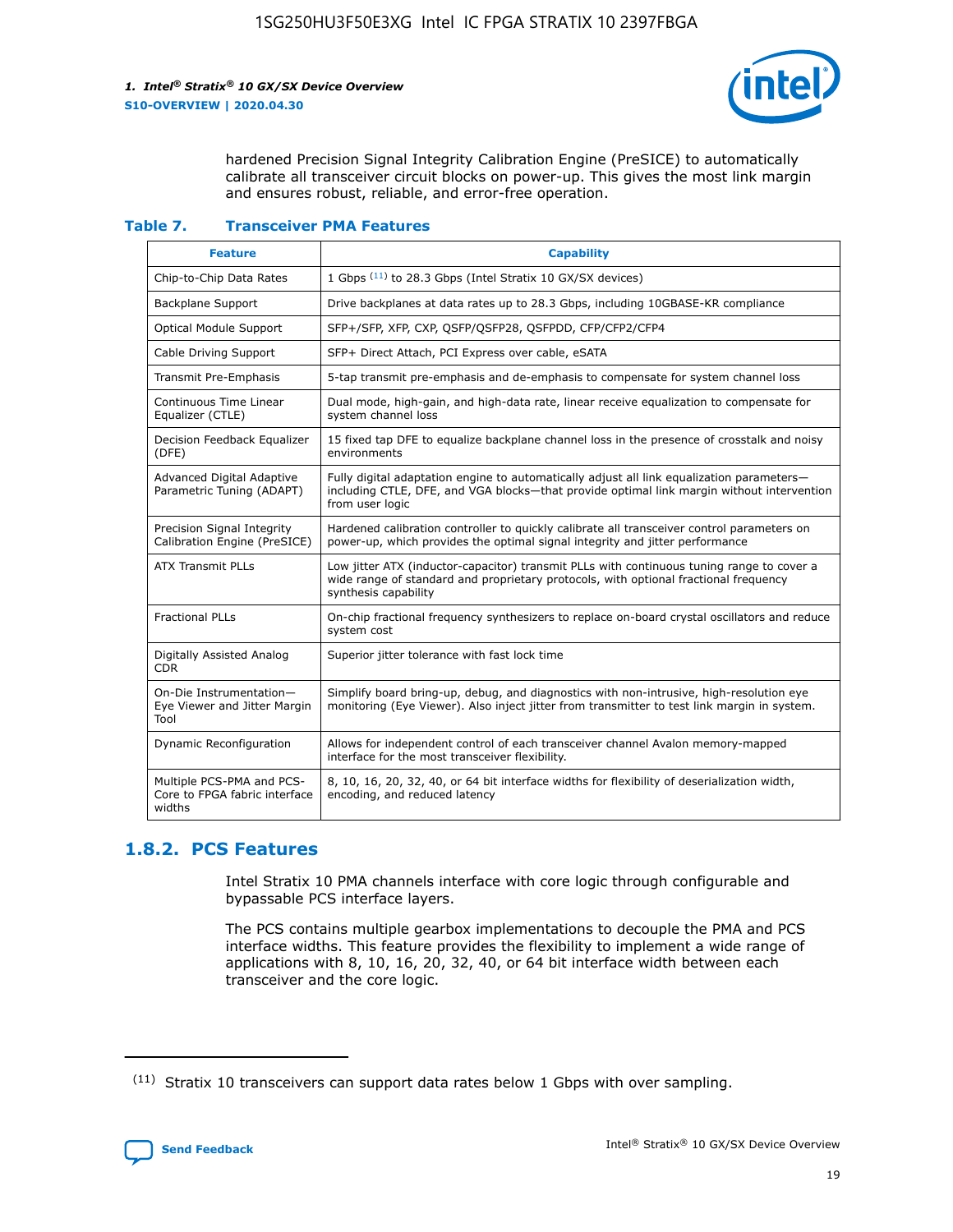

The PCS also contains hard IP to support a variety of standard and proprietary protocols across a wide range of data rates and encoding schemes. The Standard PCS mode provides support for 8B/10B encoded applications up to 12.5 Gbps. The Enhanced PCS mode supports 64B/66B and 64B/67B encoded applications up to 17.4 Gbps. The enhanced PCS mode also includes an integrated 10GBASE-KR/40GBASE-KR4 Forward Error Correction (FEC) circuit. For highly customized implementations, a PCS Direct mode provides an interface up to 64 bits wide to allow for custom encoding and support for data rates up to 28.3 Gbps.

For more information about the PCS-Core interface or the double rate transfer mode, refer to the *Intel Stratix 10 L- and H-Tile Transceiver PHY User Guide*, and the *Intel Stratix 10 E-Tile Transceiver PHY User Guide*.

| <b>PCS Protocol</b><br><b>Support</b>           | <b>Data Rate (Gbps)</b> | <b>Transmitter Data Path</b>                                                                                                                                              | <b>Receiver Data Path</b>                                                                                                                                                                                      |
|-------------------------------------------------|-------------------------|---------------------------------------------------------------------------------------------------------------------------------------------------------------------------|----------------------------------------------------------------------------------------------------------------------------------------------------------------------------------------------------------------|
| Standard PCS                                    | 1 to 12.5               | Phase compensation FIFO, byte<br>serializer, 8B/10B encoder, bit-slipper,<br>channel bonding                                                                              | Rate match FIFO, word-aligner, 8B/10B<br>decoder, byte deserializer, byte<br>ordering                                                                                                                          |
| PCI Express<br>Gen1/Gen2 x1,<br>x2, x4, x8, x16 | $2.5$ and $5.0$         | Same as Standard PCS plus PIPE 2.0<br>interface to core                                                                                                                   | Same as Standard PCS plus PIPE 2.0<br>interface to core                                                                                                                                                        |
| PCI Express Gen3<br>x1, x2, x4, x8,<br>x16      | 8.0                     | Phase compensation FIFO, byte<br>serializer, encoder, scrambler, bit-<br>slipper, gear box, channel bonding, and<br>PIPE 3.0 interface to core, auto speed<br>negotiation | Rate match FIFO (0-600 ppm mode),<br>word-aligner, decoder, descrambler,<br>phase compensation FIFO, block sync,<br>byte deserializer, byte ordering, PIPE<br>3.0 interface to core, auto speed<br>negotiation |
| CPRI                                            | 0.6144 to 9.8           | Same as Standard PCS plus<br>deterministic latency serialization                                                                                                          | Same as Standard PCS plus<br>deterministic latency deserialization                                                                                                                                             |
| <b>Enhanced PCS</b>                             | 2.5 to 17.4             | FIFO, channel bonding, bit-slipper, and<br>gear box                                                                                                                       | FIFO, block sync, bit-slipper, and gear<br>box                                                                                                                                                                 |
| 10GBASE-R                                       | 10.3125                 | FIFO, 64B/66B encoder, scrambler,<br>FEC, and gear box                                                                                                                    | FIFO, 64B/66B decoder, descrambler,<br>block sync, FEC, and gear box                                                                                                                                           |
| Interlaken                                      | 4.9 to 17.4             | FIFO, channel bonding, frame<br>generator, CRC-32 generator,<br>scrambler, disparity generator, bit-<br>slipper, and gear box                                             | FIFO, CRC-32 checker, frame sync,<br>descrambler, disparity checker, block<br>sync, and gear box                                                                                                               |
| SFI-S/SFI-5.2                                   | 11.3                    | FIFO, channel bonding, bit-slipper, and<br>gear box                                                                                                                       | FIFO, bit-slipper, and gear box                                                                                                                                                                                |
| <b>IEEE 1588</b>                                | 1.25 to 10.3125         | FIFO (fixed latency), 64B/66B encoder,<br>scrambler, and gear box                                                                                                         | FIFO (fixed latency), 64B/66B decoder,<br>descrambler, block sync, and gear box                                                                                                                                |
| SDI                                             | up to 12.5              | FIFO and gear box                                                                                                                                                         | FIFO, bit-slipper, and gear box                                                                                                                                                                                |
| GigE                                            | 1.25                    | Same as Standard PCS plus GigE state<br>machine                                                                                                                           | Same as Standard PCS plus GigE state<br>machine                                                                                                                                                                |
| <b>PCS Direct</b>                               | up to 28.3              | Custom                                                                                                                                                                    | Custom                                                                                                                                                                                                         |

#### **Table 8. Transceiver PCS Features**

#### **Related Information**

[Intel Stratix 10 L- and H-Tile Transceiver PHY User Guide](https://www.altera.com/documentation/wry1479165198810.html)

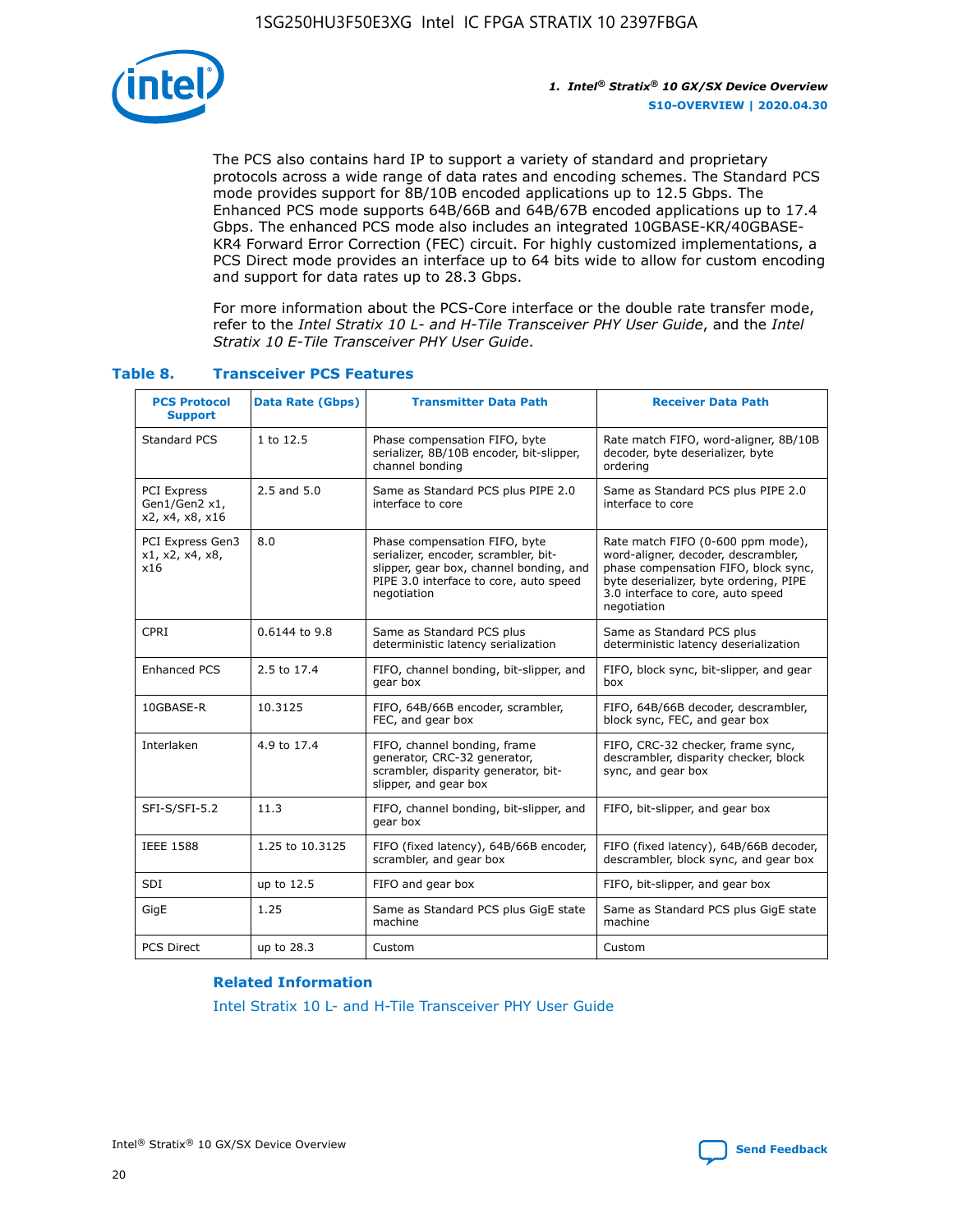

# **1.9. PCI Express Gen1/Gen2/Gen3 Hard IP**

Intel Stratix 10 devices contain embedded PCI Express hard IP designed for performance, ease-of-use, increased functionality, and designer productivity.

The PCI Express hard IP consists of the PHY, Data Link, and Transaction layers. It also supports PCI Express Gen1/Gen2/Gen3 end point and root port, in x1/x2/x4/x8/x16 lane configurations. The PCI Express hard IP is capable of operating independently from the core logic (autonomous mode). This feature allows the PCI Express link to power up and complete link training in less than 100 ms, while the rest of the device is still in the process of being configured. The hard IP also provides added functionality, which makes it easier to support emerging features such as Single Root I/O Virtualization (SR-IOV) and optional protocol extensions.

The PCI Express hard IP has improved end-to-end data path protection using Error Checking and Correction (ECC). In addition, the hard IP supports configuration of the device via protocol (CvP) across the PCI Express bus at Gen1/Gen2/Gen3 rates.

# **1.10. Interlaken PCS Hard IP**

Intel Stratix 10 devices have integrated Interlaken PCS hard IP supporting rates up to 17.4 Gbps per lane.

The Interlaken PCS hard IP is based on the proven functionality of the PCS developed for Intel's previous generation FPGAs, which has demonstrated interoperability with Interlaken ASSP vendors and third-party IP suppliers. The Interlaken PCS hard IP is present in every transceiver channel in Intel Stratix 10 devices.

# **1.11. 10G Ethernet Hard IP**

Intel Stratix 10 devices include IEEE 802.3 10-Gbps Ethernet (10GbE) compliant 10GBASE-R PCS and PMA hard IP. The scalable 10GbE hard IP supports multiple independent 10GbE ports while using a single PLL for all the 10GBASE-R PCS instantiations, which saves on core logic resources and clock networks.

The integrated serial transceivers simplify multi-port 10GbE systems compared to 10 GbE Attachment Unit Interface (XAUI) interfaces that require an external XAUI-to-10G PHY. Furthermore, the integrated transceivers incorporate signal conditioning circuits, which enable direct connection to standard 10G XFP and SFP+ pluggable optical modules. The transceivers also support backplane Ethernet applications and include a hard 10GBASE-KR/40GBASE-KR4 Forward Error Correction (FEC) circuit that can be used for both 10G and 40G applications. The integrated 10G Ethernet hard IP and 10G transceivers save external PHY cost, board space and system power. The 10G Ethernet PCS hard IP and 10GBASE-KR FEC are present in every transceiver channel.

# **1.12. External Memory and General Purpose I/O**

Intel Stratix 10 devices offer substantial external memory bandwidth, with up to ten 72 bit wide DDR4 memory interfaces running at up to 2666 Mbps. For external memory interface and LVDS restrictions, see [AN 906: Intel Stratix 10 GX 400, SX 400,](https://www.intel.com/content/www/us/en/programmable/documentation/sjf1574667190623.html#bft1574667627484) [and TX 400 Routing and Designing Floorplan Guidelines.](https://www.intel.com/content/www/us/en/programmable/documentation/sjf1574667190623.html#bft1574667627484)

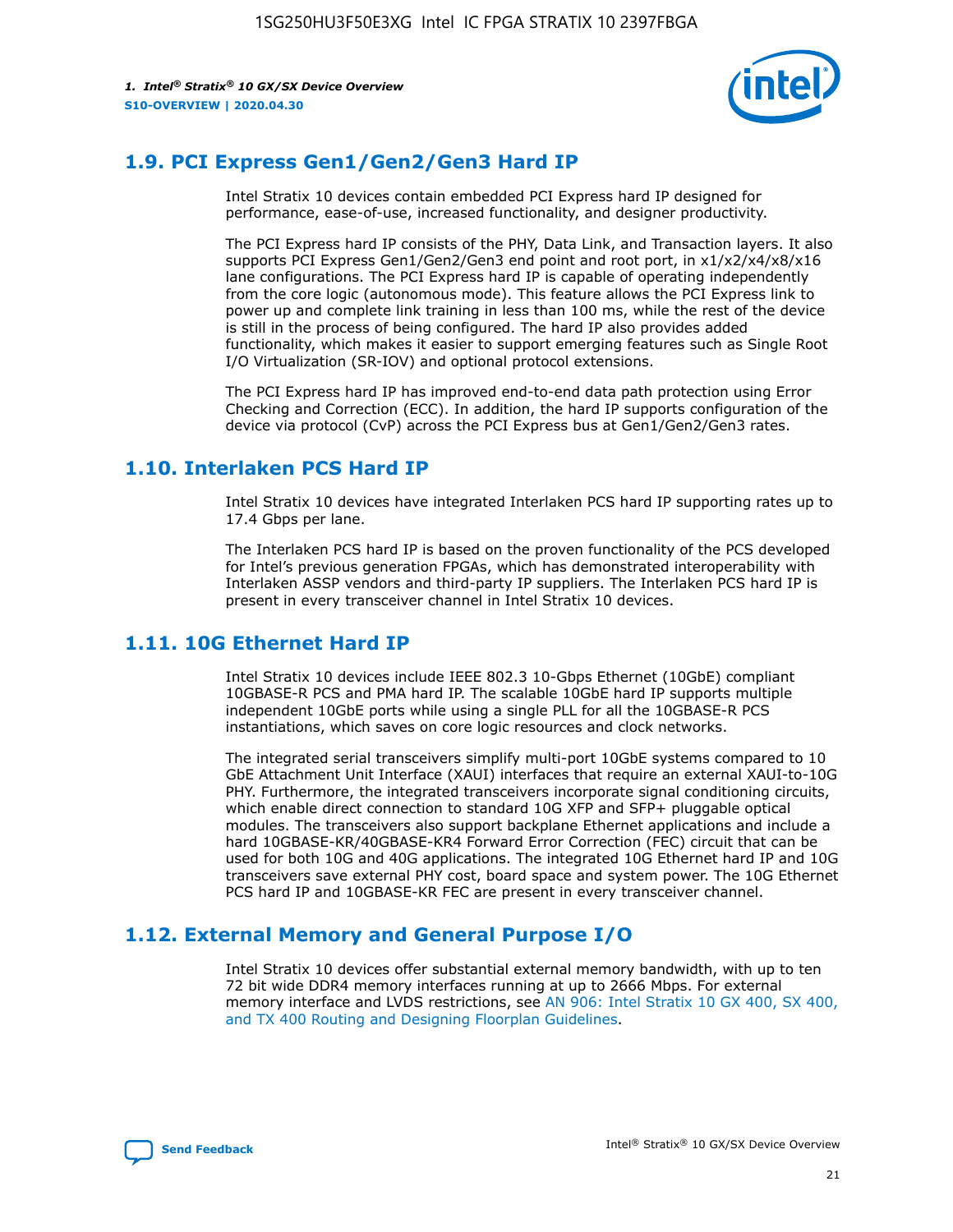

This bandwidth is provided along with the ease of design, lower power, and resource efficiencies of hardened high-performance memory controllers. The external memory interfaces can be configured up to a maximum width of 144 bits when using either hard or soft memory controllers.

#### **Figure 10. Hard Memory Controller**



Each I/O bank contains 48 general purpose I/Os and a high-efficiency hard memory controller capable of supporting many different memory types, each with different performance capabilities. The hard memory controller is also capable of being bypassed and replaced by a soft controller implemented in user logic. The I/Os each have a hardened double data rate (DDR) read/write path (PHY) capable of performing key memory interface functionality such as:

- Read/write leveling
- FIFO buffering to lower latency and improve margin
- Timing calibration
- On-chip termination

The timing calibration is aided by the inclusion of hard microcontrollers based on Intel's Nios® II technology, specifically tailored to control the calibration of multiple memory interfaces. This calibration allows the Intel Stratix 10 device to compensate for any changes in process, voltage, or temperature either within the Intel Stratix 10 device itself, or within the external memory device. The advanced calibration algorithms ensure maximum bandwidth and robust timing margin across all operating conditions.

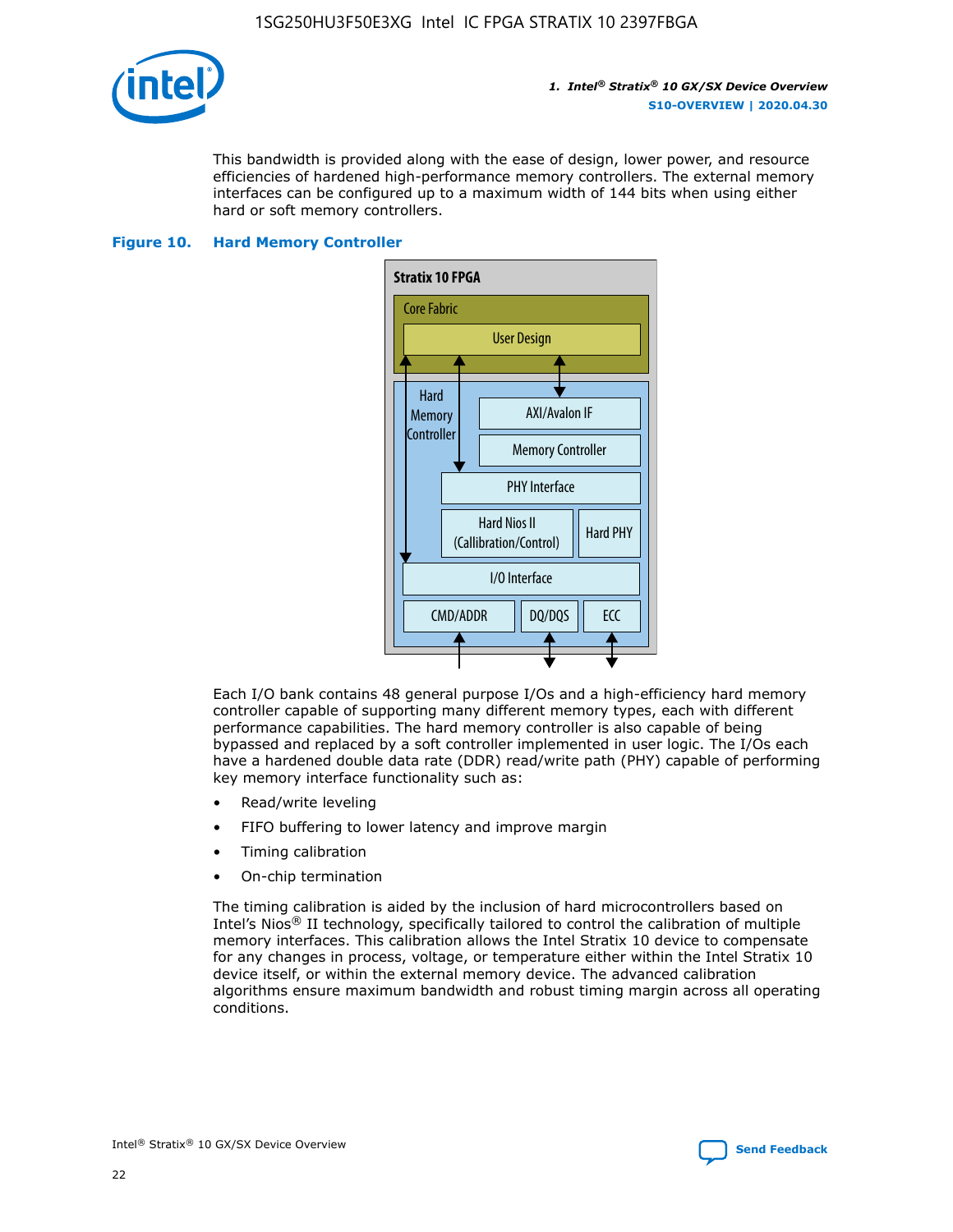

#### **Table 9. External Memory Interface Performance**

The listed speeds are for the 1-rank case.

| <b>Interface</b> | <b>Controller Type</b> | <b>Performance</b><br>(maximum rate possible) |
|------------------|------------------------|-----------------------------------------------|
| DDR4             | Hard                   | 2666 Mbps                                     |
| DDR <sub>3</sub> | Hard                   | 2133 Mbps                                     |
| QDRII+           | Soft                   | 1,100 Mtps                                    |
| QDRII+ Xtreme    | Soft                   | 1,266 Mtps                                    |
| <b>ODRIV</b>     | Soft                   | 2,133 Mtps                                    |
| RLDRAM III       | Soft                   | 2400 Mbps                                     |
| <b>RLDRAM II</b> | Soft                   | 533 Mbps                                      |

In addition to parallel memory interfaces, Intel Stratix 10 devices support serial memory technologies such as the Hybrid Memory Cube (HMC). The HMC is supported by the Intel Stratix 10 high-speed serial transceivers, which connect up to four HMC links, with each link running at data rates of 15 Gbps (HMC short reach specification).

Intel Stratix 10 devices also feature general purpose I/Os capable of supporting a wide range of single-ended and differential I/O interfaces. LVDS rates up to 1.6 Gbps are supported, with each pair of pins having both a differential driver and a differential input buffer. This enables configurable direction for each LVDS pair.

### **1.13. Adaptive Logic Module (ALM)**

Intel Stratix 10 devices use a similar adaptive logic module (ALM) as the previous generation Intel Arria 10 and Stratix V FPGAs, allowing for efficient implementation of logic functions and easy conversion of IP between the devices.

The ALM block diagram shown in the following figure has eight inputs with a fracturable look-up table (LUT), two dedicated embedded adders, and four dedicated registers.

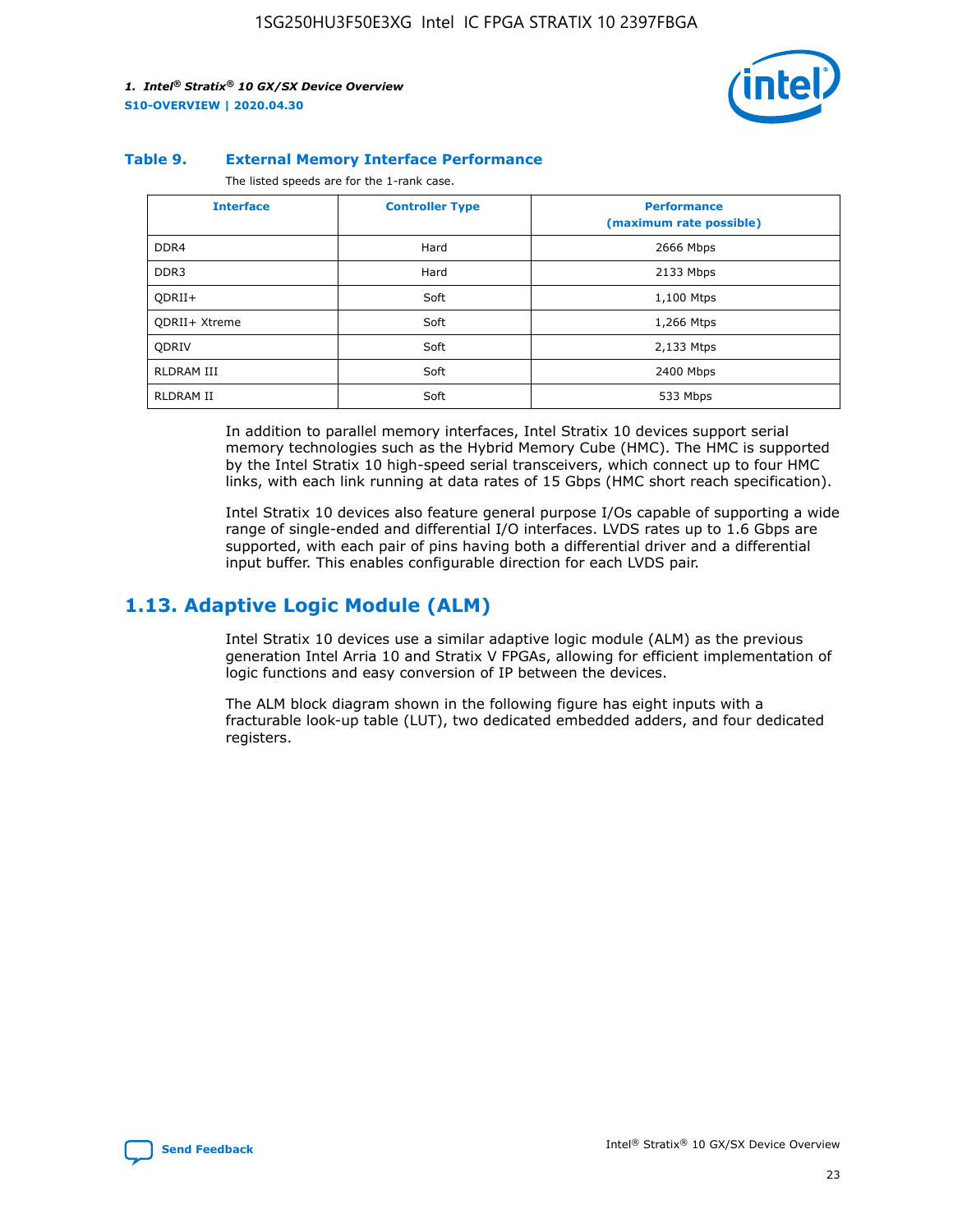

Reg

Reg

4 Registers per ALM

#### Reg Reg 1 2 3 4 5 Full Adder Adaptive LUT

Full Adder

#### **Figure 11. Intel Stratix 10 FPGA and SoC ALM Block Diagram**

Key features and capabilities of the ALM include:

- High register count with 4 registers per 8-input fracturable LUT, operating in conjunction with the new Intel Hyperflex architecture, enables Intel Stratix 10 devices to maximize core performance at very high core logic utilization
- Implements select 7-input logic functions, all 6-input logic functions, and two independent functions consisting of smaller LUT sizes (such as two independent 4 input LUTs) to optimize core logic utilization

The Intel Quartus Prime software takes advantage of the ALM logic structure to deliver the highest performance, optimal logic utilization, and lowest compile times. The Intel Quartus Prime software simplifies design reuse as it automatically maps legacy designs into the Intel Stratix 10 ALM architecture.

# **1.14. Core Clocking**

6

7

8

Core clocking in Intel Stratix 10 devices makes use of programmable clock tree synthesis.

This technique uses dedicated clock tree routing and switching circuits, and allows the Intel Quartus Prime software to create the exact clock trees required for your design. Clock tree synthesis minimizes clock tree insertion delay, reduces dynamic power dissipation in the clock tree and allows greater clocking flexibility in the core while still maintaining backwards compatibility with legacy global and regional clocking schemes.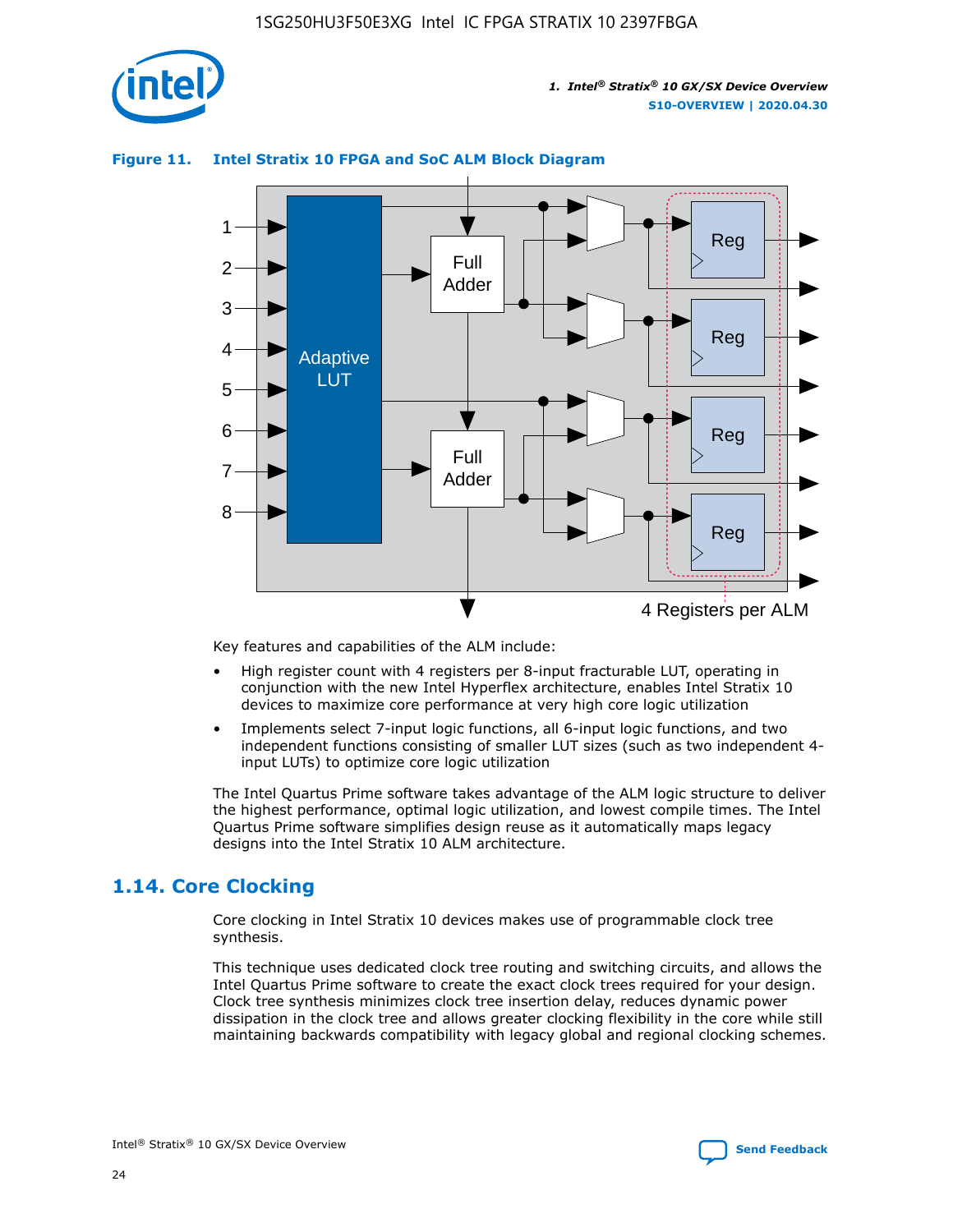

The core clock network in Intel Stratix 10 devices supports the new Intel Hyperflex core architecture at clock rates up to 1 GHz. It also supports the hard memory controllers up to 2666 Mbps with a quarter rate transfer to the core. The core clock network is supported by dedicated clock input pins, fractional clock synthesis PLLs, and integer I/O PLLs.

# **1.15. Fractional Synthesis PLLs and I/O PLLs**

Intel Stratix 10 devices have up to 32 fractional synthesis PLLs (fPLL) available for use with transceivers or in the core fabric.

The fPLLs are located in the 3D SiP transceiver L-tiles and H-tiles, eight per tile, adjacent to the transceiver channels. The fPLLs can be used to reduce both the number of oscillators required on the board and the number of clock pins required, by synthesizing multiple clock frequencies from a single reference clock source. In addition to synthesizing reference clock frequencies for the transceiver transmit PLLs, the fPLLs can also be used directly for transmit clocking. Each fPLL can be independently configured for conventional integer mode, or enhanced fractional synthesis mode with third-order delta-sigma modulation.

In addition to the fPLLs, Intel Stratix 10 devices contain up to 24 integer I/O PLLs (IOPLLs) available for general purpose use in the core fabric and for simplifying the design of external memory interfaces and high-speed LVDS interfaces. The IOPLLs are located in each bank of 48 general purpose I/O, 1 per I/O bank, adjacent to the hard memory controllers and LVDS SerDes in each I/O bank. This makes it easier to close timing because the IOPLLs are tightly coupled with the I/Os that need to use them. The IOPLLs can be used for general purpose applications in the core such as clock network delay compensation and zero-delay clock buffering.

# **1.16. Internal Embedded Memory**

Intel Stratix 10 devices contain two types of embedded memory blocks: M20K (20 Kb) and MLAB (640 bit).

The M20K and MLAB blocks are familiar block sizes carried over from previous Intel device families. The MLAB blocks are ideal for wide and shallow memories, while the M20K blocks are intended to support larger memory configurations and include hard ECC. Both M20K and MLAB embedded memory blocks can be configured as a singleport or dual-port RAM, FIFO, ROM, or shift register. These memory blocks are highly flexible and support a number of memory configurations as shown in Table 10 on page 25.

#### **Table 10. Internal Embedded Memory Block Configurations**

| MLAB (640 bits)                                                | <b>M20K (20 Kb)</b>                                                                    |
|----------------------------------------------------------------|----------------------------------------------------------------------------------------|
| $64 \times 10$ (supported through emulation)<br>$32 \times 20$ | $2K \times 10$ (or $x8$ )<br>$1K \times 20$ (or $x16$ )<br>$512 \times 40$ (or $x32$ ) |

# **1.17. Variable Precision DSP Block**

The Intel Stratix 10 DSP blocks are based upon the Variable Precision DSP Architecture used in Intel's previous generation devices. They feature hard fixed point and IEEE 754 compliant floating point capability.

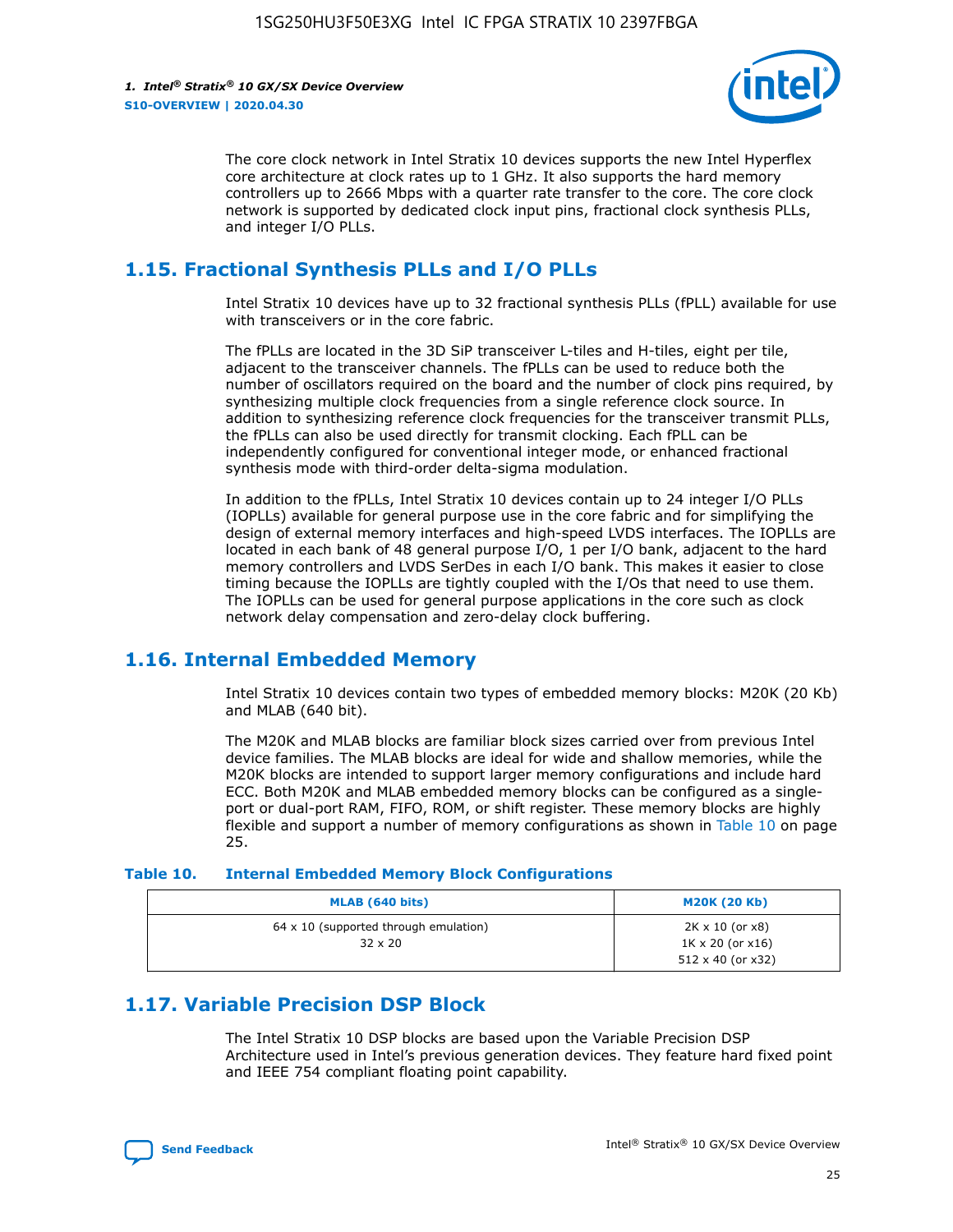

The DSP blocks can be configured to support signal processing with precision ranging from 18x19 up to 54x54. A pipeline register has been added to increase the maximum operating frequency of the DSP block and reduce power consumption.





#### **Figure 13. DSP Block: High Precision Fixed Point Mode**

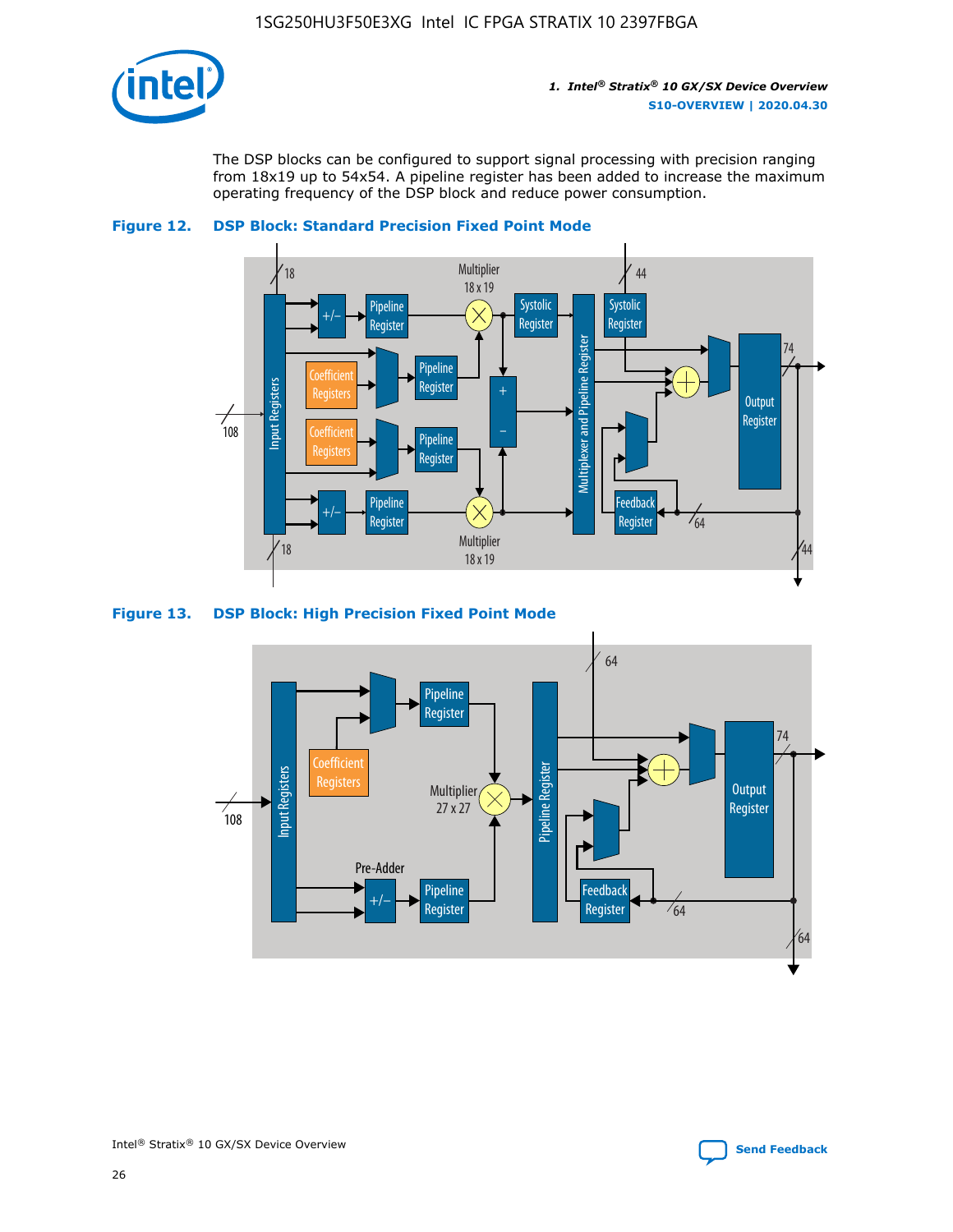



#### **Figure 14. DSP Block: Single Precision Floating Point Mode**

Each DSP block can be independently configured at compile time as either dual 18x19 or a single 27x27 multiply accumulate. With a dedicated 64 bit cascade bus, multiple variable precision DSP blocks can be cascaded to implement even higher precision DSP functions efficiently.

In floating point mode, each DSP block provides one single precision floating point multiplier and adder. Floating point additions, multiplications, mult-adds and multaccumulates are supported.

The following table shows how different precisions are accommodated within a DSP block, or by utilizing multiple blocks.

| <b>Multiplier Size</b>             | <b>DSP Block Resources</b>                                                               | <b>Expected Usage</b>           |
|------------------------------------|------------------------------------------------------------------------------------------|---------------------------------|
| $18x19$ bits                       | 1/2 of Variable Precision DSP Block                                                      | Medium precision fixed point    |
| 27x27 bits                         | 1 Variable Precision DSP Block                                                           | High precision fixed point      |
| $19x36$ bits                       | 1 Variable Precision DSP Block with external<br>adder                                    | Fixed point FFTs                |
| 36x36 bits                         | 2 Variable Precision DSP Blocks with external<br>adder                                   | Very high precision fixed point |
| 54x54 bits                         | 4 Variable Precision DSP Blocks with external<br>adder                                   | Double Precision floating point |
| Single Precision<br>floating point | 1 Single Precision floating point adder, 1 Single<br>Precision floating point multiplier | Floating point                  |

#### **Table 11. Variable Precision DSP Block Configurations**

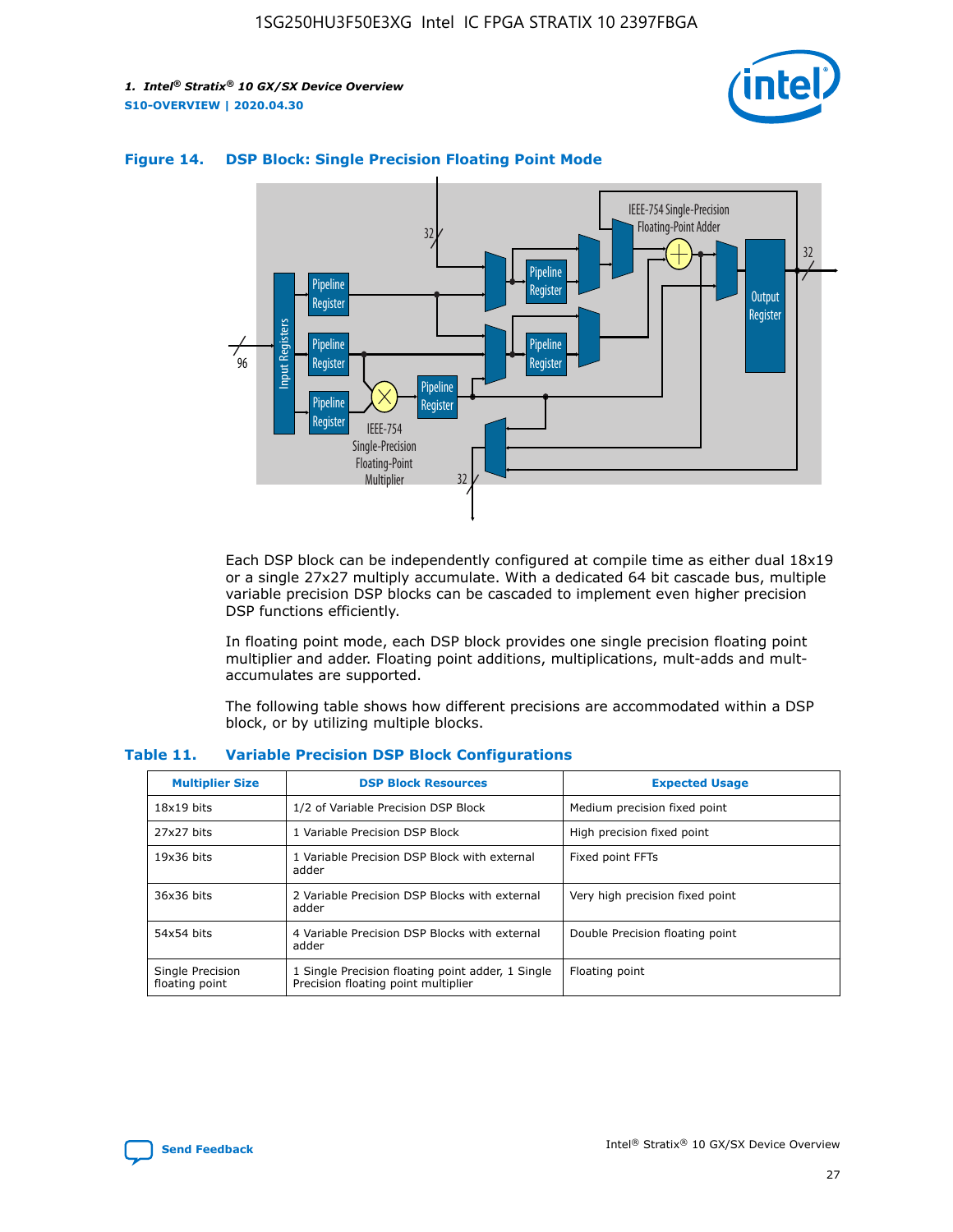

Complex multiplication is very common in DSP algorithms. One of the most popular applications of complex multipliers is the FFT algorithm. This algorithm has the characteristic of increasing precision requirements on only one side of the multiplier. The Variable Precision DSP block supports the FFT algorithm with proportional increase in DSP resources as the precision grows.

#### **Table 12. Complex Multiplication With Variable Precision DSP Block**

| <b>Complex Multiplier</b><br><b>Size</b> | <b>DSP Block Resources</b>      | <b>FFT Usage</b>       |  |
|------------------------------------------|---------------------------------|------------------------|--|
| $18x19$ bits                             | 2 Variable Precision DSP Blocks | Resource optimized FFT |  |
| 27x27 bits                               | 4 Variable Precision DSP Blocks | Highest precision FFT  |  |

For FFT applications with high dynamic range requirements, the Intel FFT IP Core offers an option of single precision floating point implementation with resource usage and performance similar to high precision fixed point implementations.

Other features of the DSP block include:

- Hard 18 bit and 25 bit pre-adders
- Hard floating point multipliers and adders
- 64 bit dual accumulator (for separate I, Q product accumulations)
- Cascaded output adder chains for 18 and 27 bit FIR filters
- Embedded coefficient registers for 18 and 27 bit coefficients
- Fully independent multiplier outputs
- Inferability using HDL templates supplied by the Intel Quartus Prime software for most modes

The Variable Precision DSP block is ideal to support the growing trend towards higher bit precision in high performance DSP applications. At the same time, it can efficiently support the many existing 18 bit DSP applications, such as high definition video processing and remote radio heads. With the Variable Precision DSP block architecture and hard floating point multipliers and adders, Intel Stratix 10 devices can efficiently support many different precision levels up to and including floating point implementations. This flexibility can result in increased system performance, reduced power consumption, and reduce architecture constraints on system algorithm designers.

# **1.18. Hard Processor System (HPS)**

The Intel Stratix 10 SoC Hard Processor System (HPS) is Intel's third generation HPS. Leveraging the performance of Intel 14 nm tri-gate technology, Intel Stratix 10 SoC devices more than double the performance of previous generation SoCs with an integrated quad-core 64-bit Arm Cortex-A53. The HPS also enables system-wide hardware virtualization capabilities by adding a system memory management unit. These architecture improvements ensure that Intel Stratix 10 SoCs meet the requirements of current and future embedded markets, including wireless and wireline communications, datacenter acceleration, and numerous military applications.

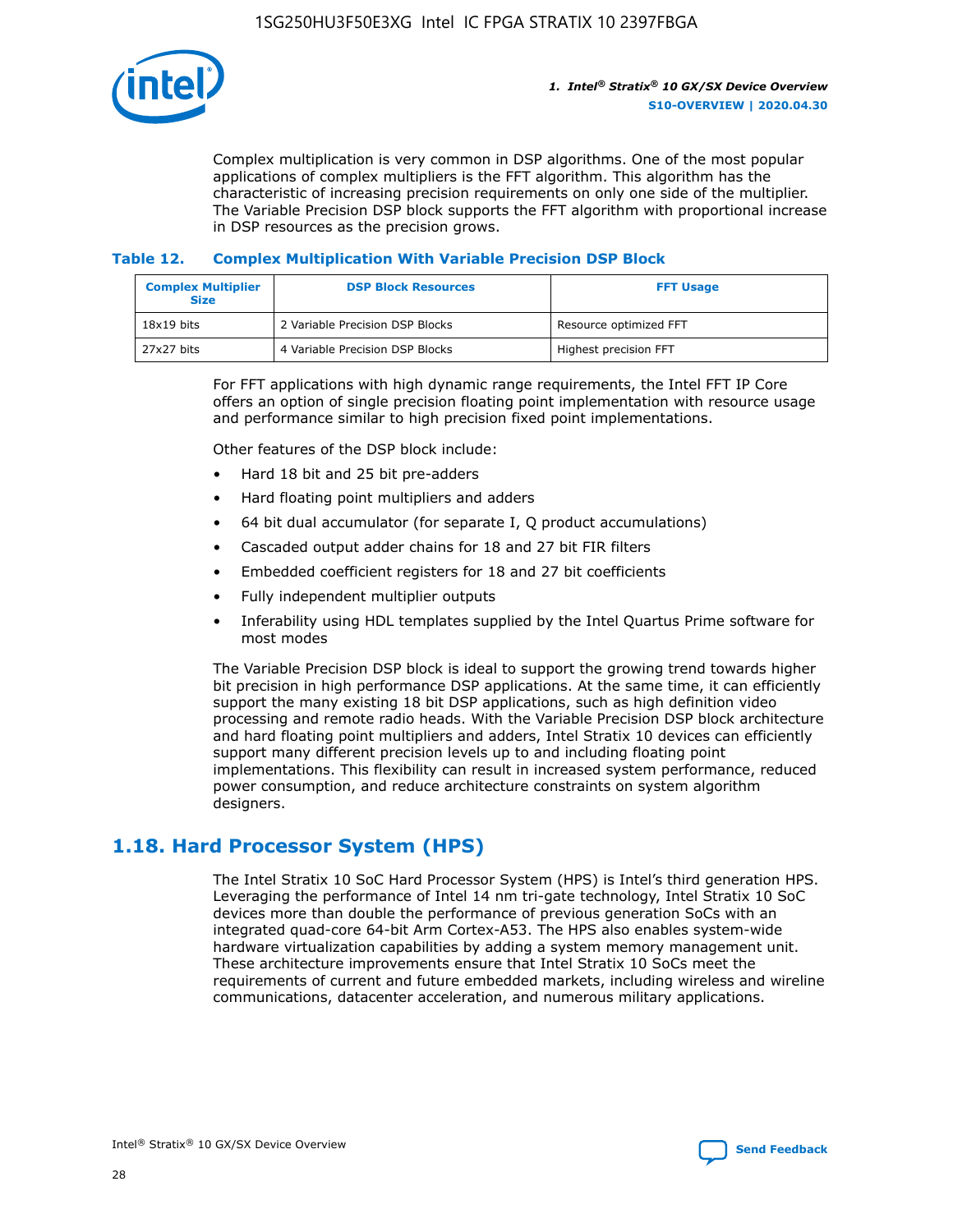

#### **Figure 15. HPS Block Diagram**

| Quad Arm Cortex-A53-Based Hard Processor System |  |                           |                              |                             |                              |           |                          |                                        |                                     |
|-------------------------------------------------|--|---------------------------|------------------------------|-----------------------------|------------------------------|-----------|--------------------------|----------------------------------------|-------------------------------------|
| <b>Arm Cortex - A53</b>                         |  |                           | Arm Cortex - A53             |                             |                              |           | SD/SDIO/                 |                                        |                                     |
| <b>NEON</b>                                     |  | <b>FPU</b>                | <b>NEON</b>                  |                             | <b>FPU</b>                   |           | USB OTG                  | $MMC$ <sup>1,2</sup>                   |                                     |
| 32 KB I-Cache                                   |  | 32 KB D-Cache             | 32 KB I-Cache                |                             | 32 KB D - Cache              |           | $(x2)^{1,2}$             |                                        |                                     |
| with Parity                                     |  | with ECC                  | with Parity                  |                             | with ECC                     |           |                          | <b>DMA</b>                             |                                     |
| Arm Cortex - A53                                |  |                           |                              |                             | Arm Cortex - A53             | UART (x2) |                          | $(8 \text{ Channel})^2$                |                                     |
| <b>NEON</b>                                     |  | <b>FPU</b>                | <b>NEON</b>                  |                             | <b>FPU</b>                   |           |                          |                                        |                                     |
| 32 KB I-Cache<br>with Parity                    |  | 32 KB D-Cache<br>with ECC | 32 KB I-Cache<br>with Parity |                             | 32 KB D-Cache<br>with ECC    |           | I <sup>2</sup> C(x5)     | <b>HPS 10</b>                          |                                     |
|                                                 |  |                           |                              |                             | 1 MB L2 Cache with ECC       |           |                          |                                        |                                     |
| <b>System MMU</b>                               |  |                           |                              | <b>Cache Coherency Unit</b> |                              |           |                          | <b>EMAC</b> $(x3)^{1,2}$               | <b>NAND</b><br>Flash <sup>1,2</sup> |
| JTAG Debug<br>or Trace                          |  |                           | 256 KB<br>RAM <sup>2</sup>   | <b>Timers</b><br>(x8)       |                              |           |                          | SPI(x4)                                |                                     |
| Lightweight HPS-to-<br><b>FPGA BRIDGE</b>       |  |                           | HPS-to-FPGA<br><b>BRIDGE</b> |                             | FPGA-to-HPS<br><b>BRIDGE</b> |           | HPS-to-SDM<br>SDM-to-HPS | <b>SDRAM</b><br>Scheduler <sup>3</sup> |                                     |
|                                                 |  |                           |                              |                             |                              |           |                          |                                        |                                     |
| <b>FPGA Fabric</b>                              |  |                           |                              |                             |                              |           | <b>SDM</b>               | <b>Hard Memory</b><br>Controller       |                                     |
|                                                 |  |                           |                              |                             |                              |           |                          |                                        |                                     |

Notes:

1. Integrated direct memory access (DMA)

2. Integrated error correction code (ECC)

3. Multiport front-end interface to hard memory controller

### **1.18.1. Key Features of the Intel Stratix 10 HPS**

#### **Table 13. Key Features of the Intel Stratix 10 GX/SX HPS**

| <b>Feature</b>                                    | <b>Description</b>                                                                                                                                                                                                                                                                                                                     |
|---------------------------------------------------|----------------------------------------------------------------------------------------------------------------------------------------------------------------------------------------------------------------------------------------------------------------------------------------------------------------------------------------|
| Quad-core Arm Cortex-A53<br>MPCore processor unit | • 2.3 MIPS/MHz instruction efficiency<br>CPU frequency up to 1.5 GHz<br>At 1.5 GHz total performance of 13,800 MIPS<br>Army8-A architecture<br>Runs 64 bit and 32 bit Arm instructions<br>16 bit and 32 bit Thumb instructions for 30% reduction in memory footprint<br>Jazelle* RCT execution architecture with 8 bit Java byte codes |
|                                                   |                                                                                                                                                                                                                                                                                                                                        |

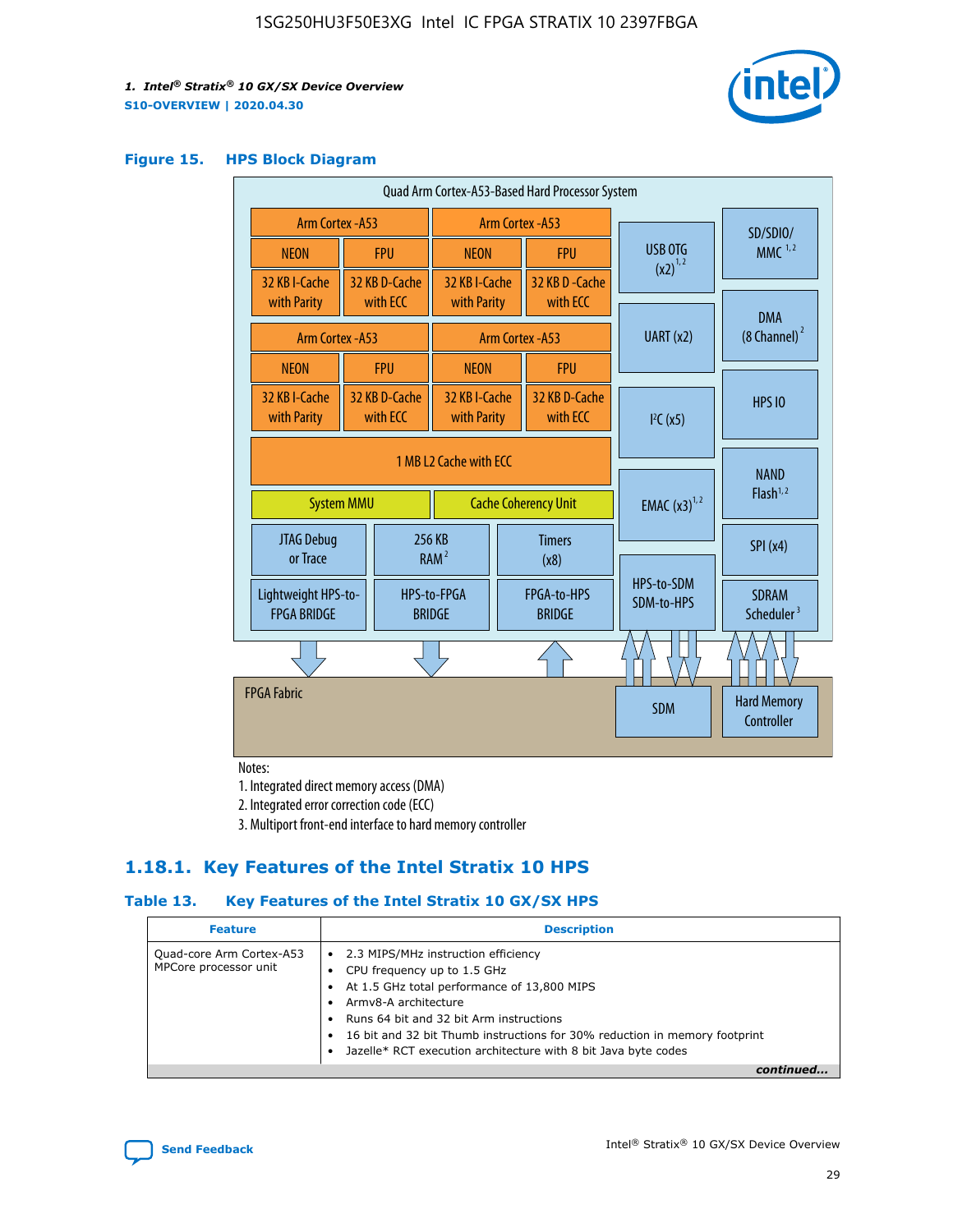

| <b>Feature</b>                                        | <b>Description</b>                                                                                                                                                                                                                                                                                                                                                                                                                                                                                                                                                                                                                                                                                                                                                                                                                                                                                                                                                                                                                                                                                                                                                                                                     |  |
|-------------------------------------------------------|------------------------------------------------------------------------------------------------------------------------------------------------------------------------------------------------------------------------------------------------------------------------------------------------------------------------------------------------------------------------------------------------------------------------------------------------------------------------------------------------------------------------------------------------------------------------------------------------------------------------------------------------------------------------------------------------------------------------------------------------------------------------------------------------------------------------------------------------------------------------------------------------------------------------------------------------------------------------------------------------------------------------------------------------------------------------------------------------------------------------------------------------------------------------------------------------------------------------|--|
|                                                       | Superscalar, variable length, out-of-order pipeline with dynamic branch prediction<br>Improved Arm Neon* media processing engine<br>$\bullet$<br>Single- and double-precision floating-point unit<br>Arm CoreSight* debug and trace technology<br>$\bullet$                                                                                                                                                                                                                                                                                                                                                                                                                                                                                                                                                                                                                                                                                                                                                                                                                                                                                                                                                            |  |
| <b>System Memory</b><br>Management Unit               | Enables a unified memory model and extends hardware virtualization into peripherals<br>$\bullet$<br>implemented in the FPGA fabric                                                                                                                                                                                                                                                                                                                                                                                                                                                                                                                                                                                                                                                                                                                                                                                                                                                                                                                                                                                                                                                                                     |  |
| Cache Coherency unit                                  | $\bullet$<br>Changes in shared data stored in cache are propagated throughout the system<br>providing bi-directional coherency for co-processing elements.                                                                                                                                                                                                                                                                                                                                                                                                                                                                                                                                                                                                                                                                                                                                                                                                                                                                                                                                                                                                                                                             |  |
| Cache                                                 | L1 Cache<br>$\bullet$<br>- 32 KB of instruction cache w/ parity check<br>- 32 KB of L1 data cache w /ECC<br>- Parity checking<br>L2 Cache<br>$-$ 1MB shared<br>- 8-way set associative<br>- SEU Protection with parity on TAG ram and ECC on data RAM<br>- Cache lockdown support                                                                                                                                                                                                                                                                                                                                                                                                                                                                                                                                                                                                                                                                                                                                                                                                                                                                                                                                      |  |
| On-Chip Memory                                        | 256 KB of scratch on-chip RAM<br>$\bullet$                                                                                                                                                                                                                                                                                                                                                                                                                                                                                                                                                                                                                                                                                                                                                                                                                                                                                                                                                                                                                                                                                                                                                                             |  |
| External SDRAM and Flash<br>Memory Interfaces for HPS | Hard memory controller with support for DDR4, DDR3<br>$\bullet$<br>$-$ 40 bit (32 bit + 8 bit ECC) with select packages supporting 72 bit (64 bit + 8 bit<br>ECC)<br>- Support for up to 2666 Mbps DDR4 and 2166 Mbps DDR3 frequencies<br>- Error correction code (ECC) support including calculation, error correction, write-<br>back correction, and error counters<br>- Software Configurable Priority Scheduling on individual SDRAM bursts<br>- Fully programmable timing parameter support for all JEDEC-specified timing<br>parameters<br>- Multiport front-end (MPFE) scheduler interface to the hard memory controller, which<br>supports the $AXI^{\circledR}$ Quality of Service (QoS) for interface to the FPGA fabric<br>NAND flash controller<br>$-$ ONFI 1.0<br>- Integrated descriptor based with DMA<br>- Programmable hardware ECC support<br>- Support for 8 and 16 bit Flash devices<br>Secure Digital SD/SDIO/MMC controller<br>$-$ eMMC 4.5<br>- Integrated descriptor based DMA<br>- CE-ATA digital commands supported<br>- 50 MHz operating frequency<br>Direct memory access (DMA) controller<br>$\bullet$<br>- 8-channel<br>- Supports up to 32 peripheral handshake interface<br>continued |  |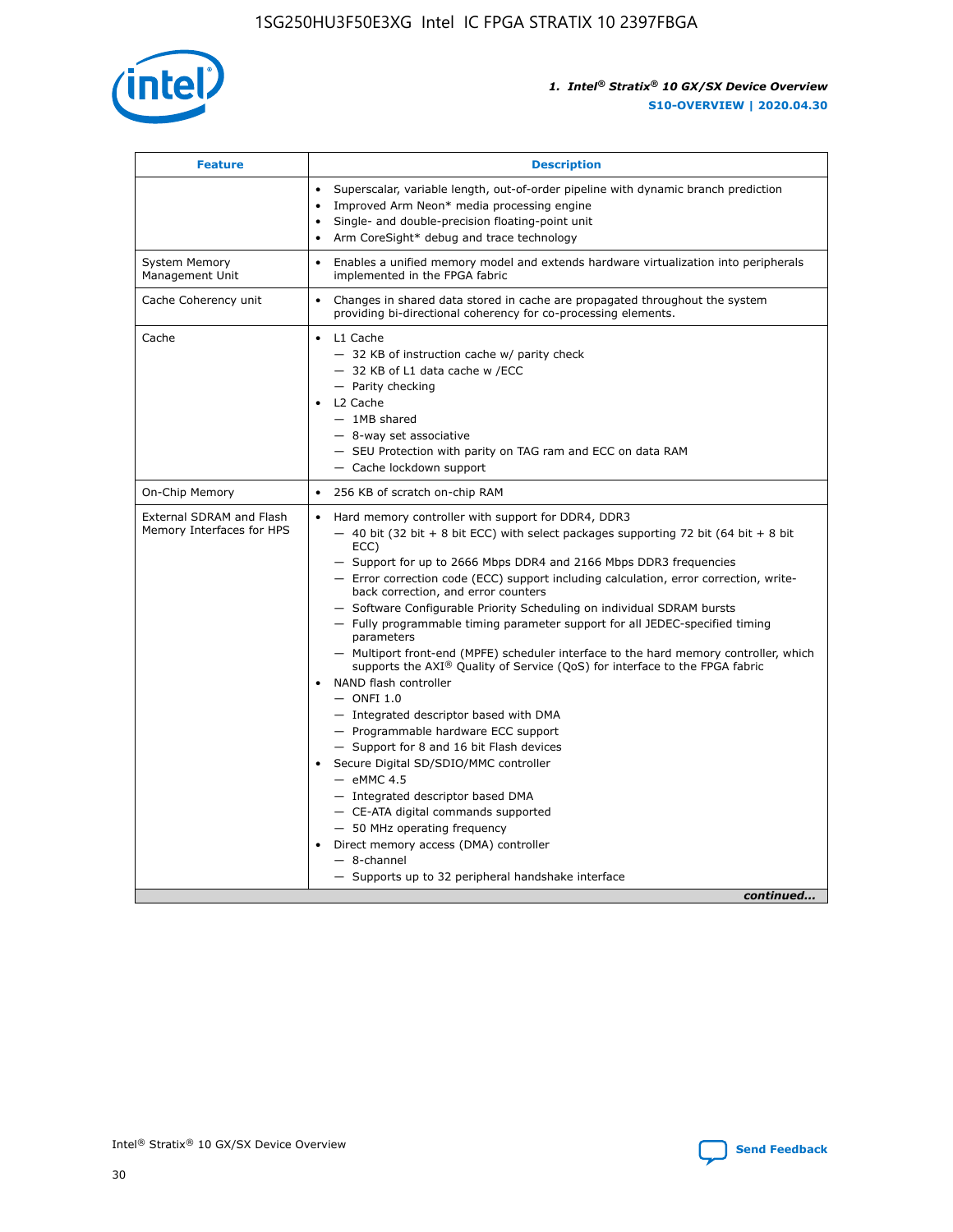

| <b>Feature</b>                         | <b>Description</b>                                                                                                                                                                                                                                                                                                                                                                                                                                                                                                                                                                                                                                                                                                                                                                                                                                                                                                                                                                                                                                                                                                                                                                                                                                                                                                                                                                                                                                                                                                  |  |
|----------------------------------------|---------------------------------------------------------------------------------------------------------------------------------------------------------------------------------------------------------------------------------------------------------------------------------------------------------------------------------------------------------------------------------------------------------------------------------------------------------------------------------------------------------------------------------------------------------------------------------------------------------------------------------------------------------------------------------------------------------------------------------------------------------------------------------------------------------------------------------------------------------------------------------------------------------------------------------------------------------------------------------------------------------------------------------------------------------------------------------------------------------------------------------------------------------------------------------------------------------------------------------------------------------------------------------------------------------------------------------------------------------------------------------------------------------------------------------------------------------------------------------------------------------------------|--|
| Communication Interface<br>Controllers | Three 10/100/1000 Ethernet media access controls (MAC) with integrated DMA<br>$\bullet$<br>- Supports RGMII and RMII external PHY Interfaces<br>- Option to support other PHY interfaces through FPGA logic<br>GMII<br>$\bullet$<br>MII<br>$\bullet$<br>• RMII (requires MII to RMII adapter)<br>• RGMII (requires GMII to RGMII adapter)<br>• SGMII (requires GMII to SGMII adapter)<br>- Supports IEEE 1588-2002 and IEEE 1588-2008 standards for precision networked<br>clock synchronization<br>- Supports IEEE 802.1Q VLAN tag detection for reception frames<br>- Supports Ethernet AVB standard<br>Two USB On-the-Go (OTG) controllers with DMA<br>- Dual-Role Device (device and host functions)<br>• High-speed (480 Mbps)<br>• Full-speed (12 Mbps)<br>• Low-speed (1.5 Mbps)<br>• Supports USB 1.1 (full-speed and low-speed)<br>- Integrated descriptor-based scatter-gather DMA<br>- Support for external ULPI PHY<br>- Up to 16 bidirectional endpoints, including control endpoint<br>$-$ Up to 16 host channels<br>- Supports generic root hub<br>- Configurable to OTG 1.3 and OTG 2.0 modes<br>Five $I^2C$ controllers (three can be used by EMAC for MIO to external PHY)<br>- Support both 100 Kbps and 400 Kbps modes<br>- Support both 7 bit and 10 bit addressing modes<br>- Support Master and Slave operating mode<br>Two UART 16550 compatible<br>- Programmable baud rate up to 115.2 Kbaud<br>• Four serial peripheral interfaces (SPI) (2 Masters, 2 Slaves)<br>- Full and Half duplex |  |
| Timers and I/O                         | $\bullet$ Timers<br>- 4 general-purpose timers<br>$-4$ watchdog timers<br>48 HPS direct I/O allow HPS peripherals to connect directly to I/O<br>Up to three IO48 banks may be assigned to HPS for HPS DDR access                                                                                                                                                                                                                                                                                                                                                                                                                                                                                                                                                                                                                                                                                                                                                                                                                                                                                                                                                                                                                                                                                                                                                                                                                                                                                                    |  |
| Interconnect to Logic Core             | • FPGA-to-HPS Bridge<br>- Allows IP bus masters in the FPGA fabric to access to HPS bus slaves<br>- Configurable 32, 64, or 128 bit AMBA AXI interface<br>HPS-to-FPGA Bridge<br>- Allows HPS bus masters to access bus slaves in FPGA fabric<br>- Configurable 32, 64, or 128 bit AMBA AXI interface allows high-bandwidth HPS<br>master transactions to FPGA fabric<br>HPS-to-SDM and SDM-to-HPS Bridges<br>- Allows the HPS to reach the SDM block and the SDM to bootstrap the HPS<br>Light Weight HPS-to-FPGA Bridge<br>- Light weight 32 bit AXI interface suitable for low-latency register accesses from HPS<br>to soft peripherals in FPGA fabric<br>FPGA-to-HPS SDRAM Bridge<br>- Up to three AMBA AXI interfaces supporting 32, 64, or 128 bit data paths                                                                                                                                                                                                                                                                                                                                                                                                                                                                                                                                                                                                                                                                                                                                                 |  |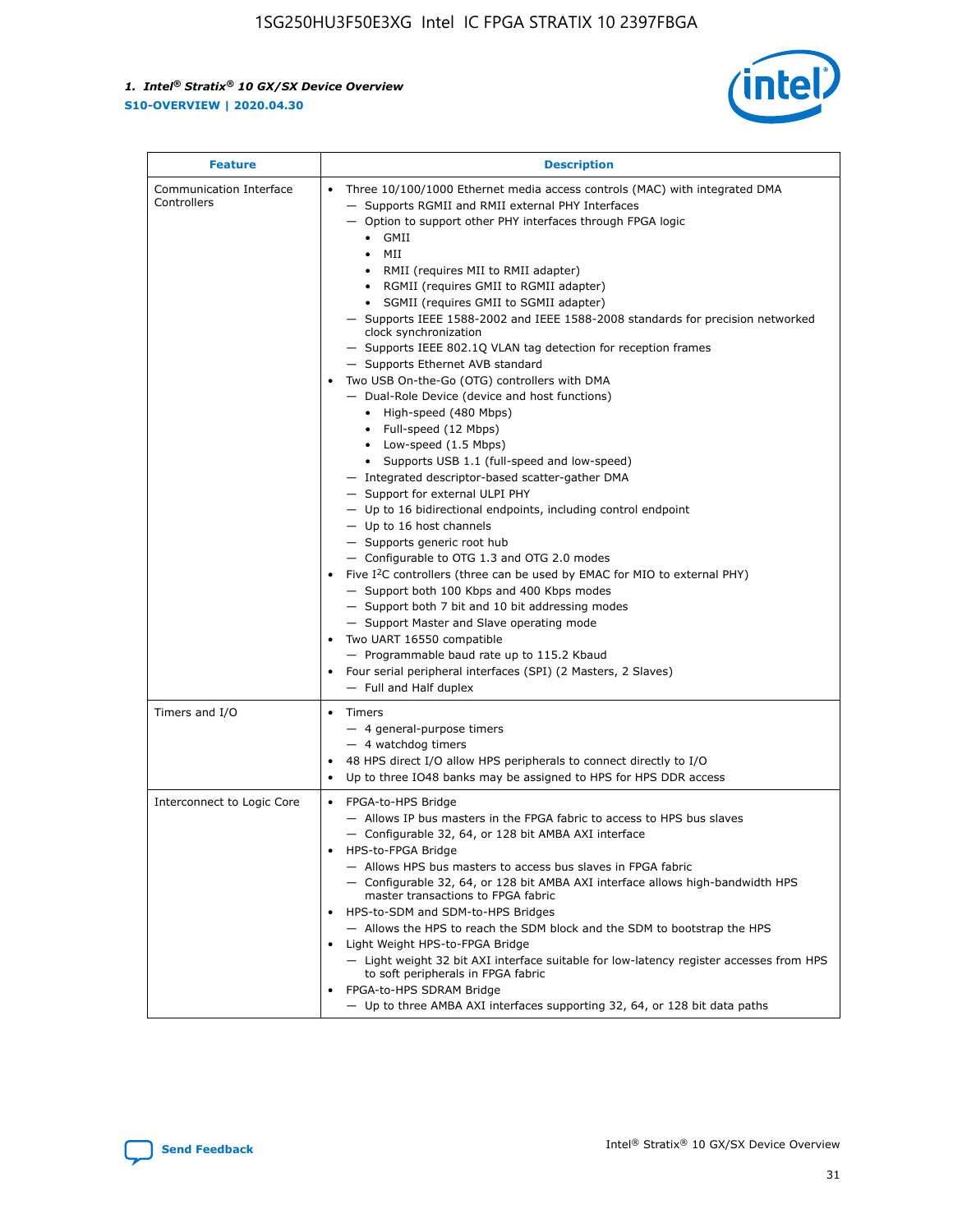

# **1.19. Power Management**

Intel Stratix 10 devices use the advanced Intel 14 nm tri-gate process technology, the all new Intel Hyperflex core architecture to enable Hyper-Folding, power gating, and several optional power reduction techniques to reduce total power consumption by as much as 70% compared to previous generation high-performance Stratix V devices.

Intel Stratix 10 standard power devices (-V) are SmartVID devices. The core voltage supplies (VCC and VCCP) for each SmartVID device must be driven by a PMBus voltage regulator dedicated to that Intel Stratix 10 device. Use of a PMBus voltage regulator for each SmartVID (-V) device is mandatory; it is not an option. A code is programmed into each SmartVID device during manufacturing that allows the PMBus voltage regulator to operate at the optimum core voltage to meet the device performance specifications.

With the new Intel Hyperflex core architecture, designs can run 2X faster than previous generation FPGAs. With 2X performance and same required throughput, architects can cut the data path width in half to save power. This optimization is called Hyper-Folding. Additionally, power gating reduces static power of unused resources in the FPGA by powering them down. The Intel Quartus Prime software automatically powers down specific unused resource blocks such as DSP and M20K blocks, at configuration time.

The optional power reduction techniques in Intel Stratix 10 devices include:

• **Available Low Static Power Devices**—Intel Stratix 10 devices are available with a fixed core voltage that provides lower static power than the SmartVID standard power devices, while maintaining device performance

Furthermore, Intel Stratix 10 devices feature Intel's low power transceivers and include a number of hard IP blocks that not only reduce logic resources but also deliver substantial power savings compared to soft implementations. In general, hard IP blocks consume up to 50% less power than the equivalent soft logic implementations.

# **1.20. Device Configuration and Secure Device Manager (SDM)**

All Intel Stratix 10 devices contain a Secure Device Manager (SDM), which is a dedicated triple-redundant processor that serves as the point of entry into the device for all JTAG and configuration commands. The SDM also bootstraps the HPS in SoC devices ensuring that the HPS can boot using the same security features that the FPGA devices have.

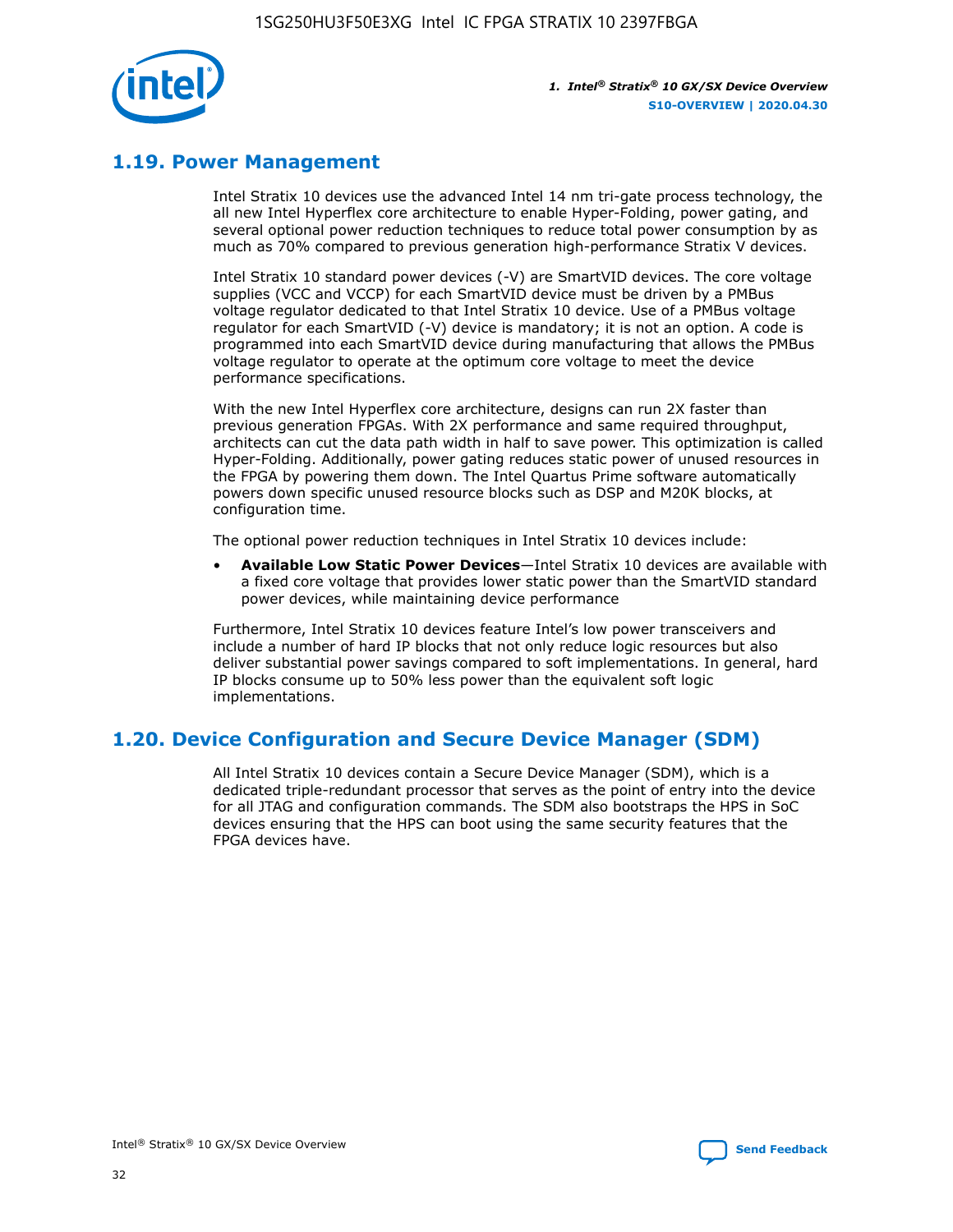





During configuration, Intel Stratix 10 devices are divided into logical sectors, each of which is managed by a local sector manager (LSM). The SDM passes configuration data to each of the LSMs across the on-chip configuration network. This allows the sectors to be configured independently, one at a time, or in parallel. This approach achieves simplified sector configuration and reconfiguration, as well as reduced overall configuration time due to the inherent parallelism. The same sector-based approach is used to respond to single-event upsets and security attacks.

While the sectors provide a logical separation for device configuration and reconfiguration, they overlay the normal rows and columns of FPGA logic and routing. This means there is no impact to the Intel Quartus Prime software place and route, and no impact to the timing of logic signals that cross the sector boundaries.

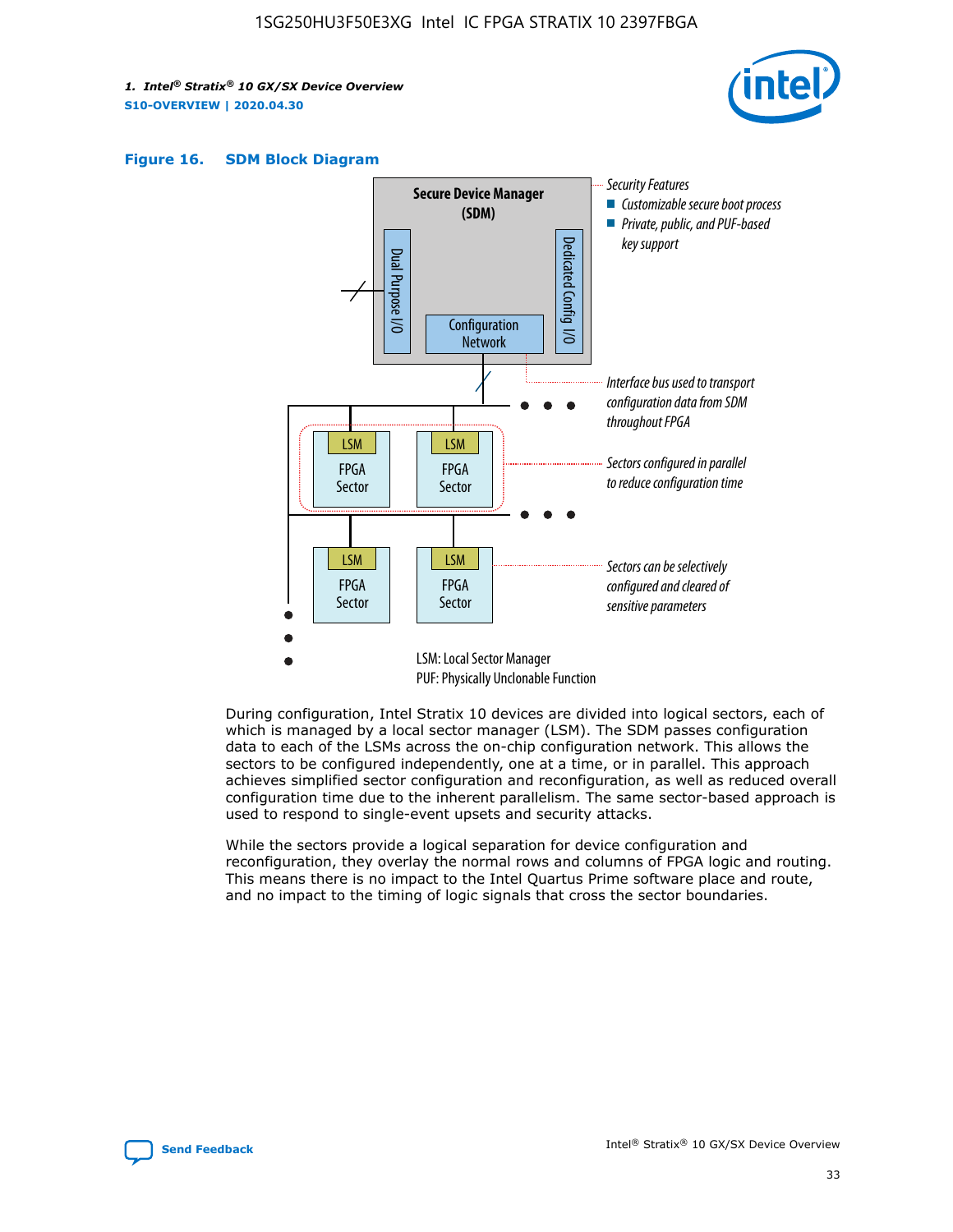

The SDM enables robust, secure, fully-authenticated device configuration. It also allows for customization of the configuration scheme, which can enhance device security. For configuration and reconfiguration, this approach offers a variety of advantages:

- Dedicated secure configuration manager
- Reduced device configuration time, because sectors are configured in parallel
- Updateable configuration process
- Reconfiguration of one or more sectors independent of all other sectors
- Zeroization of individual sectors or the complete device

The SDM also provides additional capabilities such as register state readback and writeback to support ASIC prototyping and other applications.

### **1.21. Device Security**

Building on top of the robust security features present in the previous generation devices, Intel Stratix 10 FPGAs and SoCs include a number of new and innovative security enhancements. These features are also managed by the SDM, tightly coupling device configuration and reconfiguration with encryption, authentication, key storage and anti-tamper services.

Security services provided by the SDM include:

- Bitstream encryption
- Multi-factor authentication
- Hard encryption and authentication acceleration; AES-256, SHA-256/384, ECDSA-256/384
- Volatile and non-volatile encryption key storage and management
- Boot code authentication for the HPS
- Physically Unclonable Function (PUF) service
- Updateable configuration process
- Secure device maintenance and upgrade functions
- Side channel attack protection
- Scripted response to sensor inputs and security attacks, including selective sector zeroization
- Readback, JTAG and test mode disable
- Enhanced response to single-event upsets (SEU)
- Black key provisioning
- Physical anti-tamper

See the *Intel Stratix 10 Device Security User Guide* for a complete list of all security features.

The SDM and associated security services provide a robust, multi-layered security solution for your Intel Stratix 10 design.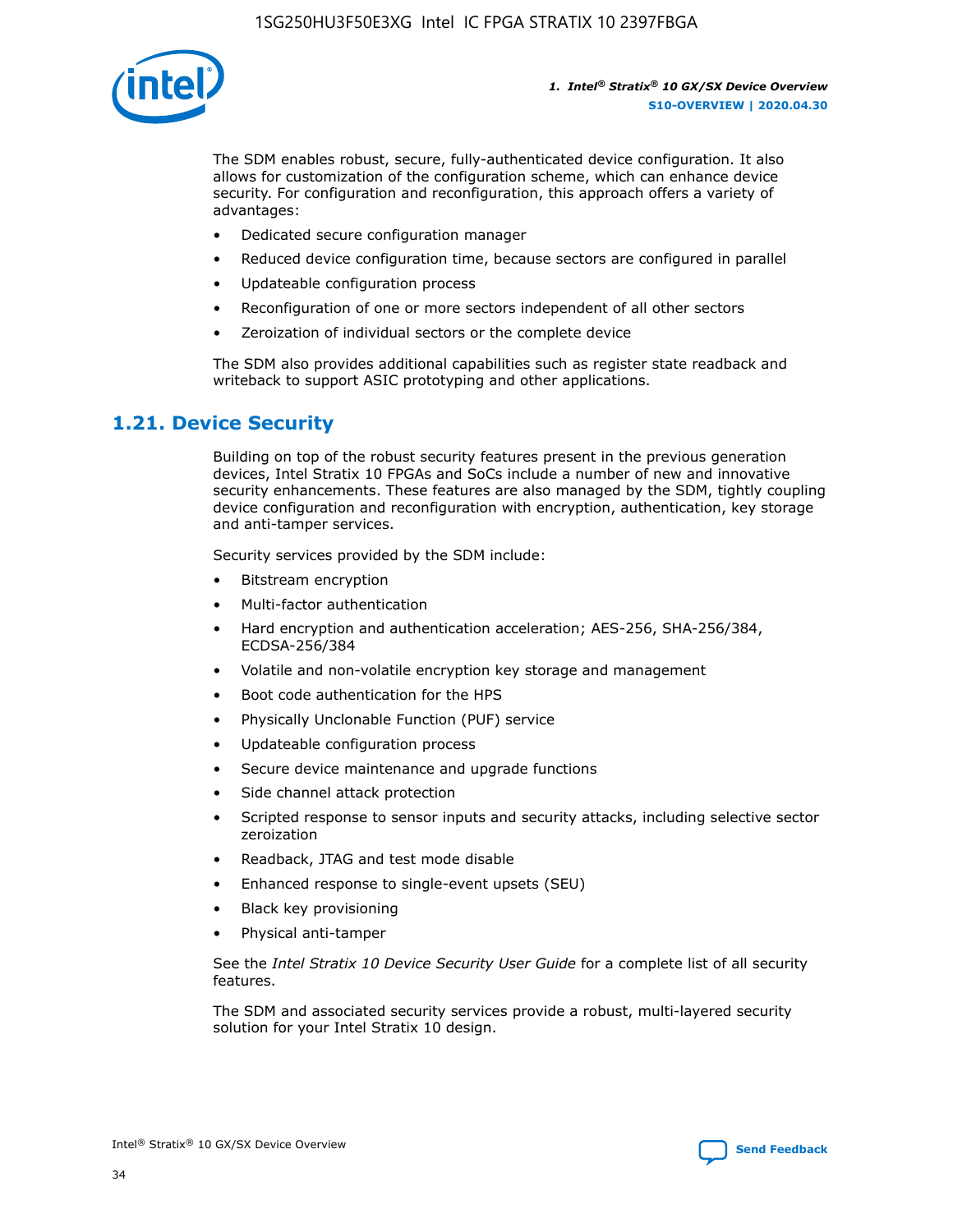

#### **Table 14. Device Security**

| <b>Intel Stratix 10 Family Variant</b> | <b>Bitstream Authentication</b> | <b>Advanced Security Features</b> <sup>(12)</sup> |  |  |
|----------------------------------------|---------------------------------|---------------------------------------------------|--|--|
| GX/SX                                  | All devices                     | -AS suffix part number required                   |  |  |

#### **Related Information**

- [My Intel Support](https://www.intel.com/content/www/us/en/programmable/my-intel/mal-home.html)
- [Intel Stratix 10 Device Security User Guide](https://www.intel.com/content/www/us/en/programmable/documentation/ndq1483601370898.html#wcd1483611014402)

# **1.22. Configuration via Protocol Using PCI Express**

Configuration via protocol using PCI Express allows the FPGA to be configured across the PCI Express bus, simplifying the board layout and increasing system integration. Making use of the embedded PCI Express hard IP operating in autonomous mode before the FPGA is configured, this technique allows the PCI Express bus to be powered up and active within the 100 ms time allowed by the PCI Express specification. Intel Stratix 10 devices also support partial reconfiguration across the PCI Express bus which reduces system down time by keeping the PCI Express link active while the device is being reconfigured.

# **1.23. Partial and Dynamic Reconfiguration**

Partial reconfiguration allows you to reconfigure part of the FPGA while other sections continue running. This capability is required in systems where uptime is critical, because it allows you to make updates or adjust functionality without disrupting services.

In addition to lowering power and cost, partial reconfiguration also increases the effective logic density by removing the necessity to place in the FPGA those functions that do not operate simultaneously. Instead, these functions can be stored in external memory and loaded as needed. This reduces the size of the required FPGA by allowing multiple applications on a single FPGA, saving board space and reducing power. The partial reconfiguration process is built on top of the proven incremental compile design flow in the Intel Quartus Prime design software

Dynamic reconfiguration in Intel Stratix 10 devices allows transceiver data rates, protocols and analog settings to be changed dynamically on a channel-by-channel basis while maintaining data transfer on adjacent transceiver channels. Dynamic reconfiguration is ideal for applications that require on-the-fly multiprotocol or multirate support. Both the PMA and PCS blocks within the transceiver can be reconfigured using this technique. Dynamic reconfiguration of the transceivers can be used in conjunction with partial reconfiguration of the FPGA to enable partial reconfiguration of both core and transceivers simultaneously.

# **1.24. Fast Forward Compile**

The innovative Fast Forward Compile feature in the Intel Quartus Prime software identifies performance bottlenecks in your design and provides detailed, step-by-step performance improvement recommendations that you can then implement. The Compiler reports estimates of the maximum operating frequency that can be achieved

<sup>(12)</sup> Contact My Intel Support for additional information.

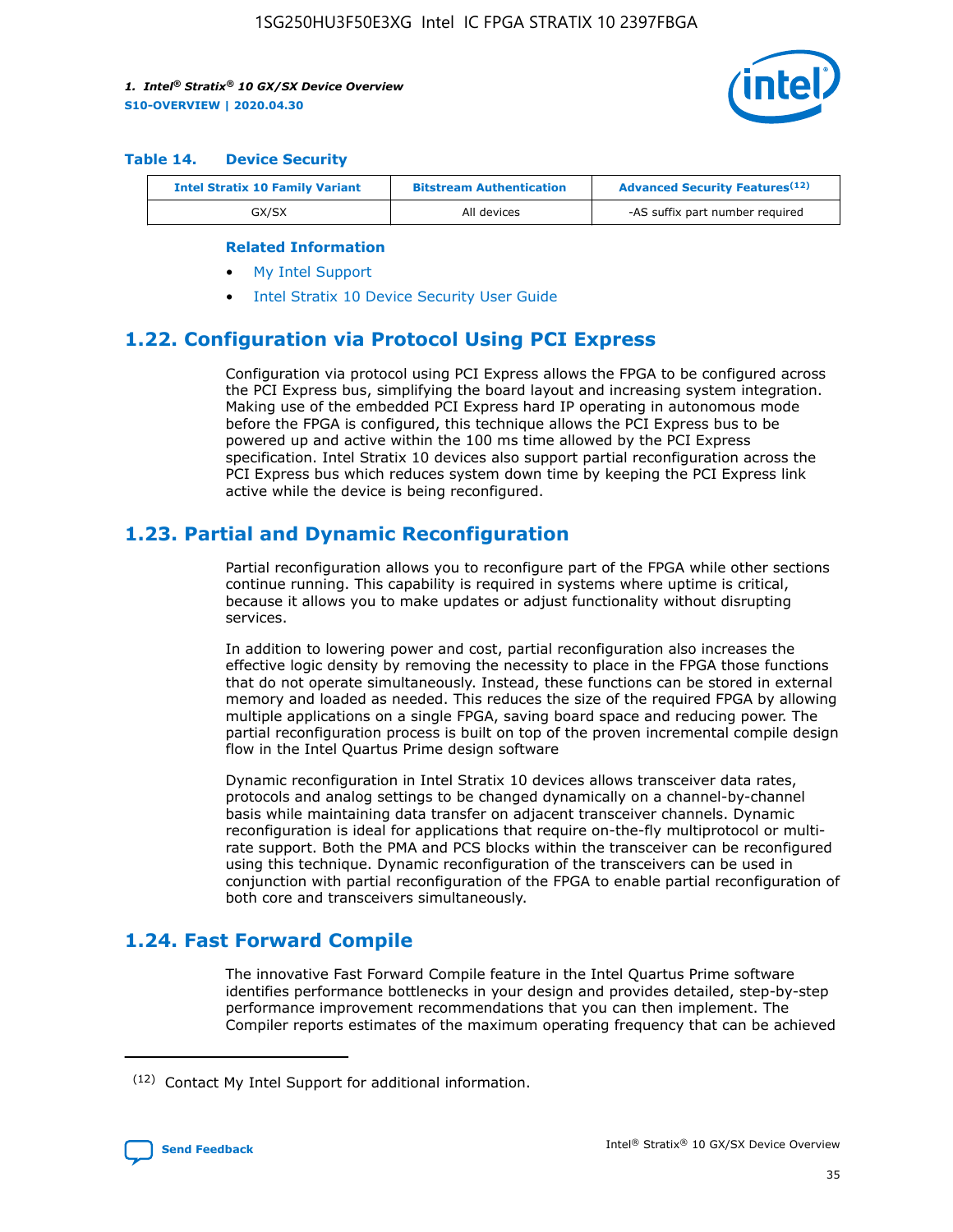

by applying the recommendations. As part of the new Hyper-Aware design flow, Fast Forward Compile maximizes the performance of your Intel Stratix 10 design and achieves rapid timing closure.

Previously, this type of optimization required multiple time-consuming design iterations, including full design re-compilation to determine the effectiveness of the changes. Fast Forward Compile enables you to make better decisions about where to focus your optimization efforts, and how to increase your design performance and throughput. This technique removes much of the guesswork of performance exploration, resulting in fewer design iterations and as much as 2X core performance gains for Intel Stratix 10 designs.

# **1.25. Single Event Upset (SEU) Error Detection and Correction**

Intel Stratix 10 FPGAs and SoCs offer robust SEU error detection and correction circuitry. The detection and correction circuitry includes protection for Configuration RAM (CRAM) programming bits and user memories. The CRAM is protected by a continuously running parity checker circuit with integrated ECC that automatically corrects one or two bit errors and detects higher order multibit errors.

The physical layout of the CRAM array is optimized to make the majority of multi-bit upsets appear as independent single-bit or double-bit errors which are automatically corrected by the integrated CRAM ECC circuitry. In addition to the CRAM protection, user memories also include integrated ECC circuitry and are layout optimized for error detection and correction.

The SEU error detection and correction hardware is supported by both soft IP and the Intel Quartus Prime software to provide a complete SEU mitigation solution. The components of the complete solution include:

- Hard error detection and correction for CRAM and user M20K memory blocks
- Optimized physical layout of memory cells to minimize probability of SEU
- Sensitivity processing soft IP that reports if CRAM upset affects a used or unused bit
- Fault injection soft IP with the Intel Quartus Prime software support that changes state of CRAM bits for testing purposes
- Hierarchy tagging in the Intel Quartus Prime software
- Triple Mode Redundancy (TMR) used for the Secure Device Manager and critical on-chip state machines

In addition to the SEU mitigation features listed above, the Intel 14 nm tri-gate process technology used for Intel Stratix 10 devices is based on FinFET transistors which have reduced SEU susceptibility versus conventional planar transistors.

# **1.26. Document Revision History for the Intel Stratix 10 GX/SX Device Overview**

| <b>Document</b><br><b>Version</b> | <b>Changes</b>             |
|-----------------------------------|----------------------------|
| 2020.04.30                        | Made the following change: |
|                                   | continued                  |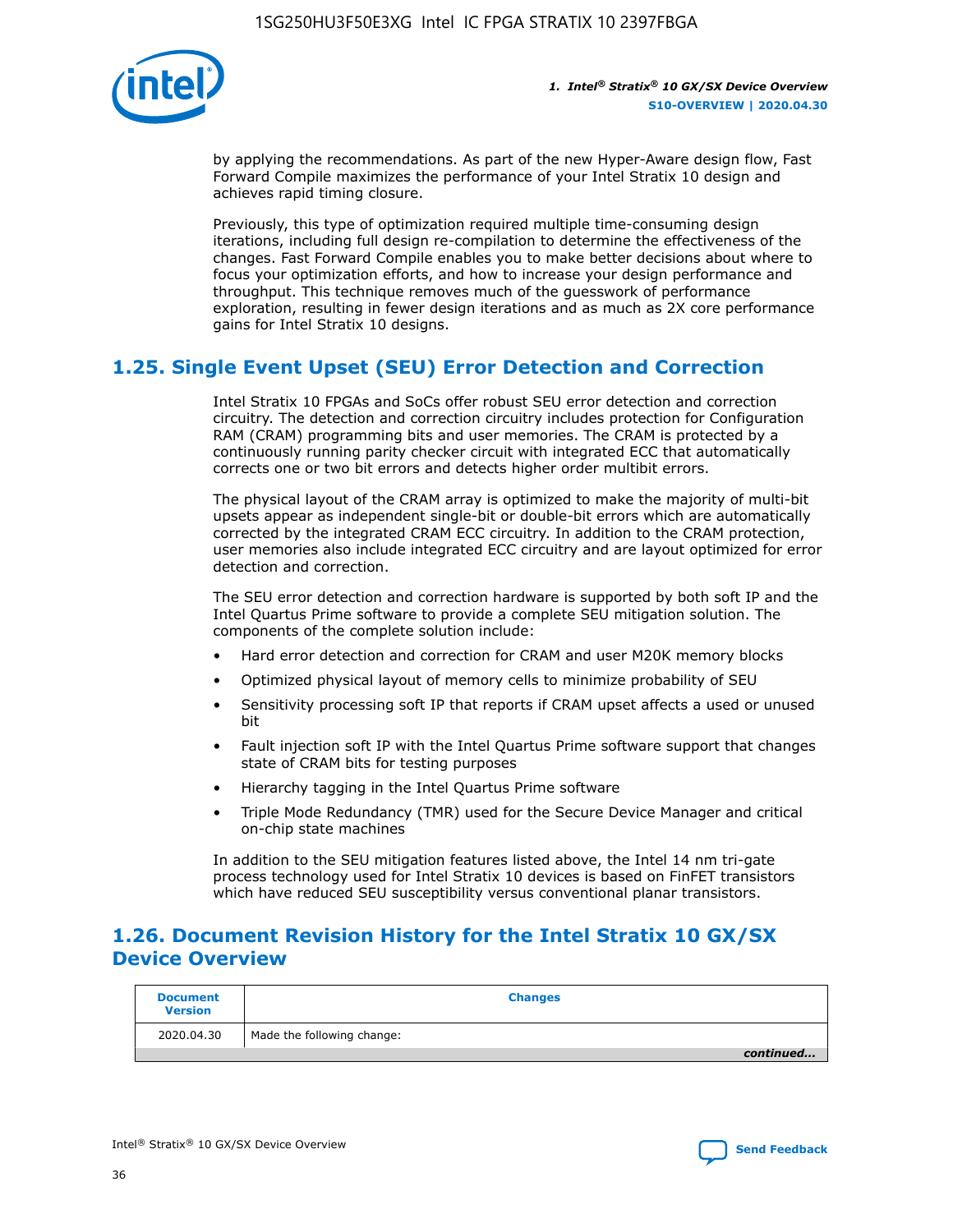

| • Added the GX 10M variant.<br>Made the following changes:<br>Added advanced security (-AS) devices.<br>$\bullet$<br>Added level shifter details for the Intel Stratix 10 SX/GX 400 device.<br>$\bullet$<br>Made the following changes:<br>Added composition details for the leaded and lead-free contact device options.                                                                                                                                                                                                                                                                                                                                                                                                                                                                                                                                                                                                                                                                                                     |
|-------------------------------------------------------------------------------------------------------------------------------------------------------------------------------------------------------------------------------------------------------------------------------------------------------------------------------------------------------------------------------------------------------------------------------------------------------------------------------------------------------------------------------------------------------------------------------------------------------------------------------------------------------------------------------------------------------------------------------------------------------------------------------------------------------------------------------------------------------------------------------------------------------------------------------------------------------------------------------------------------------------------------------|
|                                                                                                                                                                                                                                                                                                                                                                                                                                                                                                                                                                                                                                                                                                                                                                                                                                                                                                                                                                                                                               |
|                                                                                                                                                                                                                                                                                                                                                                                                                                                                                                                                                                                                                                                                                                                                                                                                                                                                                                                                                                                                                               |
| Updated the I/O PLL counts.<br>$\bullet$                                                                                                                                                                                                                                                                                                                                                                                                                                                                                                                                                                                                                                                                                                                                                                                                                                                                                                                                                                                      |
| Made the following changes:<br>Changed the number of included logic elements globally.<br>$\bullet$<br>Removed logic density 450, logic density 550, and package code 48 from the "Sample Ordering<br>$\bullet$<br>Code and Available Options for Intel Stratix 10 Devices" figure.<br>Updated description of the higher density in the "Innovations in Intel Stratix 10 FPGAs and SoCs"<br>section.<br>Updated description of the general purpose I/Os in the "Intel Stratix 10 FPGA and SoC Common<br>$\bullet$<br>Device Features" table.<br>Removed support for LPDDR3 globally.<br>٠<br>Updated the "Intel Stratix 10 FPGA and SoC Architecture Block Diagram" figure.<br>Updated the "Intel Stratix 10 GX/SX FPGA and SoC Family Plan-FPGA Core (part 1)" table.<br>$\bullet$<br>Updated the "Intel Stratix 10 GX/SX FPGA and SoC Family Plan-Interconnects, PLLs and Hard IP<br>$\bullet$<br>(part 2)" table.<br>Updated and merged the "Intel Stratix 10 GX/SX FPGA and SoC Family Package Plan" tables.<br>$\bullet$ |
| Made the following changes:<br>Changed the specs for ODRII+ and ODRII+ Xtreme and added specs for ODRIV in the "External<br>$\bullet$<br>Memory Interface Performance" table.<br>Updated description of the power options in the "Sample Ordering Code and Available Options for<br>Intel Stratix 10 Devices" figure.<br>Changed the description of the technology and power management features in the "Intel Stratix 10<br>FPGA and SoC Common Device Features" table.<br>Changed the description of SmartVID in the "Power Management" section.<br>Changed the direction arrow from the coefficient registers block in the "DSP Block: High Precision<br>Fixed Point Mode" figure.                                                                                                                                                                                                                                                                                                                                         |
| Made the following changes:<br>Removed the embedded eSRAM feature globally.<br>$\bullet$<br>Removed the Low Power (VID) and Military operating temperature options, and package code 53<br>$\bullet$<br>from the "Sample Ordering Code and Available Options for Stratix 10 Devices" figure.<br>Changed the Maximum transceiver data rate (chip-to-chip) specification for L-Tile devices in the<br>٠<br>"Key Features of Intel Stratix 10 Devices Compared to Stratix V Devices" table.                                                                                                                                                                                                                                                                                                                                                                                                                                                                                                                                      |
| Made the following changes:<br>• Changed the number of available transceivers to 96, globally.<br>Changed the single-precision floating point performance to 10 TFLOP, globally.<br>Changed the maximum datarate to 28.3 Gbps, globally.<br>Changed some of the features listed in the "Stratix 10 GX/SX Device Overview" section.<br>٠<br>Changed descriptions for the GX and SX devices in the "Stratix 10 Family Variants" section.<br>٠<br>Changed the "Sample Ordering Code and Available Options for Stratix 10 Devices" figure.<br>٠<br>Changed the features listed in the "Key Features of Stratix 10 Devices Compared to Stratix V<br>٠<br>Devices" table.<br>Changed the descriptions of the following areas of the "Stratix 10 FPGA and SoC Common Device<br>Features" table:<br>- Transceiver hard IP<br>- Internal memory blocks<br>- Core clock networks<br>- Packaging<br>Reorganized and updated all tables in the "Stratix 10 FPGA and SoC Family Plan" section.<br>continued                                |
|                                                                                                                                                                                                                                                                                                                                                                                                                                                                                                                                                                                                                                                                                                                                                                                                                                                                                                                                                                                                                               |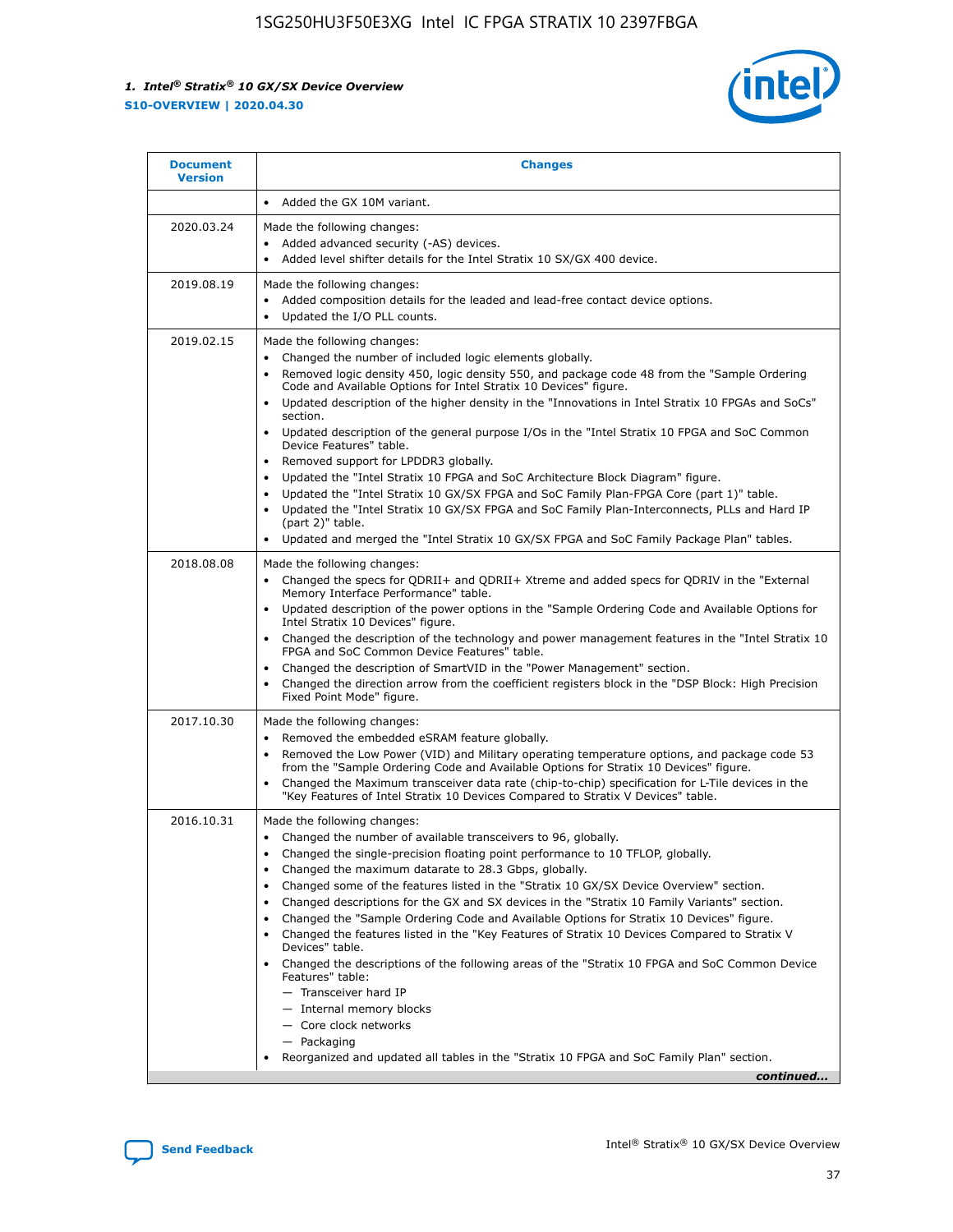

| <b>Document</b><br><b>Version</b> | <b>Changes</b>                                                                                                                                                                                                                                                                                                                                                                                                                                                                                                                                                                                                                                                                                                                                                                                                                                                                                                                                                                                     |
|-----------------------------------|----------------------------------------------------------------------------------------------------------------------------------------------------------------------------------------------------------------------------------------------------------------------------------------------------------------------------------------------------------------------------------------------------------------------------------------------------------------------------------------------------------------------------------------------------------------------------------------------------------------------------------------------------------------------------------------------------------------------------------------------------------------------------------------------------------------------------------------------------------------------------------------------------------------------------------------------------------------------------------------------------|
|                                   | Removed the "Migration Between Arria 10 FPGAs and Stratix 10 FPGAs" section.<br>Removed footnotes from the "Transceiver PCS Features" table.<br>Changed the HMC description in the "External Memory and General Purpose I/O" section.<br>Changed the number of fPLLs in the "Fractional Synthesis PLLs and I/O PLLs" section.<br>Clarified HMC data width support in the "Key Features of the Stratix 10 HPS" table.<br>Changed the description in the "Internal Embedded Memory" section.<br>Changed the datarate for the Standard PCS and SDI PCS features in the "Transceiver PCS Features"<br>table.<br>Added a note to the "PCI Express Gen1/Gen2/Gen3 Hard IP" section.<br>Updated the "Key Features of the Stratix 10 HPS" table.<br>Changed the description for the Cache coherency unit in the "Key Features of the Stratix 10 HPS"<br>table.<br>Changed the description for the external SDRAM and Flash memory interfaces for HPS in the "Key<br>Features of the Stratix 10 HPS" table. |
| 2015.12.04                        | Initial release.                                                                                                                                                                                                                                                                                                                                                                                                                                                                                                                                                                                                                                                                                                                                                                                                                                                                                                                                                                                   |